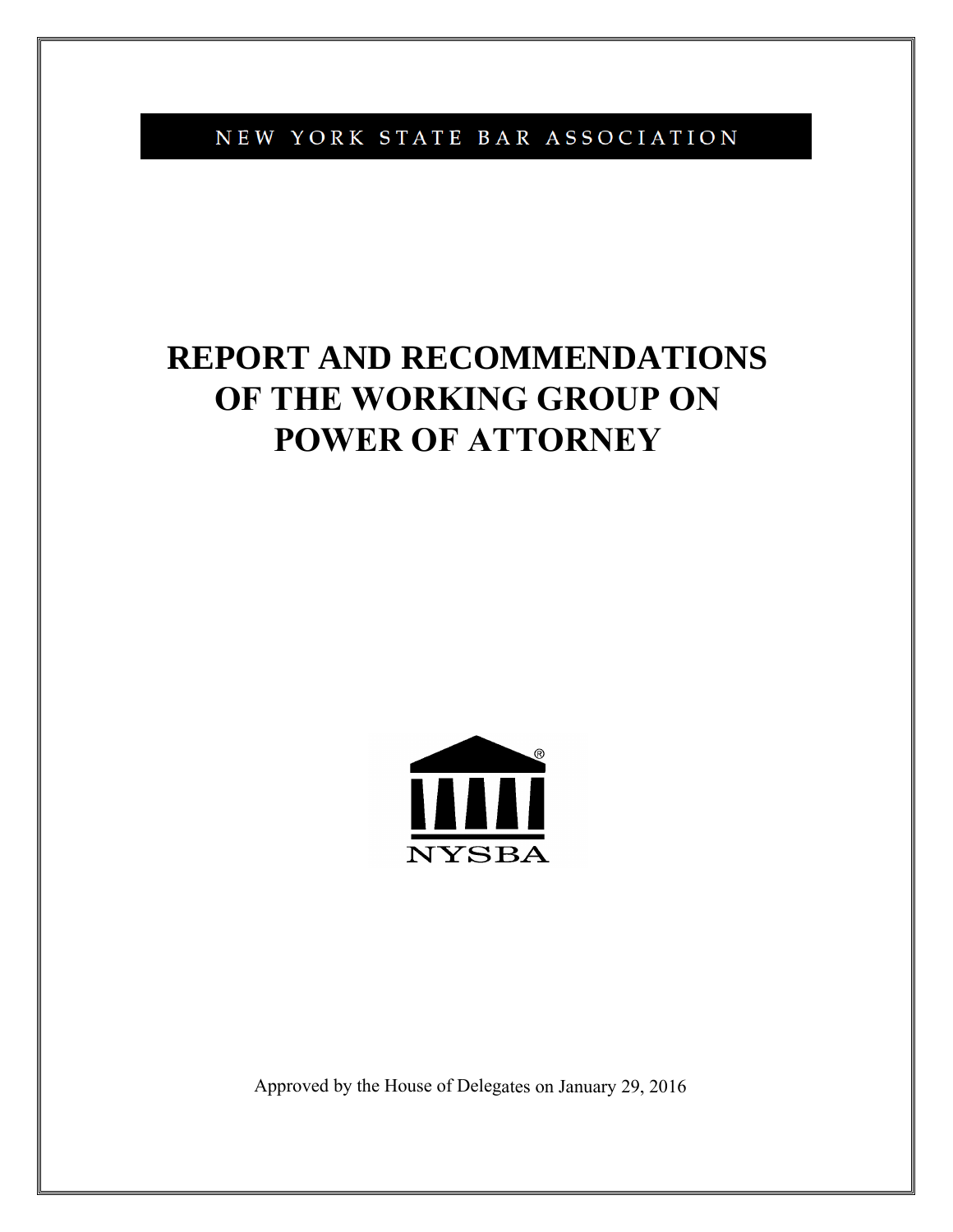#### MEMORANDUM

To: The Executive Committee of the New York State Bar Association The House of Delegates of the New York State Bar Association Date: December 18, 2015

The Power of Attorney Task Force was created by then Association President, Glenn Lau Kee, in the Spring of 2015 in response to conflicting presentations to the Executive Committee regarding legislative proposals to amend the General Obligations Law provisions relating to powers of attorney which were made by the Trusts & Estates Law Section and the Elder Law and Special Needs Section. At the conclusion of the presentations, the Executive Committee decided to postpone consideration of the proposals in order to allow further discussion by members of the various Sections of the Association most likely to be interested in proposals to amend the power of attorney statute. The appointed Task Force is comprised of two representatives each from the Trusts & Estates Law Section, Elder Law and Special Needs Section, Business Law Section, Real Property Law Section and Health Law Section. The Task Force was charged with developing a proposal regarding possible amendments to the power of attorney statute.

After numerous meetings and discussions the Task Force determined that the current power of attorney statute should be modified to include both substantive and technical changes.

# **PROPOSED SUBSTANTIVE CHANGES TO THE STATUTE**

The proposed substantive changes concern three major issues:

# **1. THE POWER OF ATTORNEY FORM IS TOO COMPLEX AND PRONE TO IMPROPER EXECUTION**

The current Power of Attorney form is a multi-part document which contains an initial power of attorney form ("POA") including an acceptance by the agent and a statutory gifts rider ("SGR"). $1$  The SGR must be attached to the POA and executed at the same time that the POA is executed by the principal for it to be effective. No gifting by the agent in excess of \$500 is permitted by the principal without a properly executed SGR. The POA and the SGR each has its own signing requirements and different allowable modifications. The POA must be signed and acknowledged by the principal before a notary and it is followed by an acceptance by the agent(s) and successor agent(s) which can be signed and acknowledged at a later date. The SGR has a different requirement – it must be both acknowledged and witnessed by two witnesses and this must be done simultaneously with the execution of the POA by the principal.

 $\overline{a}$  $1$  The current forms were created as a result of the 2008 and 2010 legislation. 2008 N.Y. Laws Ch. 644 (effective Sept. 1, 2009); 2010 N.Y. Laws Ch. 340 (effective Sept. 12, 2010).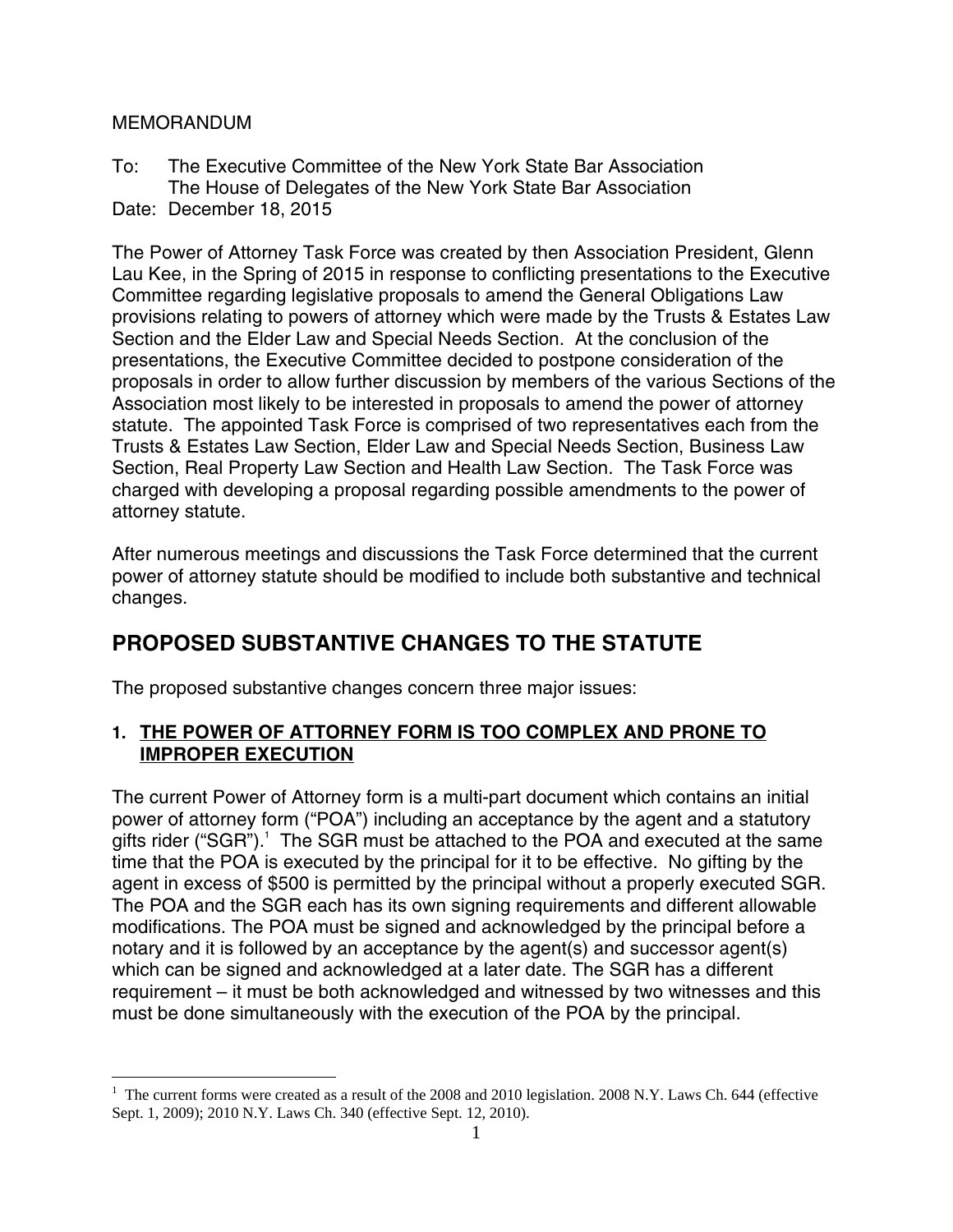The forms of the POA and SGR are full of traps for the unwary, which have significant and severe repercussions if defect(s) in the forms' preparation or signing are not discovered until after the principal suffers an incapacity. The Task Force believes the solution is to eliminate the complicated POA and SGR and revert back to one simpler document. $2$  We have recommended that gifting provisions can be inserted in the modification section of the POA requiring only one procedure for acknowledging the signature of the principal.

The Task Force recognizes the Law Revisions Commission's concern in 2008 and 2010 for heightened awareness by the principal for the significance of the gifting provision and the dangers in not understanding the nature and consequences of the gifting provisions. However, it has been the experience of an overwhelming number of practitioners that the goal of heightened awareness has not been achieved by the new form whose increased verbosity only creates confusion for the principal, and which has led to forms that are continuously improperly executed and forms so complex they are extremely difficult to execute properly within the requirements of the current law.

#### **2. THE EXACT WORDING REQUIREMENT IS UNDUELY BURDENSOME AND BECOMES A TRAP FOR THE UNWARY**

Under the current law, a Statutory Power of Attorney requires the form to contain the exact wording provided in the statute. The Task Force believes that the standard for a valid statutory power of attorney should be "Substantial Compliance" with the statutory form rather than "Exact Wording." Amendments to the Power of Attorney statute and form must allow for a form to be a valid Statutory Short Form if it "conforms substantially" to the form in GOL § 5-1513. The Law Revision Commission has cited the need for facilitating acceptance of statutory powers of attorney by third parties, most notably financial institutions, as the reason why the Commission refused to accept "substantial compliance" versus "exact language." We feel the opposite is true. Third parties don't have the staff or the time for a word by word review of what is now often a multi-page form with 20 plus places to be initialed. Instead many institutions have just reinstated their policy of refusing to accept any form except their own. Even though this is in contravention of the letter of the law, there are presently no consequences to the institutions for this refusal. The consequences to an attorney for an error in the exact wording can be dire, as without compliance to the exact wording requirement, the power of attorney is not only no longer deemed a statutory form, but may also be deemed not valid. $3$ 

 $\overline{a}$ 

<sup>&</sup>lt;sup>2</sup> NYSBA in its 2010 comments on then pending legislation urged the repeal of the SGR. NYSBA 2010 Legislative Memorandum #25. And when that did not happen, Bar President Stephen Younger vowed to continue to urge the legislature to eliminate the SGR "as unwarranted and unnecessary." Office of the President Letter dated August 24, 2010.

<sup>&</sup>lt;sup>3</sup> Berrian v Siena Coll., 129 A.D.3d 1004, 12 N.Y.S.3d 240 (2d Dep't 2015). [Upholding summary judgment dismissing a complaint signed by an agent under a power of attorney holding that "Statutory short form powers of attorney and nonstatutory powers of attorney must contain certain 'exact wording' in order 'to be valid' …."]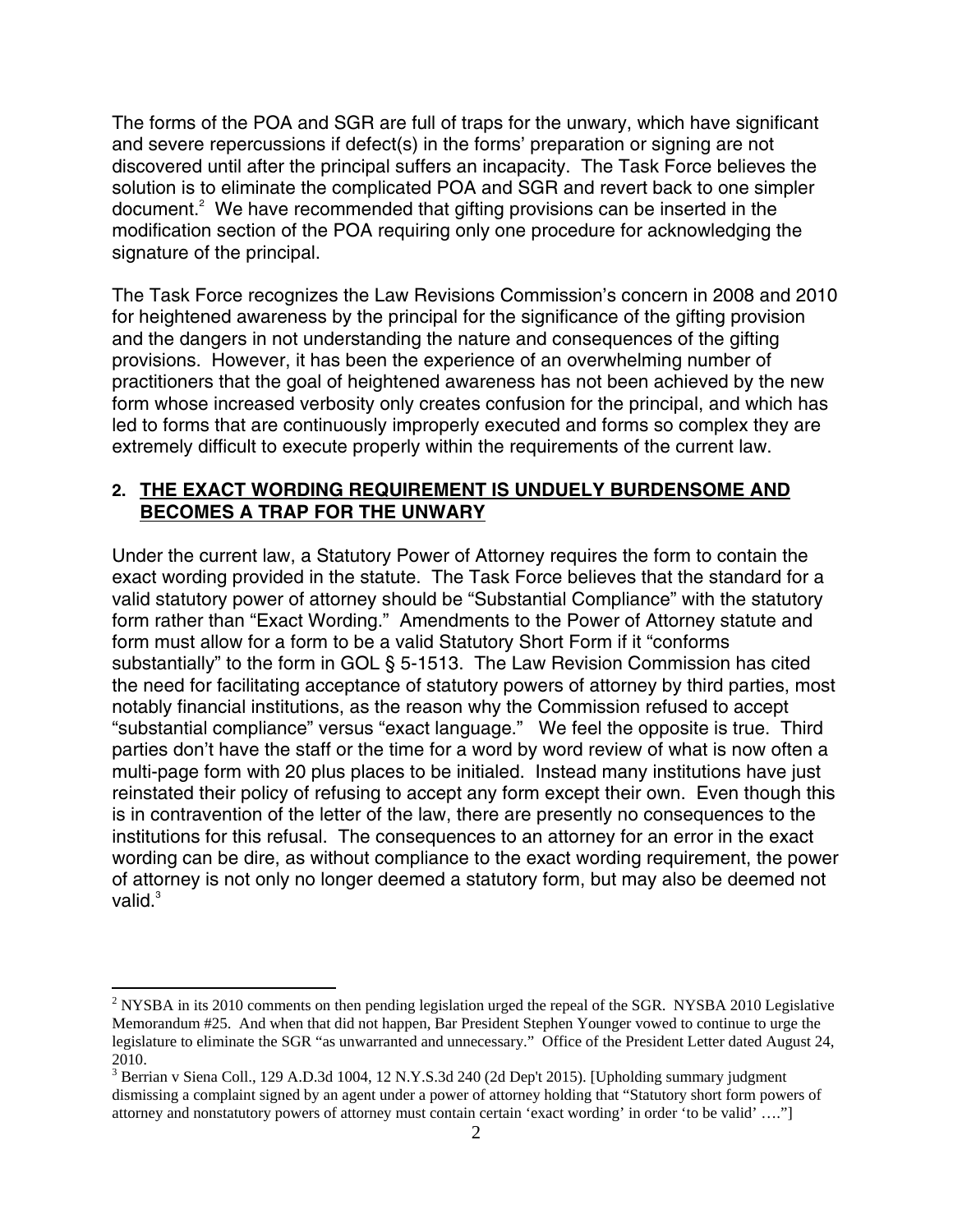#### **3. THERE ARE NO SANCTIONS FOR FINANCIAL INSTITUTIONS OR OTHERS WHO UNREASONABLY REFUSE TO ACCEPT A VALID POWER OF ATTORNEY**

The law must include sanctions for third parties which unreasonably refuse to accept a properly executed Statutory Short Form Power of Attorney. This is perhaps the Task Force's most important recommendation. The current remedy of having to bring a burdensome and expensive special proceeding as the only relief to compel acceptance is totally inadequate without the ability of the Court to impose sanctions. Therefore, although we recommend that the special proceeding under GOL § 5-1510 remain as the exclusive remedy, we also recommend an additional provision that allows a court to award damages, including reasonable attorney's fees and costs if the court finds that a third party acted unreasonably in refusing to honor the agent's authority under the Statutory Short Form Power of Attorney.

We realize that banks and other institutions in the past have opposed putting any "teeth" or sanctions into the power of attorney law. The revisions in 2008 and 2010 were intended to end the practice of many banks and financial institutions refusing to honor a statutory form and requiring their own forms. Many banks and financial institutions still mandate that their own forms be used because there are no sanctions presently included in the statute for failing to honor a valid Statutory Power of Attorney. Furthermore, there appears to be no uniform policy even within a particular institution as to whether a Statutory Short Form Power of Attorney will be accepted. The tales of abuse are legion and appear every day on the Community discussions of both the Elder Law and Special Needs Section and the Trusts & Estates Law Section.

In order to balance the equities and reduce the burden on the third party institution presented with a power of attorney, the Task Force has recommended a number of other provisions in its amendments. First, we have provided for a procedure whereby a third party can reject a power of attorney and set forth the reasons for such rejection, and allow the proponent to respond to the reasons for such rejection. Next, we have adopted from the Uniform Power of Attorney Law provisions whereby a third party can be held harmless if it, in good faith, accepts an acknowledged power of attorney without actual knowledge that the signature is not genuine and may rely upon the presumption that the acknowledged signature is genuine. The third party may also ask the agent for his or her certification of any factual matter concerning the principal, agent, or power of attorney and an opinion of counsel as to any matter of law concerning the power of attorney.

These protections for third parties and the availability of remedies such as damages and attorney fees have been adopted by numerous states as part of the Uniform Power or Attorney Law.<sup>4</sup> Banks and financial institutions profitably operate under these laws in those states. We see no reason why the same institutions cannot function under the same provisions in New York State.

1

<sup>&</sup>lt;sup>4</sup> http://www.uniformlaws.org/shared/docs/power%20of%20attorney/UPOAA\_2011\_Final%20Act\_2014sep9.pdf. See the Enactment Status Map at http://www.uniformlaws.org/Act.aspx?title=Power%20of%20Attorney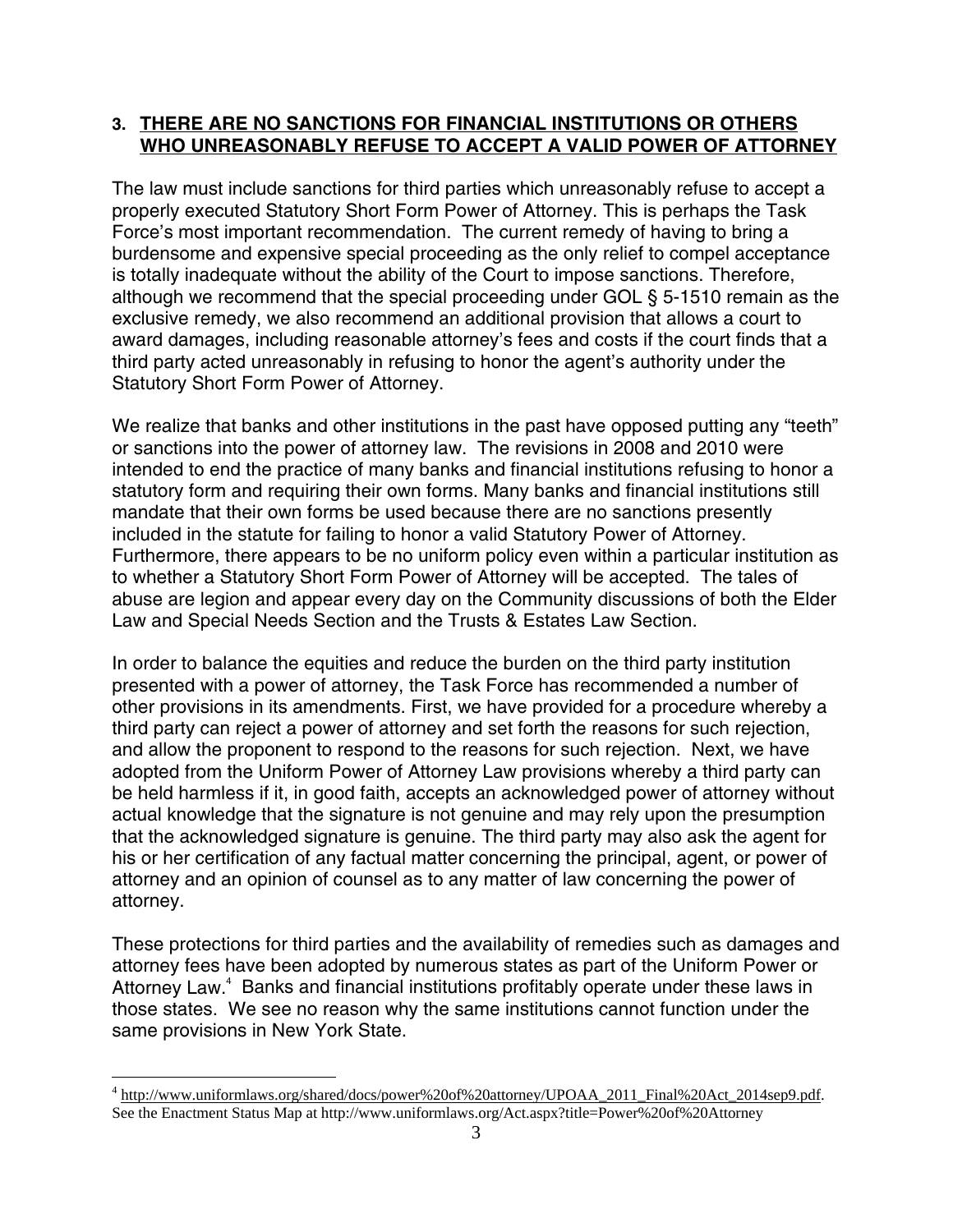# **PROPOSED TECHNICAL CHANGES TO THE STATUTE**

The Task Force has addressed a number of technical amendments including: provisions for allowing a person to sign at the direction of a principal who is unable to sign; expanding an agent's power to make gifts in the aggregate in a calendar year from the current \$500 limit to \$5,000 without requiring the insertion of a modification to the form; clarifying an agent's obligation to keep records or keep receipts; and a change to clarify the agent's authority with regard to financial matters related to health care.

# **LISTING OF ALL PROPOSED CHANGES TO THE STATUTE**

The following is a list of the Task Force's proposed amendments as they appear in the proposed amendment to Article 5 of the General Obligations Law:

§5-1501: (j) Clarify that a "power of attorney" includes both a statutory short form power of attorney and a non-statutory power of attorney; (n) delete the definition of an SGR; (o) [now (n)] change "exact wording" to "substantially conforms" and allow for Optional sections of the form to be intentionally omitted.

§5-1501B: (b) provide that a POA can be signed, initialed and dated by a principal with capacity, or in the name of the principal by another person in the principal's presence and at the principal's direction; (d) Change "exact wording" to "substantially conforms"; (e) provide that insubstantial variation will not prevent a form from being a statutory short form power of attorney; delete Subdivision 2 which deals with the SGR.

§5-1502A, §5-1502B, §5-1502C, §5-1502D, §5-1502F, §5-1502L: remove provisions that apply to the SGR.

§5-1502I: Allow for gifts under this provision to be increased to five thousand dollars in the aggregate in any calendar year.

§5-1602K: Clarify the construction of the provision dealing with financial matters related to health care.

§5-1503: Eliminate reference to the SGR.

§5-1504:

Subdivision 1 provides for reliance in good faith upon an acknowledged power of attorney and allows for requesting an agent's certification and an opinion of counsel.

Subdivision 2 (a) adds to reasonable cause for refusing to honor a power of attorney to include new provisions (10) refusal to provide a certification or opinion of counsel and (11) a good faith reasonable belief that the power is not valid or that the agent does not have the authority to perform the act requested. These provisions are from the Uniform Act.

Subdivision 3 allows for a third party to reject the statutory short form power of attorney in a writing that sets forth the reasons for such rejection, for the proponent of the power of attorney to respond and for the third-party to honor the statutory short form power of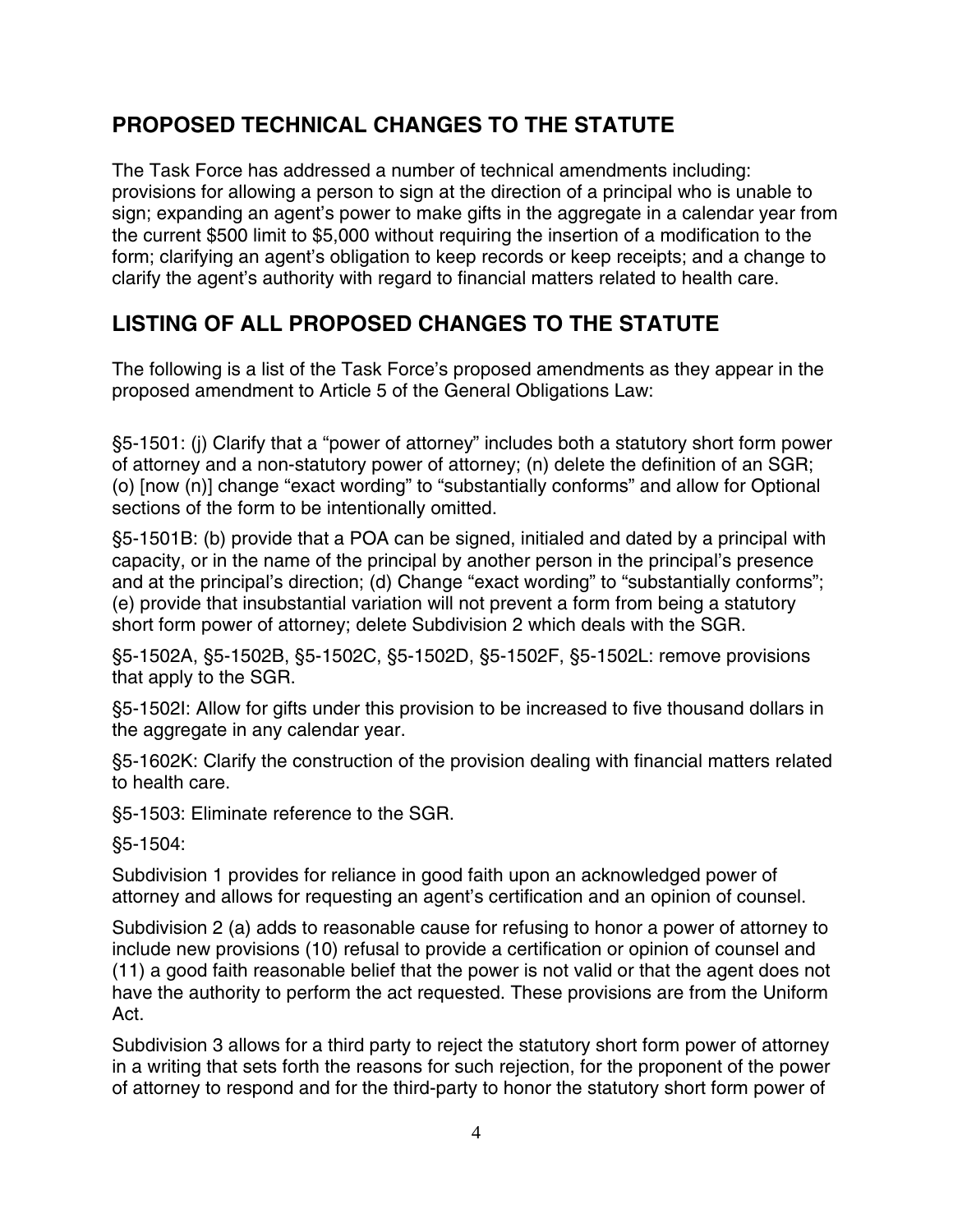attorney, or finally reject the statutory short form power of attorney in a writing that sets forth the reasons for such rejection.

Subdivision 4 authorizes a special proceeding under § 5-1510 to be brought to compel the third-party to honor the statutory short form power of attorney and that the court may award damages, including reasonable attorney's fees and costs, to the agent if the court finds that the third party acted unreasonably in refusing to honor the agent's authority. It continues the provision that such special proceeding shall be the exclusive remedy for a violation of this section.

§5-1505: eliminates reference to the SGR.

§5-1510: subdivision 2 (i) eliminates the provision limiting relief to an order compelling compliance.

§5-1513:

Subdivision 1 allows for a form which substantially conforms to the form in the Section and provides that any section indicated as "Optional" which is not used may be omitted and replaced by the words "Intentionally Omitted."

Subdivision 1 (b) and (c) adds the provisions respectively to be initialed that agents or successor agents must act together. (e) eliminates the confusing provision regarding agents under separate POAs acting together. (f)(2)(I) changes the default customary gifting authority under personal and family maintenance to five thousand dollars in a calendar year. (k) changes the provision to "financial matters related to health care billing and payment matters; records, reports and statements." (g) states that authority to make gifts must be expressly granted in the Modifications section. (h) provides that the modification section is where the specific authority to make gifts including gifts to the agent must be provided. (j) indicates reasonable compensation for an agent should be provided in the Modification section. (n)(4) clarifies that an agent must keep a record of all transactions conducted for the principal or keep all receipts of payments and transactions conducted for the principal. (o) and (p) provide a place where the agent can date as well as sign.

§5-1514: The provisions relating to the SGR and the form are eliminated.

EFFECTIVE DATE PROVISION: This provision provides that any statutory short form power of attorney and any statutory gifts rider executed by the principal and valid at the time executed by the principal shall remain valid as will any revocation of a prior power of attorney that was delivered to the agent before the effective date of the act.

Respectfully submitted by the Power of Attorney Task Force,

Ellen G. Makofsky, Chair

Business Law Section: Richard R. Howe Jay L. Hack

Elder Law and Special Needs Section: David Goldfarb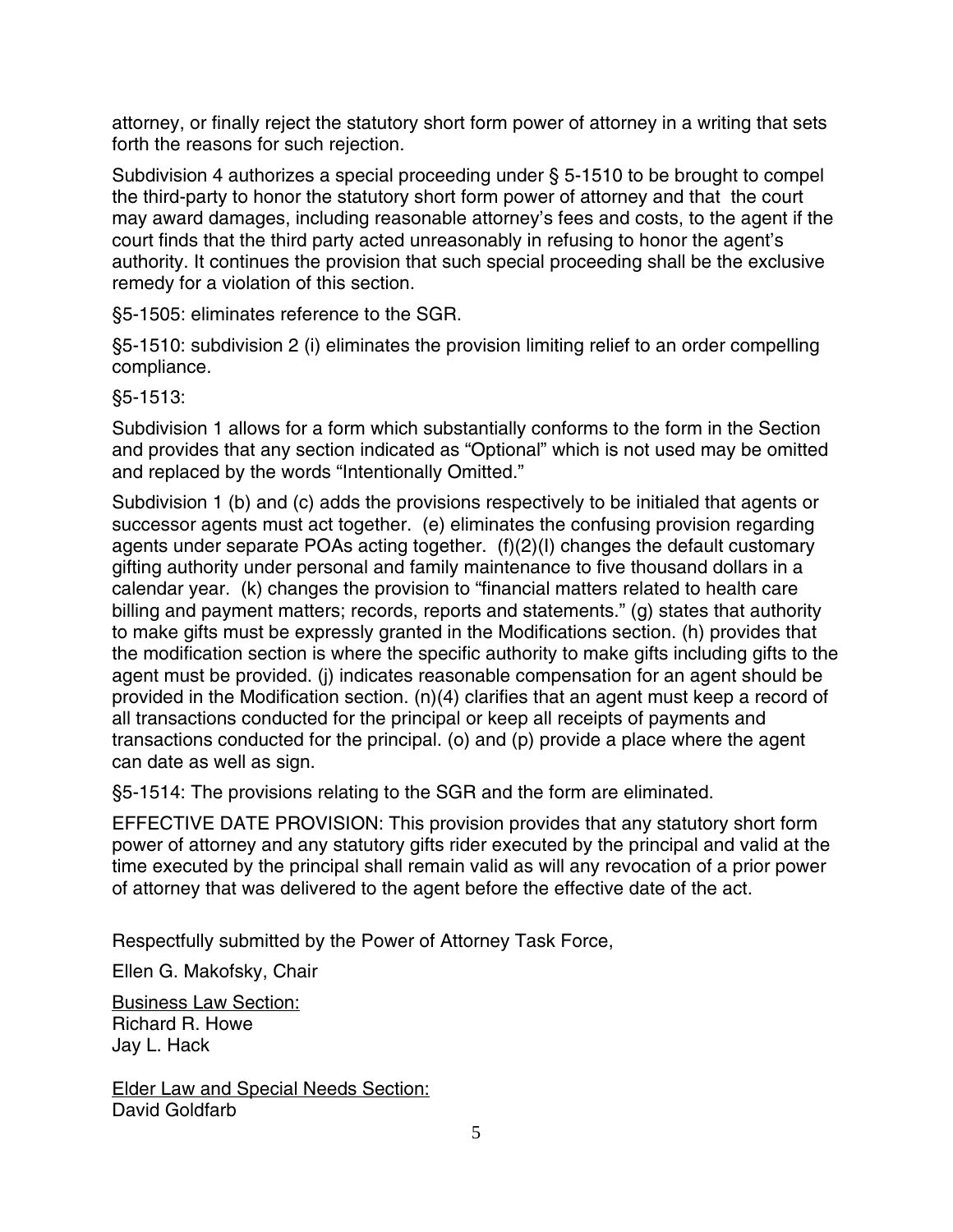# Richard A. Weinblatt

**Health Law Section:** Kathleen M. Burke PeggyAnne Cooke

**Real Property Law Section:** Joseph D. DeSalvo Gerard G. Antetomaso

Trusts & Estates Law Section: Robert M. Freedman Kathryn Grant Madigan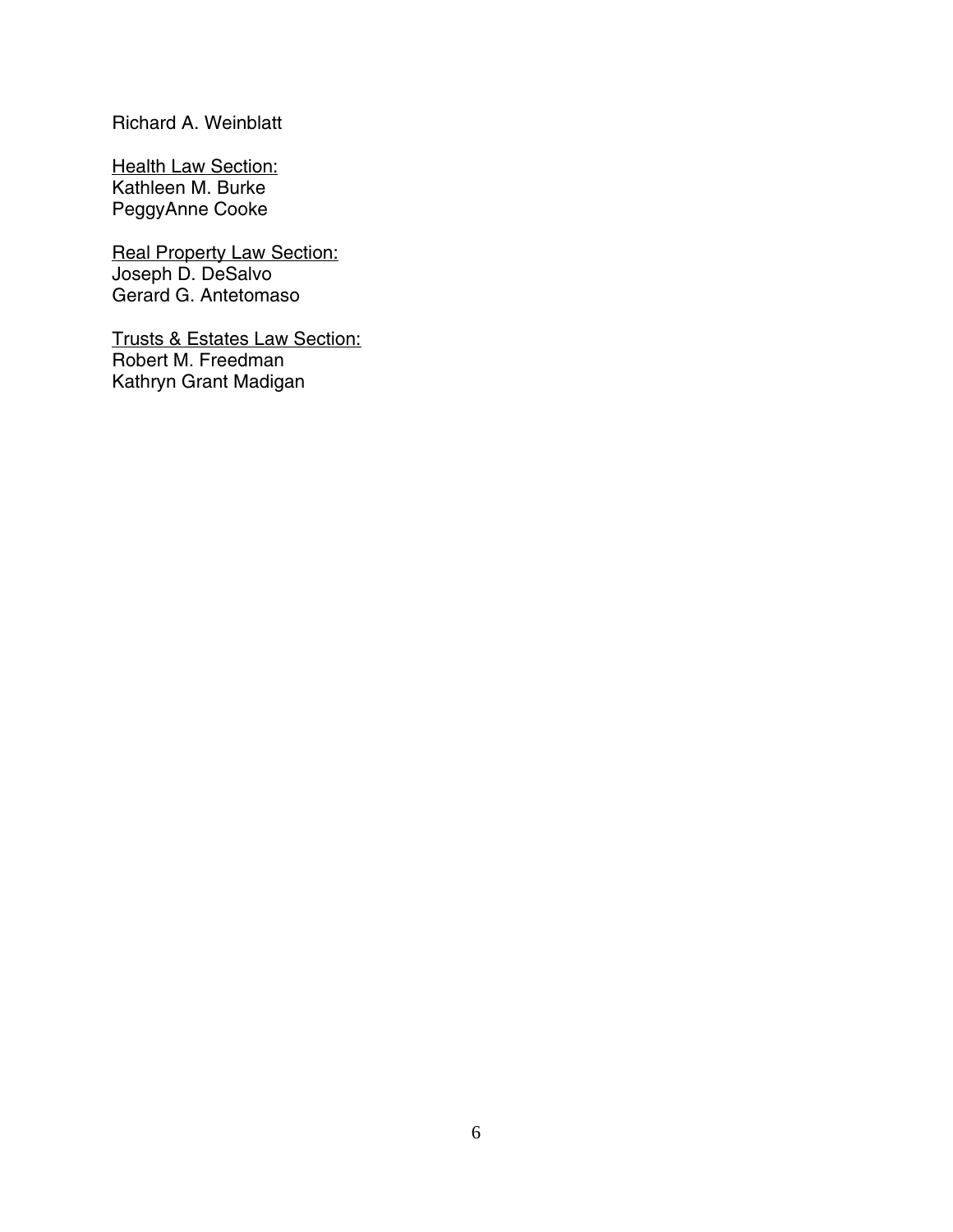#### **PROPOSED AMENDMENTS [DRAFT 12/10/2015]**

General Obligations Law

Article 5 Creation, Definition and Enforcement of Contractual Obligations Title 15 Statutory Short Form and Other Powers of Attorney for Financial and Estate Planning

#### **§ 5-1501. Application and definitions**

**1.** This title shall apply to all powers of attorney except powers of attorney excluded from this title by section 5-1501C of this title.

**2.** As used in this title the following terms shall have the following meanings:

**(a)** "Agent" means a person granted authority to act as attorney-in-fact for the principal under a power of attorney, and includes the original agent and any co-agent or successor agent. Unless the context indicates otherwise, an "agent" designated in a power of attorney shall mean "attorney-in-fact" for the purposes of this title. An agent acting under a power of attorney has a fiduciary relationship with the principal.

**(b)** "Benefits from governmental programs or civil or military service" means any benefit, program or assistance provided under a statute or governmental regulation, including social security, medicare and medicaid.

**(c)** "Capacity" means ability to comprehend the nature and consequences of the act of executing and granting, revoking, amending or modifying a power of attorney, any provision in a power of attorney, or the authority of any person to act as agent under a power of attorney.

**(d)** "Compensation" means reasonable compensation authorized to be paid to the agent from assets of the principal for services actually rendered by the agent pursuant to the authority granted in a power of attorney.

**(e)** "Financial institution" means a financial entity, including, but not limited to: a bank, trust company, national bank, savings bank, federal mutual savings bank, savings and loan association, federal savings and loan association, federal mutual savings and loan association, credit union, federal credit union, branch of a foreign banking corporation, public pension fund, retirement system, securities broker, securities dealer, securities firm, and insurance company.

**(f)** "Incapacitated" means to be without capacity.

**(g)** "Internal Revenue Code" means the United States Internal Revenue Code of 1986, as amended. Such references, however, shall be deemed to constitute references to any corresponding provisions of any subsequent federal tax code.

**(h)** "Monitor" means a person appointed in the power of attorney who has the authority to request, receive, and seek to compel the agent to provide a record of all receipts, disbursements, and transactions entered into by the agent on behalf of the principal.

**(i)** "Person" means an individual, whether acting for himself or herself, or as a fiduciary or as an official of any legal, governmental or commercial entity (including, but not limited to, any such entity identified in this subdivision), corporation, business trust, estate, trust, partnership, limited liability company, association, joint venture, government, governmental subdivision, government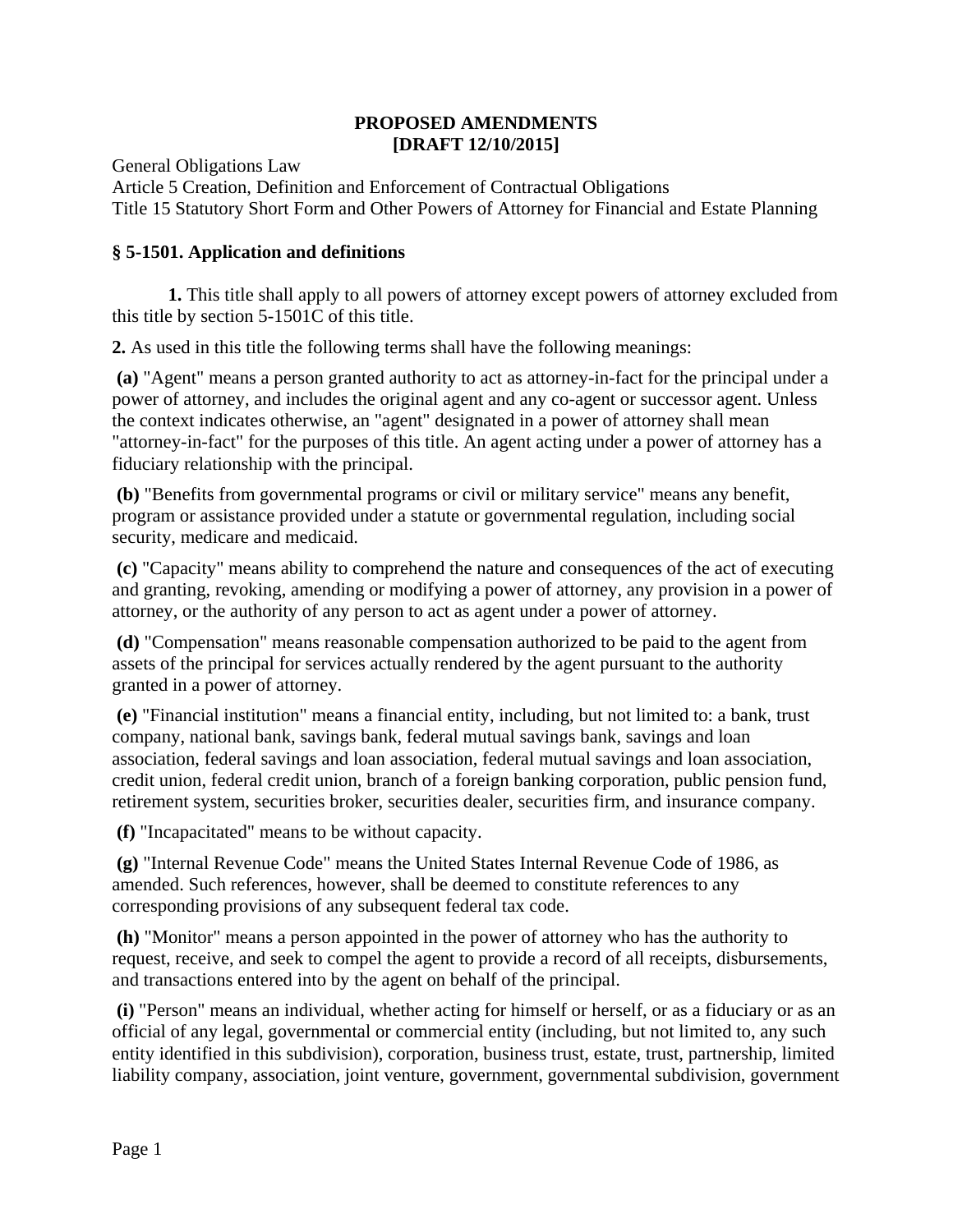agency, government entity, government instrumentality, public corporation, or any other legal or commercial entity.

**(j)** "Power of attorney" means a written document, other than a document referred to in section 5-1501C of this title, by which a principal with capacity designates an agent to act on his or her behalf *and includes both a statutory short form power of attorney and a non-statutory power of attorney*.

**(k)** "Principal" means an individual who is eighteen years of age or older, acting for himself or herself and not as a fiduciary or as an official of any legal, governmental or commercial entity, who executes a power of attorney.

**(l)** "Record" means information that is inscribed on a tangible medium or that is stored in an electronic or other medium and is retrievable in perceivable form.

**(m)** "Sign" means to place any memorandum, mark or sign, written, printed, stamped, photographed, engraved or otherwise upon an instrument or writing, or to use an electronic signature as that term is defined in subdivision three of section three hundred two of the state technology law, with the intent to execute the instrument, writing or electronic record. In accordance with the requirements of section three hundred seven of the state technology law, a power of attorney or any other instrument executed by the principal or agent that is recordable under the real property law shall not be executed with an electronic signature. **(n)** "Statutory gifts rider" or "SGR" means a document by which the principal may supplement a statutory short form power of attorney to authorize certain gift transactions, other than those permitted by subdivision fourteen of section 5-1502I of this title. The document must meet the

requirements of subdivision nine of section 5-1514 of this title, and contain the exact wording of the form set forth in subdivision ten of section 5-1514 of this title. A mistake in wording, such as in spelling, punctuation or formatting, or the use of bold or italic type, shall not prevent a statutory gifts rider from being deemed a statutory gifts rider, but the wording of the form set forth in subdivision ten of section 5-1514 of this title shall govern. The use of the form set forth in subdivision ten of section 5-1514 of this title is lawful and when used, it shall be construed as a statutory gifts rider. A statutory gifts rider may contain modifications or additions as provided in section 5-1503 of this title as such modifications or additions relate to all gift transactions . The statutory gifts rider must be executed in the manner provided in section 5-1514 of this title, simultaneously with the statutory short form power of attorney in which the authority (SGR) is initialed by the principal. A statutory gifts rider and the statutory short form power of attorney it supplements must be read together as a single instrument.

 (o*n*) "Statutory short form power of attorney" means a power of attorney that meets the requirements of paragraphs (a), (b) and (c) of subdivision one of section 5-1501B of this title, and that *substantially conforms to the* contains the exact wording of the form set forth in section 5-1513 of this title*, provided however, that any section indicated as "Optional" that is not used may be omitted and replaced by the words "Intentionally Omitted"*. A mistake in wording, such as in spelling, punctuation or formatting, or the use of bold or italic type, *Any* i*nsubstantial variations in the form* shall not prevent a power of attorney from being deemed a statutory short form power of attorney, but the wording of the form set forth in section 5-1513 of this title shall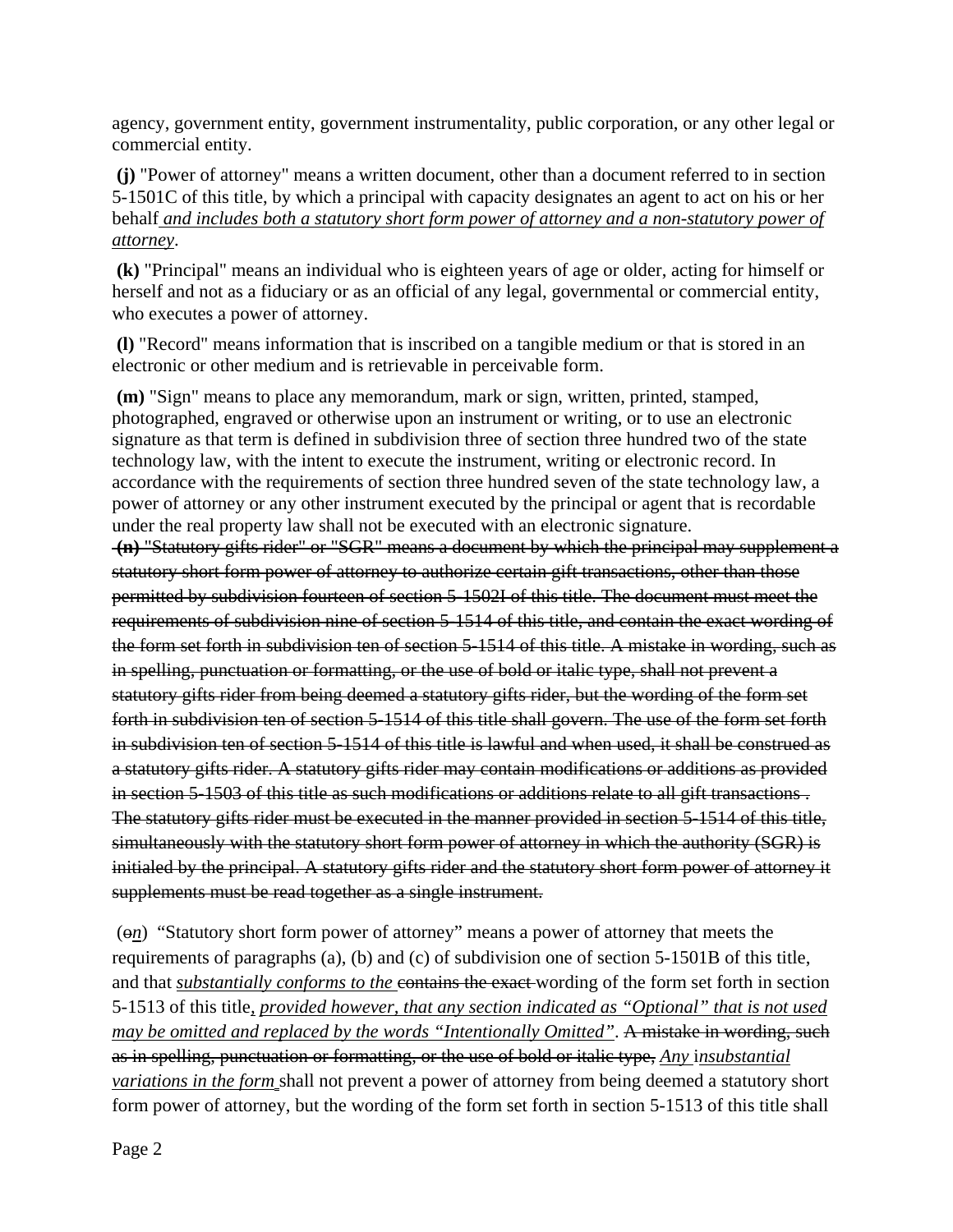govern. The use of the form set forth in section 5-1513 of this title is lawful and when used, it shall be construed as a statutory short form power of attorney. A statutory short form power of attorney may be used to grant authority provided in sections 5-1502A through 5-1502N of this title. A "statutory short form power of attorney" may contain modifications or additions as provided in section 5-1503 of this title, but in no event may it be modified to grant any authority provided in section 5-1514 of this title. If the authority (SGR) on the statutory short form is initialed by the principal, the statutory short form power of attorney must be executed in the manner provided in section 5-1501B of this title, simultaneously with the statutory gifts rider. A statutory short form power of attorney and a statutory gifts rider which supplements it must be read together as a single instrument.

(p *o*) "Non-statutory power of attorney" means a power of attorney that is not a statutory short form power of attorney.

(q *p*) "Third party" means a financial institution or person *other than a principal or an agent*.

#### **§ 5-1501A. Power of attorney not affected by incapacity**

**1.** A power of attorney is durable unless it expressly provides that it is terminated by the incapacity of the principal.

**2.** The subsequent incapacity of a principal shall not revoke or terminate the authority of an agent who acts under a durable power of attorney. All acts done during any period of the principal's incapacity by an agent pursuant to a durable power of attorney shall have the same effect and inure to the benefit of and bind a principal and his or her distributees, devisees, legatees and personal representatives as if such principal had capacity. If a guardian is thereafter appointed for such principal, such agent, during the continuance of the appointment, shall account to the guardian rather than to such principal.

#### **§ 5-1501B. Creation of a valid power of attorney; when effective**

**1.** To be valid, except as otherwise provided in section 5-1512 of this title, a statutory short form power of attorney, or a non-statutory power of attorney, executed in this state by a principal, must:

 **(a)** Be typed or printed using letters which are legible or of clear type no less than twelve point in size, or, if in writing, a reasonable equivalent thereof.

 **(b)** Be signed*, initialed* and dated by a principal with capacity, *or in the name of the principal by another person in the principal's presence and at the principal's direction, in either case* with the signature of the principal duly acknowledged in the manner prescribed for the acknowledgment of a conveyance of real property.

 **(c)** Be signed and dated by any agent acting on behalf of the principal with the signature of the agent duly acknowledged in the manner prescribed for the acknowledgment of a conveyance of real property. A power of attorney executed pursuant to this section is not invalid solely because there has been a lapse of time between the date of acknowledgment of the signature of the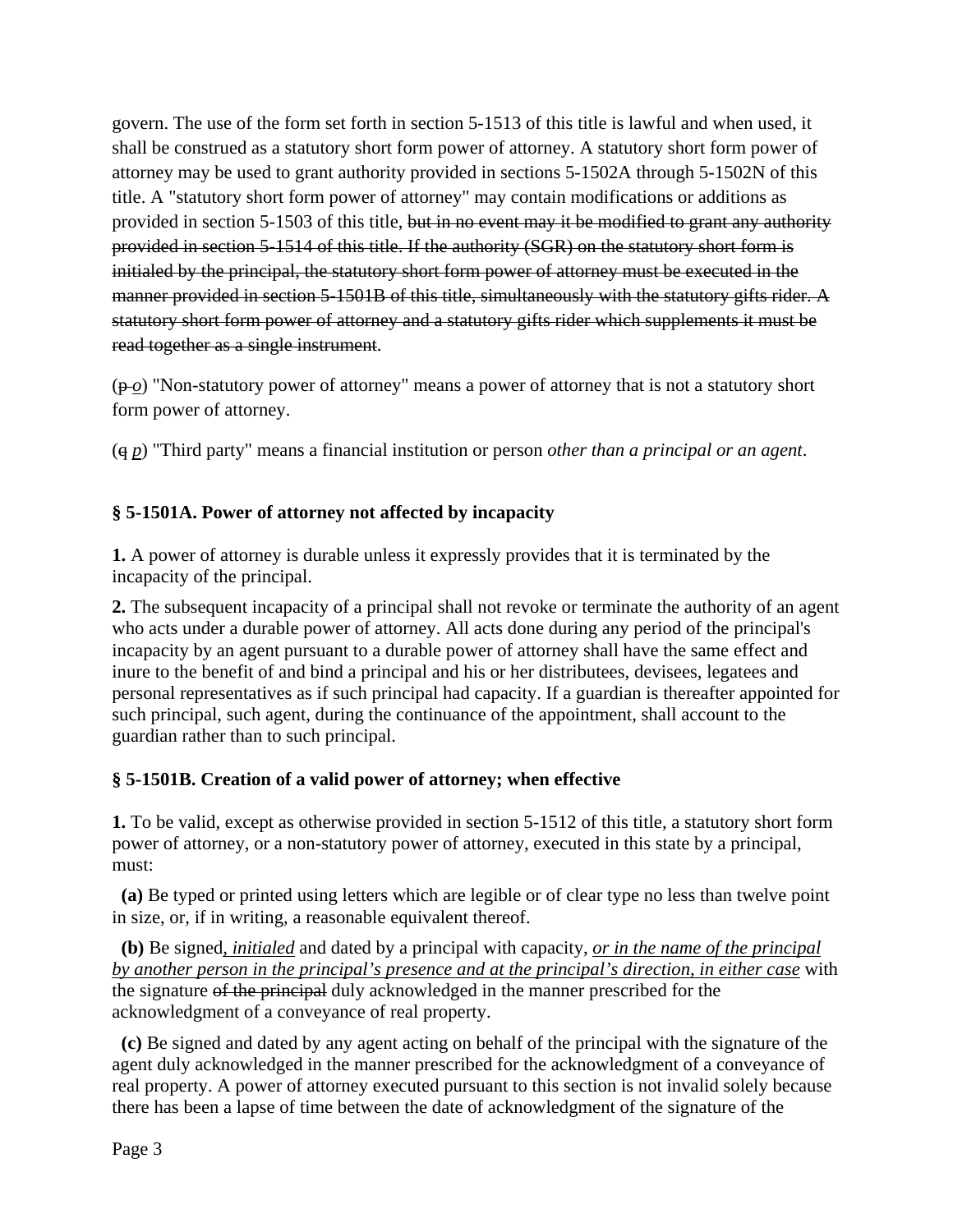principal and the date or dates of acknowledgment of the signature or signatures of any agent or agents or successor agent or successor agents authorized to act on behalf of the principal or because the principal became incapacitated during any such lapse of time.

(d) Substantially conform to the **Contain the exact** wording of the:

 **(1)** "Caution to the Principal" in paragraph (a) of subdivision one of section 5-1513 of this title; and

 **(2)** "Important Information for the Agent" in paragraph (n) of subdivision one of section 5-1513 of this title.

 *(e) Insubstantial variation in the wording of the "Caution to the Principal" of section 5- 1513(a) of this title or of the "Important Information for the Agent" of section 5-1513(n) of this title shall not prevent a power of attorney from being deemed a statutory short form power of attorney or a non-statutory power of attorney.* 

**2.** In addition to the requirements of subdivision one of this section, to be valid for the purpose of authorizing the agent to make certain gift transactions described in section 5-1514 of this title:

**(a)** a statutory short form power of attorney must contain the authority (SGR) initialed by the principal and be accompanied by a valid statutory gifts rider; and

**(b)** a non-statutory power of attorney must be executed pursuant to the requirements of paragraph (b) of subdivision nine of section 5-1514 of this title.

**3. (a)** The date on which an agent's signature is acknowledged is the effective date of the power of attorney as to that agent; provided, however, that if two or more agents are designated to act together, the power of attorney takes effect when all the agents so designated have signed such power of attorney with their signatures acknowledged.

**(b)** If the power of attorney states that it takes effect upon the occurrence of a date or a contingency specified in the document, then the power of attorney takes effect only when the date or contingency identified in the document has occurred, and the signature of the agent acting on behalf of the principal has been acknowledged. If the document requires that a person or persons named or otherwise identified therein declare, in writing, that the identified contingency has occurred, such a declaration satisfies the requirement of this paragraph without regard to whether the specified contingency has occurred.

**4.** Nothing of this title shall be construed to bar the use or validity of any other or different form of power of attorney desired by a person other than a principal as the term principal is defined in section 5-1501 of this title.

# **§ 5-1501C. Powers of attorney excluded from this title**

The provisions of this title shall not apply to the following powers of attorney:

**1.** a power of attorney given primarily for a business or commercial purpose, including without limitation:

**(a)** a power to the extent it is coupled with an interest in the subject of the power;

**(b)** a power given to or for the benefit of a creditor in connection with a loan or other credit transaction;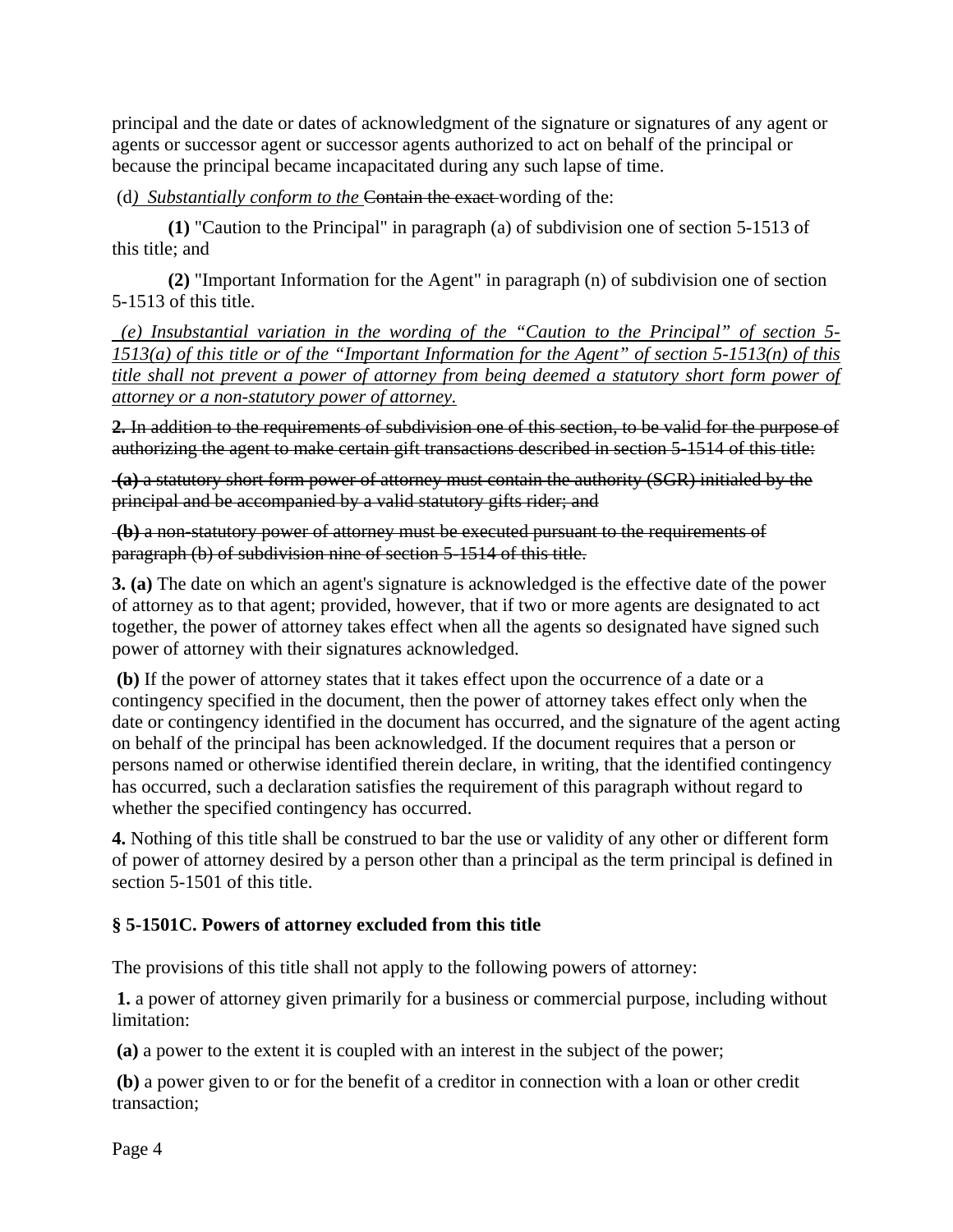**(c)** a power given to facilitate transfer or disposition of one or more specific stocks, bonds or other assets, whether real, personal, tangible or intangible;

**2.** a proxy or other delegation to exercise voting rights or management rights with respect to an entity;

**3.** a power created on a form prescribed by a government or governmental subdivision, agency or instrumentality for a governmental purpose;

**4.** a power authorizing a third party to prepare, execute, deliver, submit and/or file a document or instrument with a government or governmental subdivision, agency or instrumentality or other third party;

**5.** a power authorizing a financial institution or employee of a financial institution to take action relating to an account in which the financial institution holds cash, securities, commodities or other financial assets on behalf of the person giving the power;

**6.** a power given by an individual who is or is seeking to become a director, officer, shareholder, employee, partner, limited partner, member, unit owner or manager of a corporation, partnership, limited liability company, condominium or other legal or commercial entity in his or her capacity as such;

**7.** a power contained in a partnership agreement, limited liability company operating agreement, declaration of trust, declaration of condominium, condominium bylaws, condominium offering plan or other agreement or instrument governing the internal affairs of an entity authorizing a director, officer, shareholder, employee, partner, limited partner, member, unit owner, manager or other person to take lawful action relating to such entity;

**8.** a power given to a condominium managing agent to take action in connection with the use, management and operation of a condominium unit;

**9.** a power given to a licensed real estate broker to take action in connection with a listing of real property, mortgage loan, lease or management agreement;

**10.** a power authorizing acceptance of service of process on behalf of the principal; and

**11.** a power created pursuant to authorization provided by a federal or state statute, other than this title, that specifically contemplates creation of the power, including without limitation a power to make health care decisions or decisions involving the disposition of remains.

Nothing in this section shall be deemed to prohibit use of a statutory short form power of attorney or a nonstatutory power of attorney in connection with any of the transactions described in this section.

# **§ 5-1502A. Construction--real estate transactions**

In a statutory short form power of attorney, the language conferring general authority with respect to "real estate transactions," must be construed to mean that the principal authorizes the agent:

**1.** To accept as a gift, or as security for a loan, to reject, to demand, to buy, to lease, to receive, or otherwise to acquire either ownership or possession of any estate or interest in land;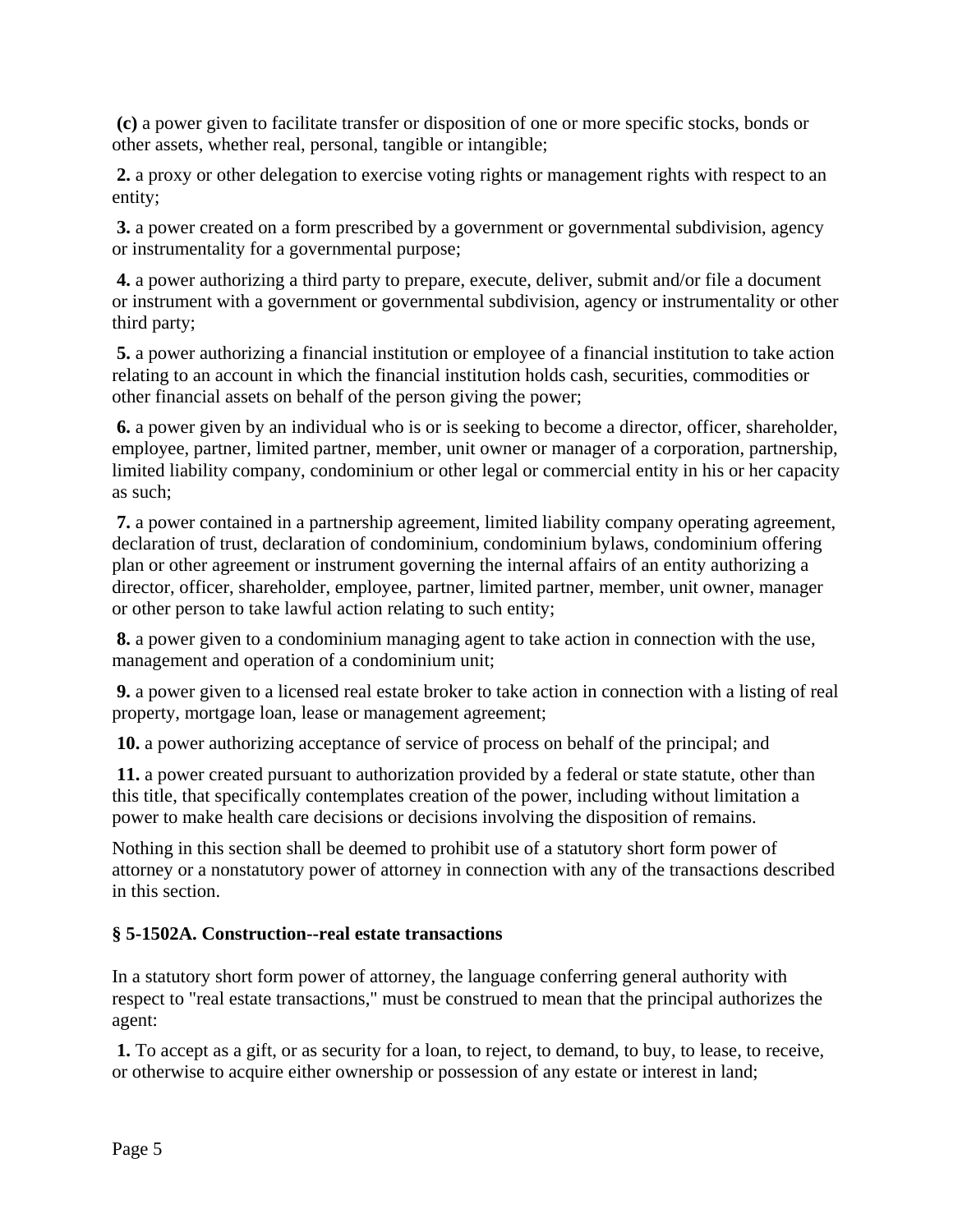**2.** To sell, to exchange, to convey either with or without covenants, to quit-claim, to release, to surrender, to mortgage, to incumber, to partition or to consent to the partitioning, to create, modify or revoke a trust-unless such creation, modification or revocation is a gift transaction governed by section 5-1514 of this title, to grant options concerning, to lease or to sublet, or otherwise to dispose of, any estate or interest in land;

**3.** To release in whole or in part, to assign the whole or a part of, to satisfy in whole or in part, and to enforce by action, proceeding or otherwise, any mortgage, incumbrance, lien or other claim to land which exists, or is claimed to exist, in favor of the principal;

**4.** To do any act of management or of conservation with respect to any estate or interest in land owned, or claimed to be owned, by the principal, including by way of illustration, but not of restriction, power to insure against any casualty, liability or loss, to obtain or to regain possession or to protect such estate or interest by action, proceeding or otherwise, to pay, to compromise or to contest taxes or assessments, to apply for refunds in connection therewith, to purchase supplies, to hire assistance or labor and to make repairs or alterations in the structures or lands;

**5.** To utilize in any way, to develop, to modify, to alter, to replace, to remove, to erect or to install structures or other improvements upon any land in which the principal has, or claims to have, any estate or interest;

**6.** To demand, to receive, to obtain by action, proceeding or otherwise, any money, or other thing of value to which the principal is, or may become, or may claim to be entitled as the proceeds of an interest in land or of one or more of the transactions enumerated in this section, to conserve, to invest, to disburse or to utilize anything so received for purposes enumerated in this section, and to reimburse the agent for any expenditures properly made by him in the execution of the powers conferred on him by the statutory short form power of attorney;

**7.** To participate in any reorganization with respect to real property and to receive and to hold any shares of stock or instrument of similar character received in accordance with such plan of reorganization, and to act with respect thereto, including by way of illustration, but not of restriction, power to sell or otherwise to dispose of such shares, or any of them, to exercise or to sell any option, conversion or similar right with respect thereto, and to vote thereon in person or by the granting of a proxy;

**8.** To agree and to contract, in any manner, and with any person and on any terms, which the agent may select, for the accomplishment of any of the purposes enumerated in this section, and to perform, to rescind, to reform, to release or to modify any such agreement or contract or any other similar agreement or contract made by or on behalf of the principal;

**9.** To execute, to acknowledge, to seal and to deliver any deed, creation, modification or revocation of a trust unless such creation, modification or revocation is a gift transaction governed by section 5-1514 of this title, mortgage, lease, notice, check or other instrument which the agent may think useful for the accomplishment of any of the purposes enumerated in this section;

**10.** To prosecute, to defend, to submit to alternative dispute resolution, to settle, and to propose or to accept a compromise with respect to, any claim existing in favor of, or against, the principal based on or involving any real estate transaction or to intervene in any action or proceeding relating thereto;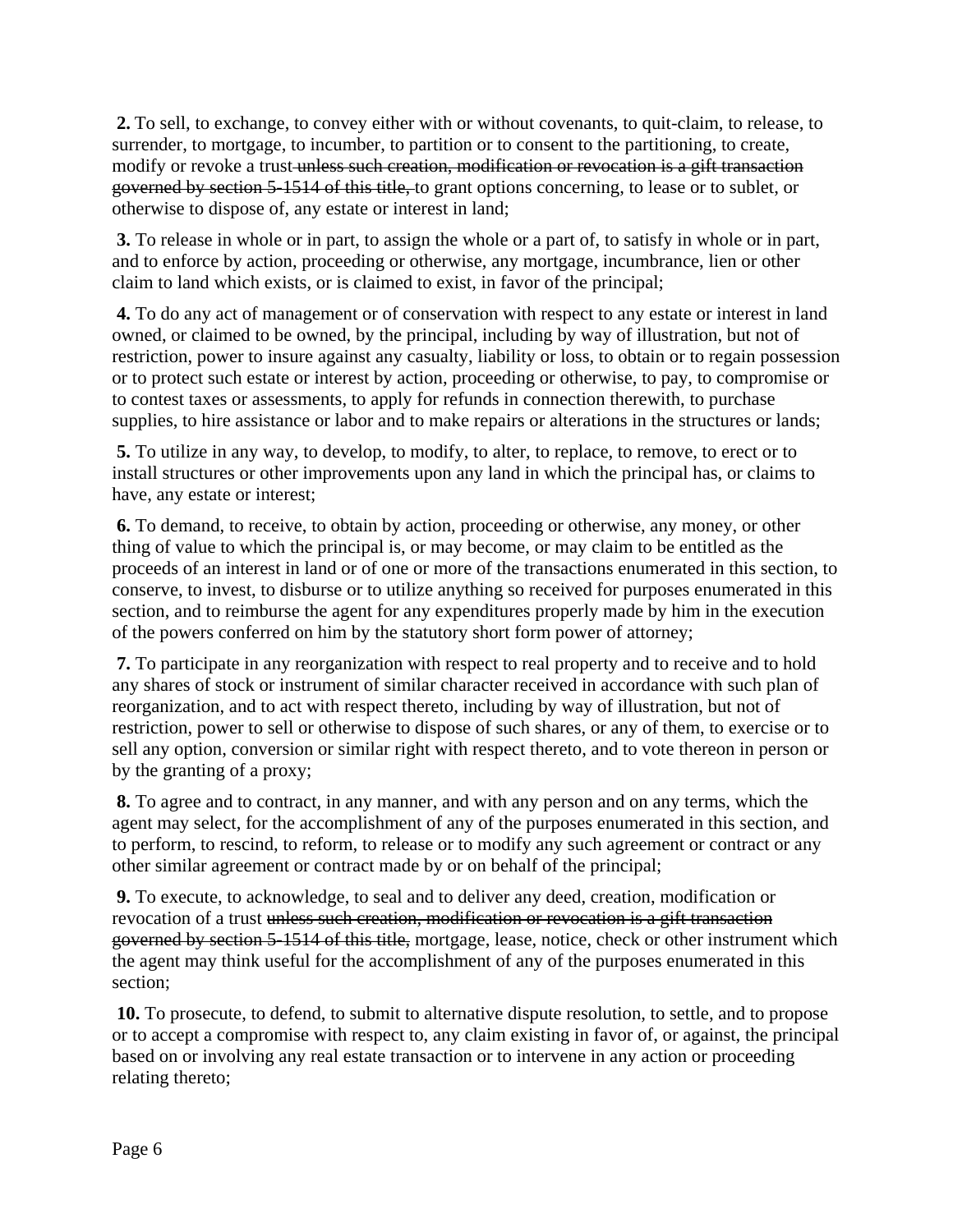**11.** To hire, to discharge, and to compensate any attorney, accountant, expert witness or other assistant or assistants when the agent shall think such action to be desirable for the proper execution by him of any of the powers described in this section, and for the keeping of needed records thereof; and

**12.** In general, and in addition to all the specific acts in this section enumerated, to do any other act or acts, which the principal can do through an agent, with respect to any estate or interest in land.

All powers described in this section 5-1502A of the general obligations law shall be exercisable equally with respect to any estate or interest in land owned by the principal at the giving of the power of attorney or thereafter acquired, and whether located in the state of New York or elsewhere.

#### **§ 5-1502B. Construction--chattel and goods transactions**

In a statutory short form power of attorney, the language conferring general authority with respect to "chattel and goods transactions," must be construed to mean that the principal authorizes the agent:

**1.** To accept as a gift, or as security for a loan, to reject, to demand, to buy, to receive, or otherwise to acquire either ownership or possession of, any chattel or goods or any interest in any chattel or goods;

**2.** To sell, to exchange, to convey either with or without covenants, to release, to surrender, to mortgage, to incumber, to pledge, to hypothecate, to pawn, to create, modify or revoke a trust unless such creation, modification or revocation is a gift transaction governed by section 5-1514 of this title to grant options concerning, to lease or to sublet to others, or otherwise to dispose of any chattel or goods or any interest in any chattel or goods;

**3.** To release in whole or in part, to assign the whole or a part of, to satisfy in whole or in part, and to enforce by action, proceeding or otherwise, any mortgage, incumbrance, lien or other claim, which exists, or is claimed to exist, in favor of the principal, with respect to any chattel or goods or any interest in any chattel or goods;

**4.** To do any act of management or of conservation, with respect to any chattel or goods or to any interest in any chattel or goods owned, or claimed to be owned, by the principal, including by way of illustration, but not of restriction, power to insure against any casualty, liability or loss, to obtain or to regain possession, or to protect such chattel or goods or interest in any chattel or goods, by action, proceeding or otherwise, to pay, to compromise or to contest taxes or assessments, to apply for refunds in connection therewith, to move from place to place, to store for hire or on a gratuitous bailment, to use, to alter, and to make repairs or alterations of any such chattel or goods, or interest in any chattel or goods;

**5.** To demand, to receive, to obtain by action, proceeding or otherwise, any money or other thing of value to which the principal is, or may become, or may claim to be entitled as the proceeds of a chattel or goods or of any interest in any chattel or goods, or of one or more of the transactions enumerated in this section, to conserve, to invest, to disburse or to utilize anything so received for purposes enumerated in this section, and to reimburse the agent for any expenditures properly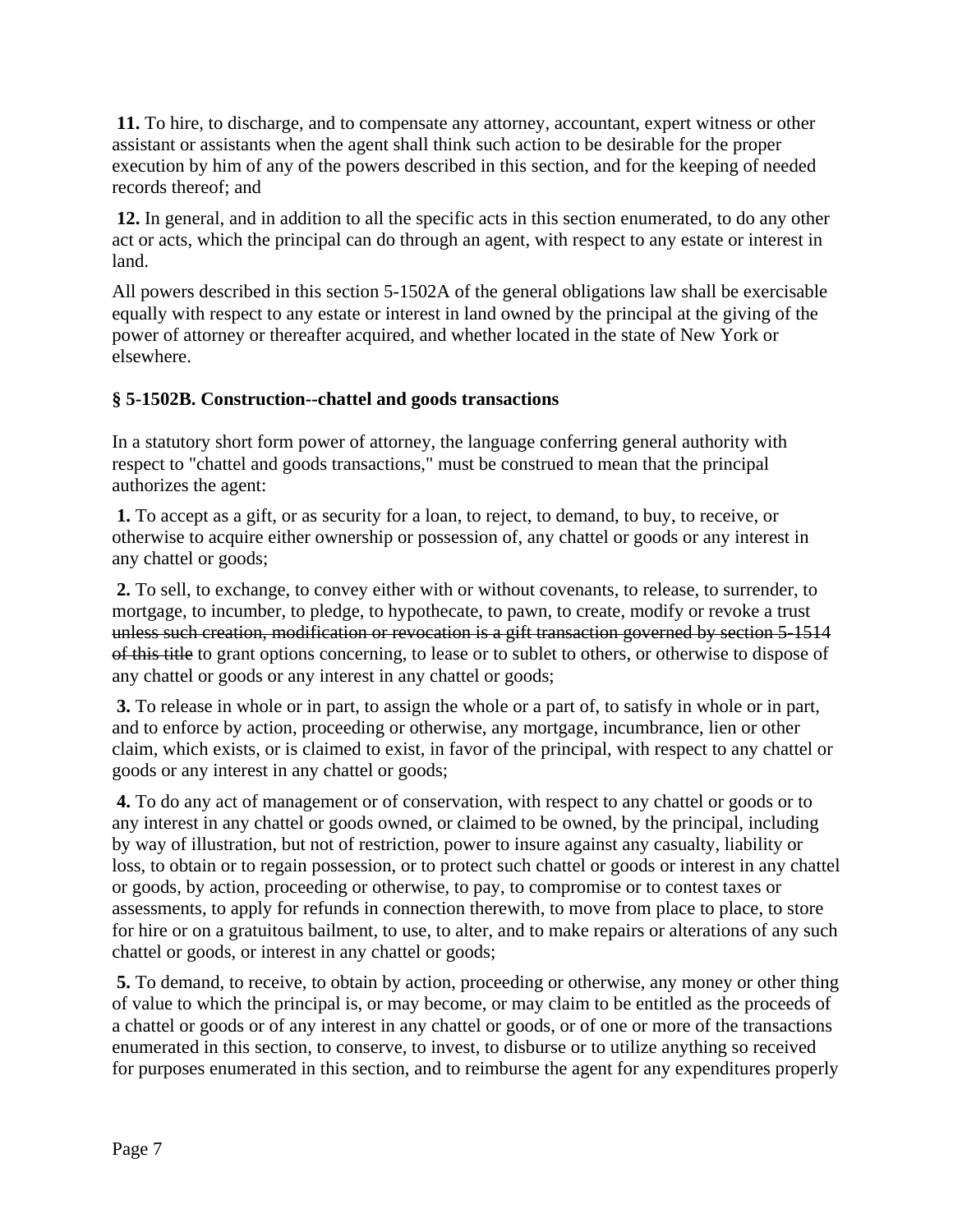made by him in the execution of the powers conferred on him by the statutory short form power of attorney;

**6.** To agree and to contract, in any manner, and with any person and on any terms, which the agent may select, for the accomplishment of any of the purposes enumerated in this section, and to perform, to rescind, to reform, to release or to modify any such agreement or contract or any other similar agreement or contract made by or on behalf of the principal;

**7.** To execute, to acknowledge, to seal and to deliver any conveyance, mortgage, lease, creation, revocation or modification of a trust unless such creation, modification or revocation is a gift transaction governed by section 5-1514 of this title, notice, check or other instrument which the agent may think useful for the accomplishment of any of the purposes enumerated in this section;

**8.** To prosecute, to defend, to submit to alternative dispute resolution, to settle, and to propose or to accept a compromise with respect to, any claim existing in favor of, or against, the principal based on or involving any chattel or goods transaction or to intervene in any action or proceeding relating thereto;

**9.** To hire, to discharge, and to compensate any attorney, accountant, expert witness or other assistant or assistants when the agent shall think such action to be desirable for the proper execution by him of any of the powers described in this section, and for the keeping of needed records thereof; and

**10.** In general, and in addition to all the specific acts in this section enumerated, to do any other act or acts, which the principal can do through an agent, with respect to any chattel or goods or interest in any chattel or goods.

All powers described in this section 5-1502B of the general obligations law shall be exercisable equally with respect to any chattel or goods or interest in any chattel or goods owned by the principal at the giving of the power of attorney or thereafter acquired, and whether located in the state of New York or elsewhere.

#### **§ 5-1502C. Construction--bond, share and commodity transactions**

In a statutory short form power of attorney, the language conferring general authority with respect to "bond, share and commodity transactions," must be construed to mean that the principal authorizes the agent:

**1.** To accept as a gift, or as security for a loan, to reject, to demand, to buy, to receive, or otherwise to acquire either ownership or possession of, any bond, share, instrument of similar character, commodity interest or any instrument with respect thereto, together with the interest, dividends, proceeds or other distributions connected therewith;

**2.** To sell (including short sales), to exchange, to transfer either with or without a guaranty, to release, to surrender, to hypothecate, to pledge, to create, modify or revoke a trust unless such creation, modification or revocation is a gift transaction governed by section 5-1514 of this title, to grant options concerning, to loan, to trade in, or otherwise to dispose of any bond, share, instrument of similar character, commodity interest or any instrument with respect thereto;

**3.** To release in whole or in part, to assign the whole or a part of, to satisfy in whole or in part, and to enforce by action, proceeding or otherwise, any pledge, incumbrance, lien or other claim as to any bond, share, instrument of similar character, commodity interest or any interest with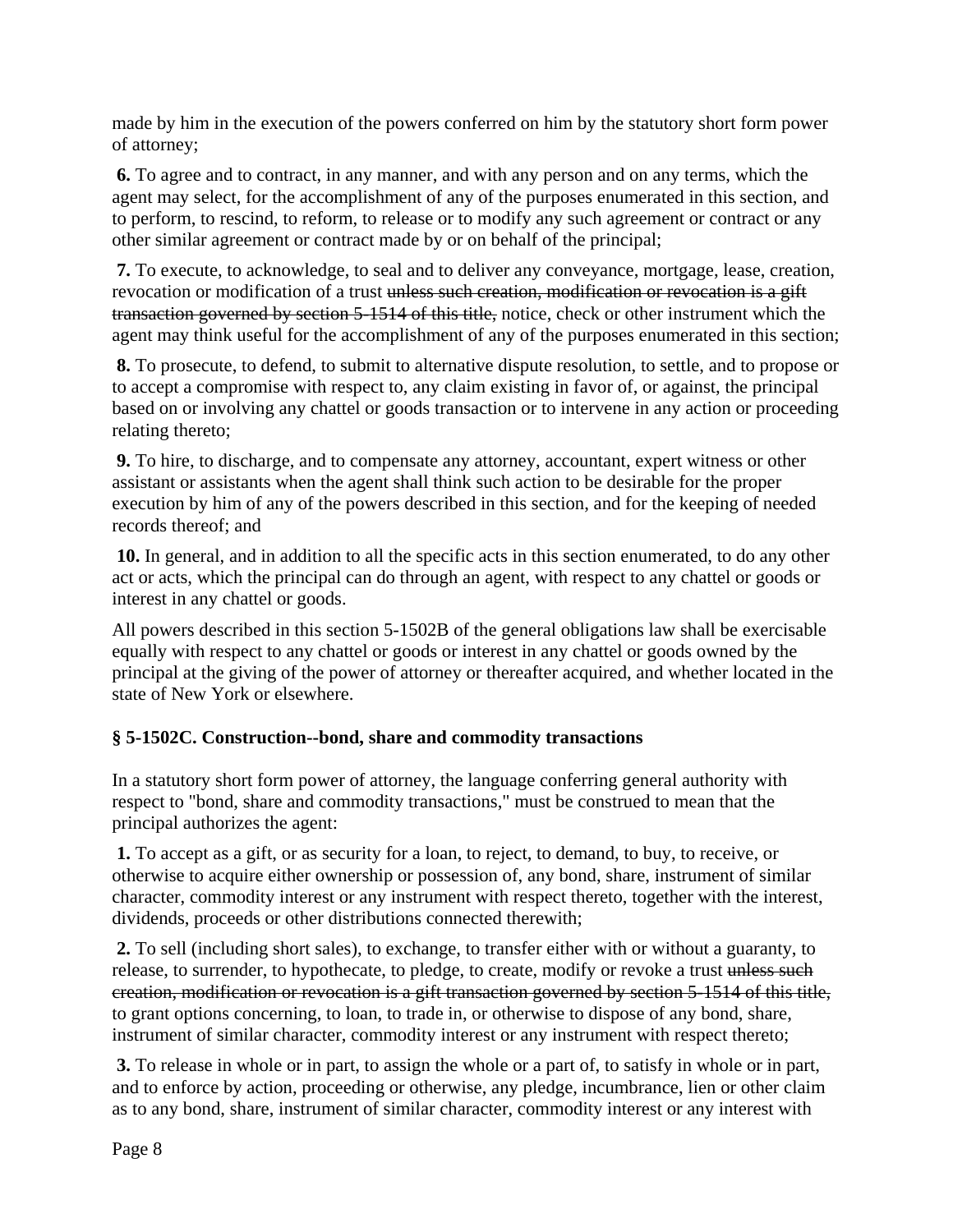respect thereto, when such pledge, incumbrance, lien or other claim is owned, or claimed to be owned, by the principal;

**4.** To do any act of management or of conservation with respect to any bond, share, instrument of similar character, commodity interest or any instrument with respect thereto, owned or claimed to be owned by the principal or in which the principal has or claims to have an interest, including by way of illustration, but not of restriction, power to insure against any casualty, liability or loss, to obtain or to regain possession or to protect the principal's interest therein by action, proceeding or otherwise, to pay, to compromise or to contest taxes or assessments, to apply for refunds in connection therewith, to consent to and to participate in any reorganization, recapitalization, liquidation, merger, consolidation, sale or lease, or other change in or revival of a corporation or other association, or in the financial structure of any corporation or other association, or in the priorities, voting rights or other special rights with respect thereto, to become a depositor with any protective, reorganization or similar committee of the bond, share, other instrument of similar character, commodity interest or any instrument with respect thereto, belonging to the principal, to make any payments reasonably incident to the foregoing, to exercise or to sell any option, conversion or similar right, to vote in person or by the granting of a proxy (with or without the power of substitution), either discretionary, general or otherwise, for the accomplishment of any of the purposes enumerated in this section;

**5.** To carry in the name of a nominee selected by the agent any evidence of the ownership of any bond, share, other instrument of similar character, commodity interest or instrument with respect thereto, belonging to the principal;

**6.** To employ, in any way believed to be desirable by the agent, any bond, share, other instrument of similar character, commodity interest or any instrument with respect thereto, in which the principal has or claims to have any interest, for the protection or continued operation of any speculative or margin transaction personally begun or personally guaranteed, in whole or in part, by the principal;

**7.** To demand, to receive, to obtain by action, proceeding or otherwise, any money or other thing of value to which the principal is, or may become, or may claim to be entitled as the proceeds of any interest in a bond, share, other instrument of similar character, commodity interest or any instrument with respect thereto, or of one or more of the transactions enumerated in this section, to conserve, to invest, to disburse or to utilize anything so received for purposes enumerated in this section, and to reimburse the agent for any expenditures properly made by him in the execution of the powers conferred on him by the statutory short form power of attorney;

**8.** To agree and to contract, in any manner, and with any broker or other person, and on any terms, which the agent may select, for the accomplishment of any of the purposes enumerated in this section, and to perform, to rescind, to reform, to release or to modify any such agreement or contract or any other similar agreement made by or on behalf of the principal;

**9.** To execute, to acknowledge, to seal and to deliver any consent, agreement, authorization, creation, modification or revocation of a trust unless such creation, declaration, modification or revocation is a gift transaction governed by section 5-1514 of this title, assignment, notice, waiver of notice, check, or other instrument which the agent may think useful for the accomplishment of any of the purposes enumerated in this section;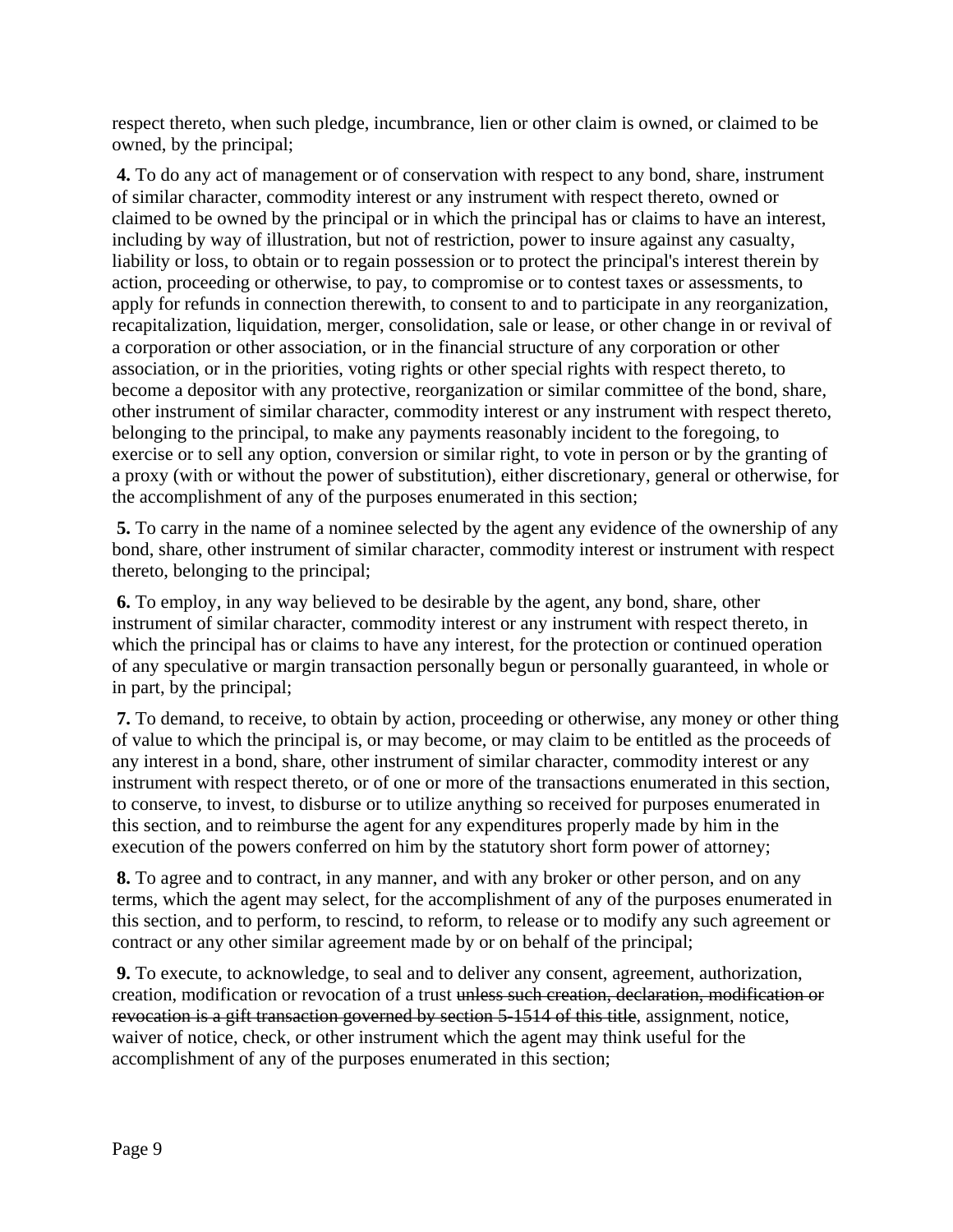**10.** To execute, to acknowledge and to file any report or certificate required by law or governmental regulation;

**11.** To prosecute, to defend, to submit to alternative dispute resolution, to settle and to propose or to accept a compromise with respect to, any claim existing in favor of, or against, the principal based on or involving any bond, share or commodity transaction or to intervene in any action or proceeding relating thereto;

**12.** To hire, to discharge, and to compensate any attorney, accountant, expert witness or other assistant or assistants when the agent shall think such action to be desirable for the proper execution by him of any of the powers described in this section, and for the keeping of needed records thereof; and

**13.** In general, and in addition to all the specific acts in this section enumerated, to do any other act or acts, which the principal can do through an agent, with respect to any interest in any bond, share or other instrument of similar character, commodity, or instrument with respect to a commodity.

All powers described in this section 5-1502C of the general obligations law shall be exercisable equally with respect to any interest in any bond, share or other instrument of similar character, commodity, or instrument with respect to a commodity owned by the principal at the giving of the power of attorney or thereafter acquired, whether located in the state of New York or elsewhere.

#### **§ 5-1502D. Construction--banking transactions**

In a statutory short form power of attorney, the language conferring general authority with respect to "banking transactions," must be construed to mean that the principal authorizes the agent:

**1.** To continue, to modify to terminate and to make deposits to and withdrawals from any deposit account, including any joint account with the agent or totten trust for the benefit of the agent, or other banking arrangement made by or on behalf of the principal prior to the creation of the agency, provided, however, that:

**(a)** with respect to joint accounts existing at the creation of the agency, the authority granted hereby shall not include the power to change the title of the account by the addition of a new joint tenant or the deletion of an existing joint tenant, unless the authority to make such changes is *stated otherwise in the "Modifications" section of* conveyed in a statutory gifts rider to a statutory short form power of attorney or in a non-statutory power of attorney signed and dated by the principal with the signature of the principal duly acknowledged in the manner prescribed for the acknowledgement of a conveyance of real property, and which is executed pursuant to the requirements of section 5-1501B paragraph (b) of subdivision nine of section 5-1514 of this title, and

**(b)** with respect to totten trust accounts existing at the creation of the agency, the authority granted hereby shall not include the power to add, delete, or otherwise change the designation of beneficiaries in effect for any such accounts, unless the authority to make such additions, deletions or changes is *stated otherwise in the "Modifications" section of* conveyed in a statutory gifts rider to a statutory short form power of attorney or in a non-statutory power of attorney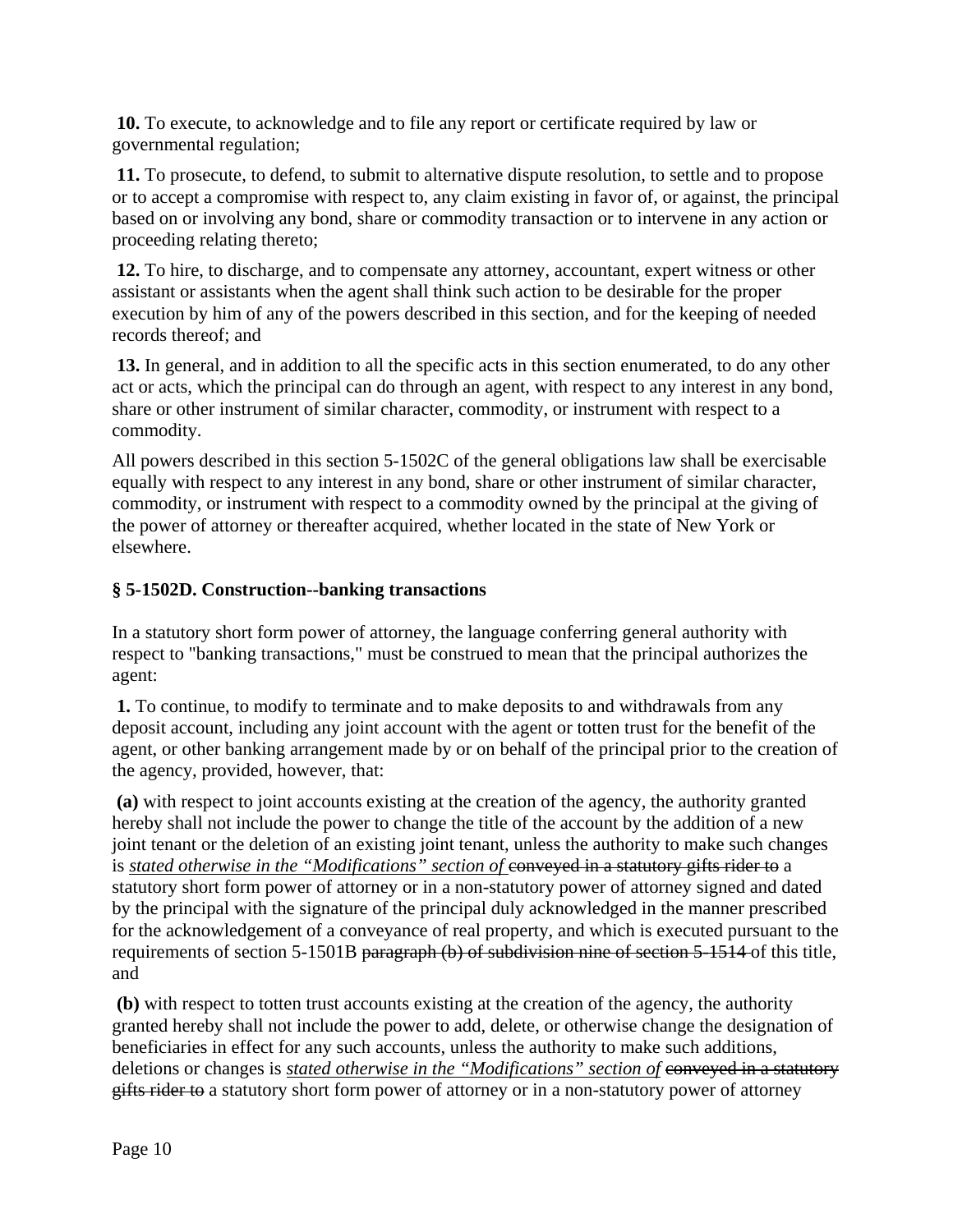signed and dated by the principal with the signature of the principal duly acknowledged in the manner prescribed for the acknowledgment of a conveyance of real property, and which is executed pursuant to the requirements of *section* 5-1501B paragraph (b) of subdivision nine of section 5-1514 of this title.

**2.** To open in the name of the principal or on behalf of the principal a deposit account of any type with any banker or in any banking institution selected by the agent, to make deposits to and withdrawals from any such deposit account, to hire such safe deposit box or vault space and to make such other contracts for the procuring of other services made available by any such banker or banking institution as the agent shall think to be desirable;

**3.** To make, to sign and to deliver checks or drafts for any purpose, to withdraw by check, order or otherwise any funds or property of the principal deposited with, or left in the custody of, any banker or banking institution, wherever located, either before or after the creation of the agency;

**4.** To prepare from time to time financial statements concerning the assets and liabilities or income and expenses of the principal, and to deliver statements so prepared to any banker, banking institution or other person, whom the agent believes to be reasonably entitled thereto;

**5.** To receive statements, vouchers, notices or other documents from any banker or banking institution and to act with respect thereto;

**6.** To have free access at any time or times to any safe deposit box or vault to which the principal might have access, if personally present;

**7.** To borrow money by bank overdraft, or by promissory note of the principal given for such period and at such interest rate as the agent shall select, to give such security out of the assets of the principal as the agent shall think to be desirable or necessary for any such borrowing, to pay, to renew or to extend the time of payment of any note so given or given by or on behalf of the principal, and to procure for the principal a loan from any banker or banking institution by any other procedure made available by such banker or institution;

**8.** To make, to assign, to indorse, to discount, to guarantee, and to negotiate, for any and all purposes, all promissory notes, bills of exchange, checks, drafts or other negotiable or nonnegotiable paper of the principal, or payable to the principal or to his order, to receive the cash or other proceeds of any such transactions, to accept any bill of exchange or draft drawn by any person upon the principal, and to pay it when due;

**9.** To receive for the principal and to deal in and to deal with any trust receipt, warehouse receipt or other negotiable or non-negotiable instrument, in which the principal has or claims to have an interest;

**10.** To apply for and to receive letters of credit or travelers checks from any banker or banking institution selected by the agent, giving such indemnity or other agreements in connection therewith as the agent shall think to be desirable or necessary;

**11.** To consent to an extension in the time of payment with respect to any commercial paper or any banking transaction in which the principal has an interest or by which the principal is, or might be, affected in any way;

**12.** To pay, to compromise or to contest taxes or assessments and to apply for refunds in connection therewith;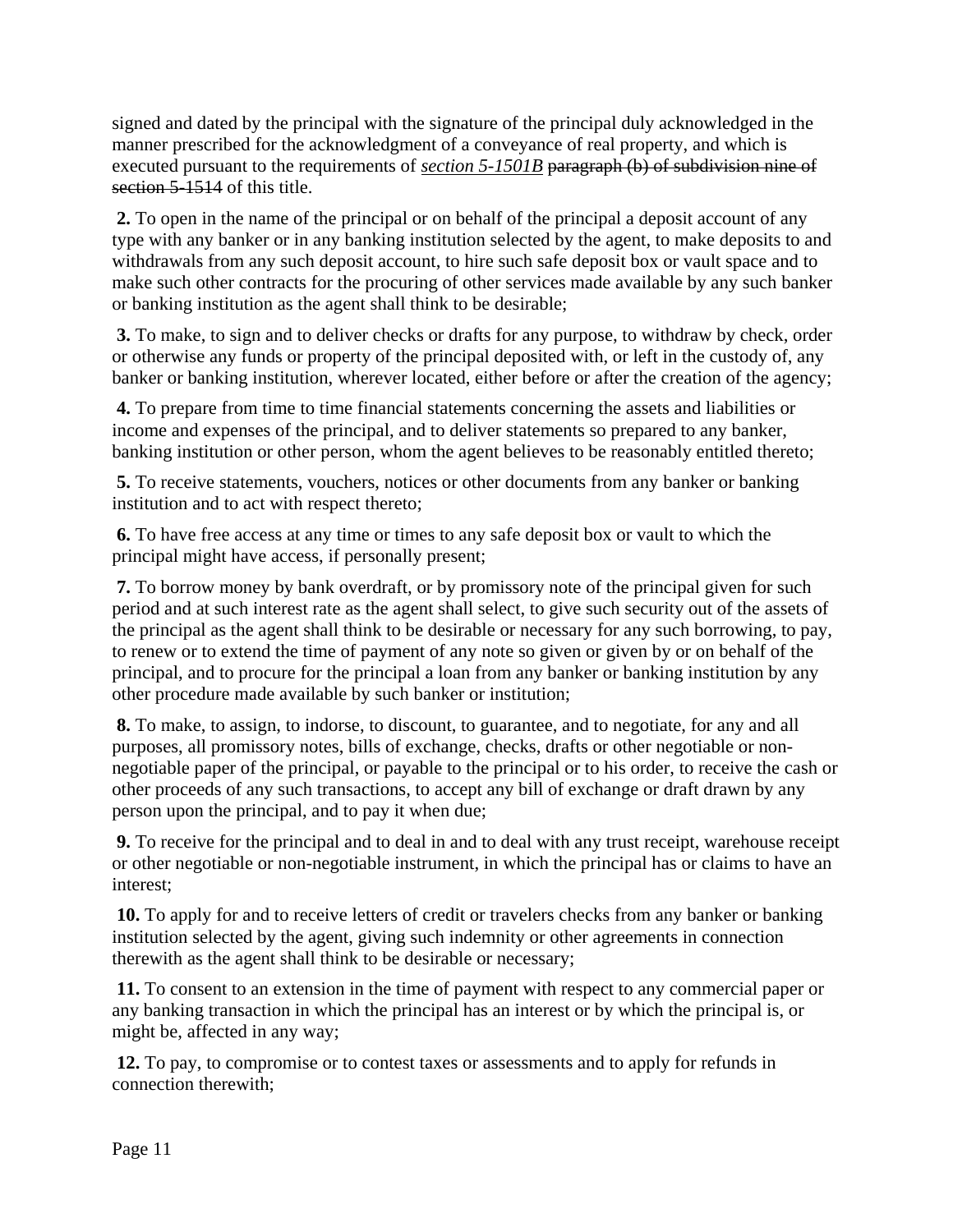**13.** To demand, to receive, to obtain by action, proceeding, or otherwise any money or other thing of value to which the principal is, or may become, or may claim to be entitled as the proceeds of any banking transaction conducted by the principal himself, or by the agent in the execution of any of the powers described in this section, or partly by the principal and partly by the agent so acting, to conserve, to invest, to disburse or to utilize anything so received for purposes enumerated in this section, and to reimburse the agent for any expenditures properly made by him in the execution of the powers conferred upon him by the statutory short form power of attorney;

**14.** To execute, to acknowledge, to seal and to deliver any instrument of any kind, in the name of the principal or otherwise, which the agent may think useful for the accomplishment of any of the purposes enumerated in this section;

**15.** To prosecute, to defend, to submit to alternative dispute resolution, to settle, and to propose or to accept a compromise with respect to, any claim existing in favor of, or against, the principal based on or involving any banking transaction or to intervene in any action or proceeding relating thereto;

**16.** To hire, to discharge, and to compensate any attorney, accountant, expert witness or other assistant or assistants when the agent shall think such action to be desirable for the proper execution by him of any of the powers described in this section, and for the keeping of needed records thereof; and

**17.** In general, and in addition to all the specific acts in this section enumerated, to do any other act or acts, which the principal can do through an agent, in connection with any banking transaction which does or might in any way affect the financial or other interests of the principal.

All powers described in this section 5-1502D of the general obligations law shall be exercisable equally with respect to any banking transaction engaged in by the principal at the giving of the power of attorney or thereafter engaged in, and whether conducted in the state of New York or elsewhere.

# **§ 5-1502E. Construction--business operating transactions**

In a statutory short form power of attorney, the language conferring general authority with respect to "business operating transactions," must be construed to mean that the principal authorizes the agent:

**1.** To the extent that an agent is permitted by law thus to act for a principal, to discharge and to perform any duty or liability and also to exercise any right, power, privilege or option which the principal has, or claims to have, under any contract of partnership whether the principal is a general or special partner thereunder, to enforce the terms of any such partnership agreement for the protection of the principal, by action, proceeding or otherwise, as the agent shall think to be desirable or necessary, and to defend, submit to alternative dispute resolution, settle or compromise any action or other legal proceeding to which the principal is a party because of his membership in said partnership;

**2.** To exercise in person or by proxy or to enforce by action, proceeding or otherwise, any right, power, privilege or option which the principal has as the holder of any bond, share, or other instrument of similar character and to defend, submit to alternative dispute resolution, settle or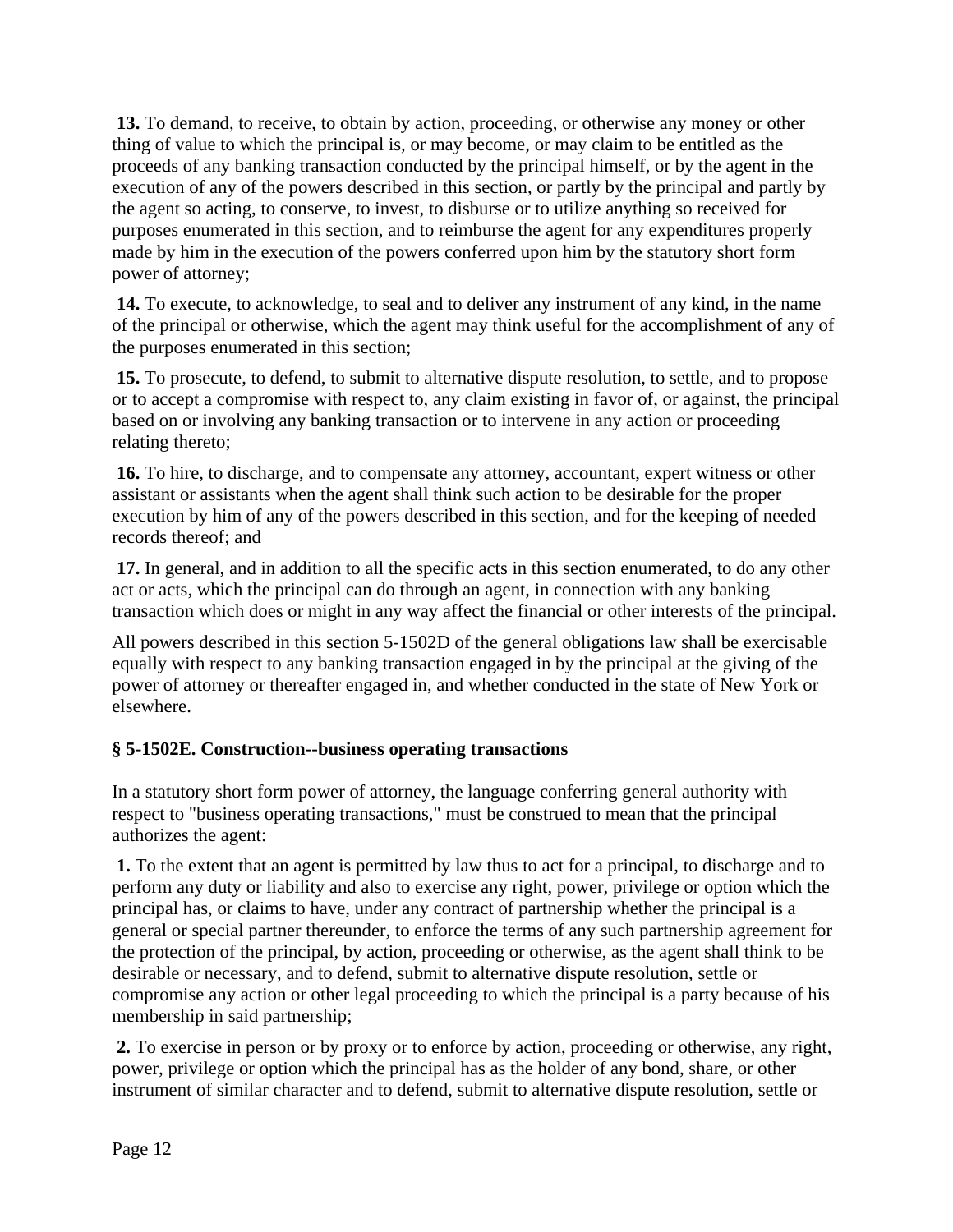compromise any action or other legal proceeding to which the principal is a party because of any such bond, share, or other instrument of similar character;

**3.** With respect to any business enterprise which is owned solely by the principal

**a.** to continue, to modify, to renegotiate, to extend and to terminate any contractual arrangements made with any person, firm, association or corporation whatsoever by or on behalf of the principal with respect thereto prior to the creation of the agency;

**b.** to determine the policy of such enterprise as to the location of the site or sites to be utilized for its operation, as to the nature and extent of the business to be undertaken by it, as to methods of manufacturing, selling, merchandising, financing, accounting and advertising to be employed in its operation, as to the amount and types of insurance to be carried, as to the mode of securing, compensating and dealing with accountants, attorneys, servants and other agents and employees required for its operation, to agree and to contract, in any manner, and with any person and on any terms, which the agent thinks to be desirable or necessary for effectuating any or all of such decisions of the agent as to policy, and to perform, to rescind, to reform, to release or to modify any such agreement or contract or any other similar agreement or contract made by or on behalf of the principal;

**c.** to change the name or form of organization under which such business is operated and to enter into such partnership agreement with other persons or to organize such corporation to take over the operation of such business, or any part thereof, as the agent shall think to be desirable or necessary;

**d.** to demand and to receive all moneys which are, or may become, due to the principal, or which may be claimed by the principal or on his behalf, in the operation of such enterprise, and to control and to disburse such funds in the operation of such enterprise in any way which the agent shall think to be desirable or necessary, to engage in any banking transactions which the agent shall think to be desirable or necessary for effectuating the execution of any of the powers of the agent described in this subdivision;

**4.** To prepare, to sign, to file and to deliver all reports, compilations of information, returns or other papers with respect to any business operating transaction of the principal, which are required by any governmental agency, department or instrumentality or which the agent shall think to be desirable or necessary for any purpose, and to make any payments with respect thereto;

**5.** To pay, to compromise or to contest taxes or assessments and to do any act or acts which the agent shall think to be desirable or necessary to protect the principal from illegal or unnecessary taxation, fines, penalties or assessments in connection with his business operations, including power to attempt to recover, in any manner permitted by law, sums paid before or after the creation of the agency as taxes, fines, penalties or assessments;

**6.** To demand, to receive, to obtain by action, proceeding or otherwise, any money, or other thing of value to which the principal is, or may become, or may claim to be entitled as the proceeds of any business operation of such principal, to conserve, to invest, to disburse or to utilize anything so received for purposes enumerated in this section, and to reimburse the agent for any expenditures properly made by him in the execution of the powers conferred upon him by the statutory short form power of attorney;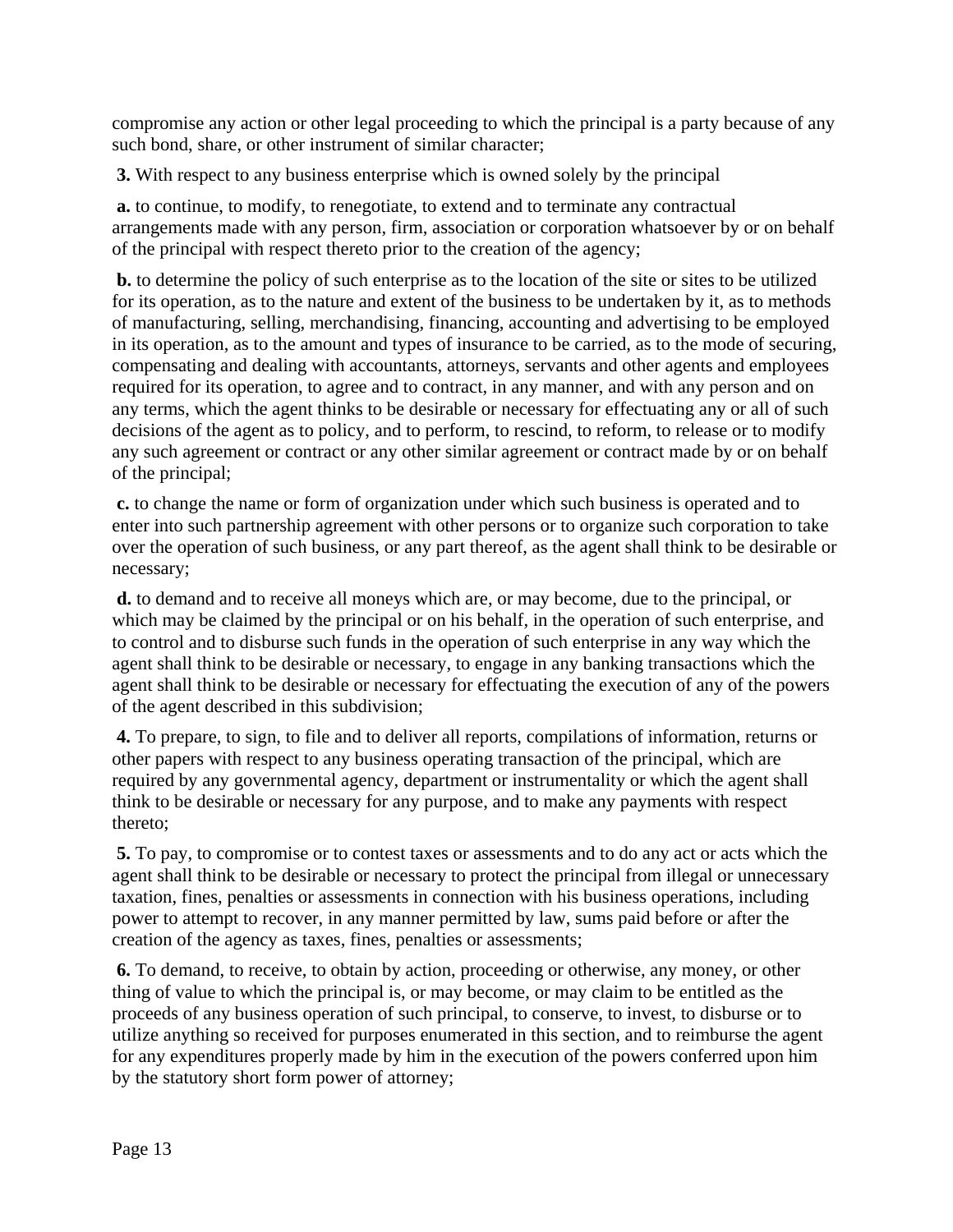**7.** To execute, to acknowledge, to seal and to deliver any deed, assignment, mortgage, lease, notice, consent, agreement, authorization, check or other instrument which the agent may think useful for the accomplishment of any of the purposes enumerated in this section;

**8.** To prosecute, to defend, to submit to alternative dispute resolution, to settle, and to propose or to accept a compromise with respect to, any claim existing in favor of, or against, the principal based on or involving any business operating transaction or to intervene in any action or proceeding relating thereto;

**9.** To hire, to discharge, and to compensate any attorney, accountant, expert witness or other assistant or assistants when the agent shall think such action to be desirable for the proper execution by him of any of the powers described in this section, and for the keeping of needed records thereof; and

**10.** In general, and in addition to all the specific acts in this section enumerated, to do any other act or acts, which the principal can do through an agent, in connection with any business operated by the principal, which the agent shall think to be desirable or necessary for the furtherance or protection of the interests of the principal.

All powers described in this section 5-1502E of the general obligations law shall be exercisable equally with respect to any business in which the principal is interested at the creation of the agency or in which the principal shall thereafter become interested, and whether operated in the state of New York or elsewhere.

#### **§ 5-1502F. Construction-***-***insurance transactions**

In a statutory short form power of attorney, the language conferring general authority with respect to "insurance transactions," must be construed to mean that the principal authorizes the agent:

**1** To continue, to pay the premium or assessment on, to modify, to rescind, to release or to terminate any contract of life, accident, health, disability or liability insurance or any combination of such insurance procured by or on behalf of the principal prior to the creation of the agency which insures either the principal or any other person, without regard to whether the principal is or is not a beneficiary thereunder; provided, however, with respect to life insurance contracts existing at the creation of the agency, the authority granted hereby shall not include the power to add, delete or otherwise change the designation of beneficiaries in effect for any such contract, unless the authority to make such additions, deletions or changes is *stated otherwise in the "Modifications" section of conveyed in a statutory gifts rider to a statutory short form power* of attorney or in a non-statutory power of attorney signed and dated by the principal with the signature of the principal duly acknowledged in the manner prescribed for the acknowledgment of a conveyance of real property, and which is executed pursuant to the requirements of *section 5-1501B* paragraph (b) of subdivision nine of section 5-1514 of this title;

**2.** To procure new, different or additional contracts of insurance protecting the principal with respect to ill-health, disability, accident or liability of any sort, to select the amount, the type of insurance contract and the mode of payment under each such policy, to pay the premium or assessment on, to modify, to rescind, to release or to terminate, any contract so procured by the agent ;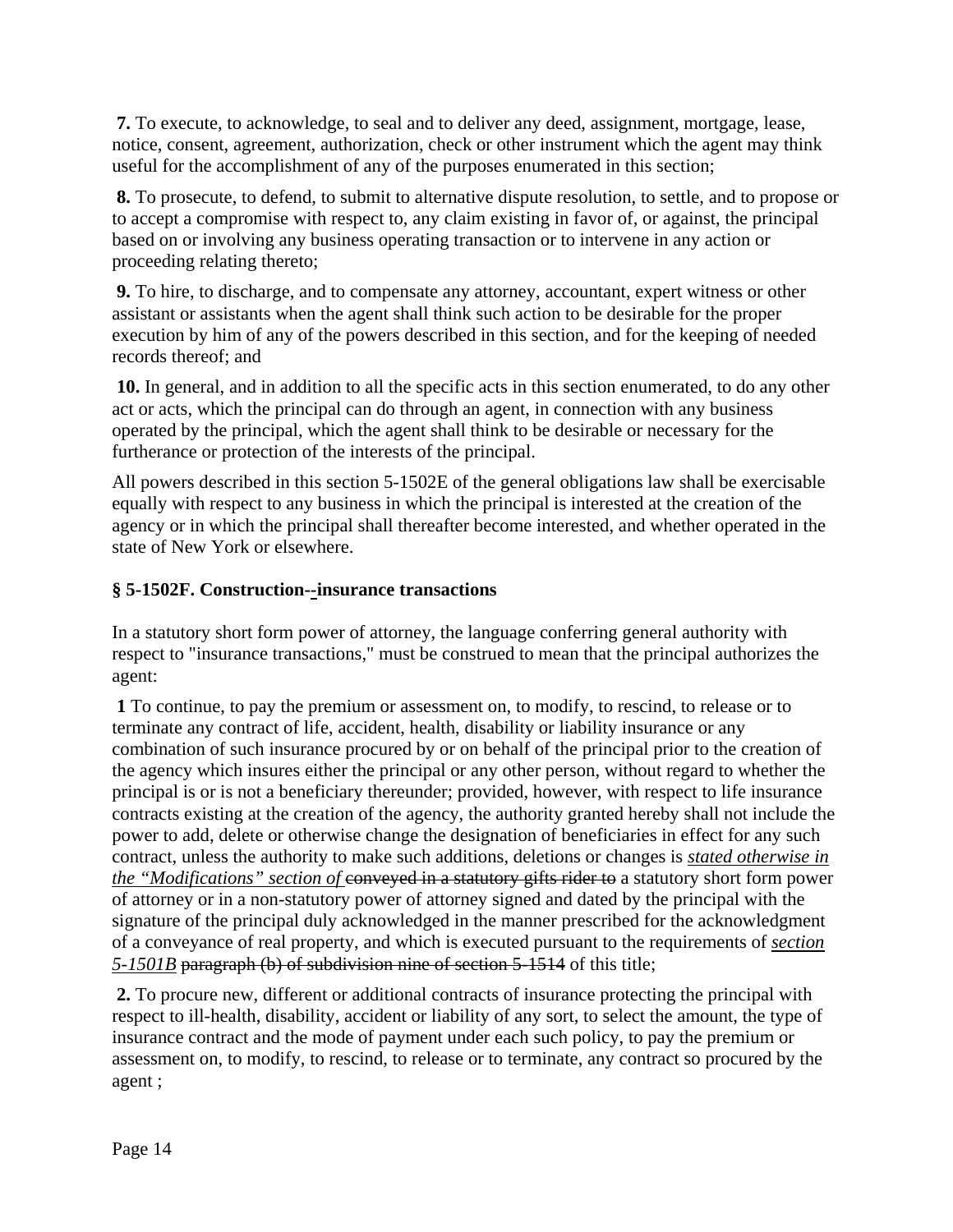**3.** To apply for and to receive any available loan on the security of the contract of insurance, whether for the payment of a premium or for the procuring of cash, to surrender and thereupon to receive the cash surrender value, to exercise an election as to beneficiary or mode of payment, to change the manner of paying premiums, and to change or to convert the type of insurance contract, with respect to any contract of life, accident, health, disability or liability insurance as to which the principal has, or claims to have, any one or more of the powers described in this section; provided, however, that the authority granted hereby shall not include the power to add, delete or otherwise change the designation of beneficiaries in effect for any such contract, unless the authority to make such additions, deletions or changes is *stated otherwise in the "Modifications" section of* conveyed in a statutory gifts rider to a statutory short form power of attorney or in a non-statutory power of attorney signed and dated by the principal with the signature of the principal duly acknowledged in the manner prescribed for the acknowledgment of a conveyance of real property, and which is executed pursuant to the requirements of *section 5-1501B* paragraph (b) of subdivision nine of section 1514 of this title;

**4.** To demand, to receive, to obtain by action, proceeding or otherwise, any money, dividend, or other thing of value to which the principal is, or may become, or may claim to be entitled as the proceeds of any contract of insurance or of one or more of the transactions enumerated in this section, to conserve, to invest, to disburse or to utilize anything so received for purposes enumerated in this section, and to reimburse the agent for any expenditures properly made by him in the execution of the powers conferred on him by the statutory short form power of attorney;

**5.** To apply for and to procure any available governmental aid in the guaranteeing or paying of premiums of any contract of insurance on the life of the principal;

**6.** To sell, to assign, to hypothecate, to borrow upon, or to pledge the interest of the principal in any contract of insurance;

**7.** To pay, from such proceeds or otherwise, to compromise or to contest, and to apply for refunds in connection with, any tax or assessment levied by a taxing authority with respect to any contract of insurance or the proceeds thereof or liability accruing by reason of such tax or assessment;

**8.** To agree and to contract, in any manner, and with any person and on any terms, which the agent may select for the accomplishment of any of the purposes enumerated in this section, and to perform, to rescind, to reform, to release or to modify any such agreement or contract;

**9.** To execute, to acknowledge, to seal and to deliver any consent, demand, request, application, agreement, indemnity, authorization, assignment, pledge, notice, check, receipt, waiver or other instrument which the agent may think useful for the accomplishment of any of the purposes enumerated in this section;

**10.** To continue, to procure, to pay the premium or assessment on, to modify, to rescind, to release, to terminate or otherwise to deal with any contract of insurance, other than those enumerated in subdivisions one or two of this section, whether fire, marine, burglary, compensation, disability, liability, hurricane, casualty, or other type, or any combination of insurance, to do any act or acts with respect to any such contract or with respect to its proceeds or enforcement which the agent thinks to be desirable or necessary for the promotion or protection of the interests of the principal;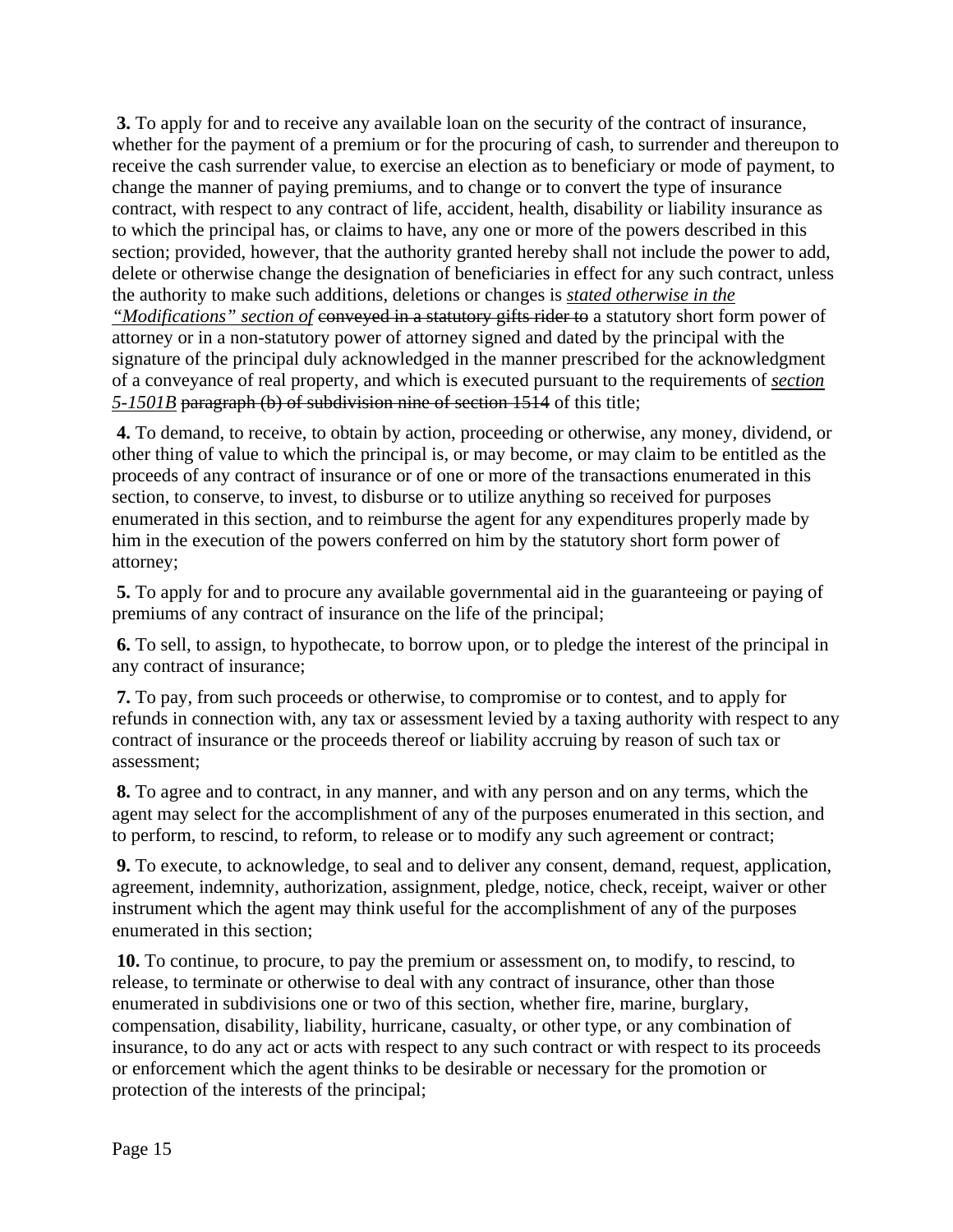**11.** To prosecute, to defend, to submit to alternative dispute resolution, to settle, and to propose or to accept a compromise with respect to any claim existing in favor of, or against, the principal based on or involving any insurance transaction or to intervene in any action or proceeding relating thereto;

**12.** To hire, to discharge, and to compensate any attorney, accountant, expert witness or other assistant or assistants when the agent shall think such action to be desirable for the proper execution by him of any of the powers described in this section and for the keeping of needed records thereof; and

**13.** In general, and in addition to all the specific acts in this section enumerated, to do any other act or acts, which the principal can do through an agent, in connection with procuring, supervising, managing, modifying, enforcing and terminating contracts of insurance in which the principal is the insured or is otherwise in any way interested.

All powers described in this section 5-1502F of the general obligations law shall be exercisable with respect to any contract of insurance in which the principal is in any way interested, whether made in the state of New York or elsewhere.

#### **§ 5-1502G. Construction--estate transactions**

In a statutory short form power of attorney, the language conferring general authority with respect to "estate transactions," must be construed to mean that the principal authorizes the agent:

**1.** To the extent that an agent is permitted by law thus to act for a principal, to apply for and to procure, in the name of the principal, letters of administration, letters testamentary, letters of trusteeship, or any other type of authority, either judicial or administrative, to act as a fiduciary of any sort;

**2.** To the extent that an agent is permitted by law thus to act for a principal, to represent and to act for the principal in all ways and in all matters affecting any estate of a decedent, absentee, infant or incompetent, or any trust or other fund, out of which the principal is entitled, or claims to be entitled, to some share or payment, or with respect to which the principal is a fiduciary;

**3.** Subject to the provisions of paragraph (d) of section 2-1.11 of the estates, powers and trusts law, to accept, to reject, to receive, to receipt for, to sell, to assign, to release, to pledge, to exchange, or to consent to a reduction in or modification of, any share in or payment from any estate, trust or other fund;

**4.** To demand, to obtain by action, proceeding or otherwise any money, or other thing of value to which the principal is, or may become, or may claim to be entitled by reason of the death testate or intestate of any person or of any testamentary disposition or of any trust or by reason of the administration of the estate of a decedent or absentee or of the guardianship of an infant or incompetent or the administration of any trust or other fund, to initiate, to participate in and to oppose any proceeding, judicial or otherwise, for the ascertainment of the meaning, validity or effect of any deed, will, declaration of trust, or other transaction affecting in any way the interest of the principal, to initiate, to participate in and to oppose any proceeding, judicial or otherwise, for the removal, substitution or surcharge of a fiduciary, to conserve, to invest, to disburse or to utilize anything so received for purposes enumerated in this section, and to reimburse the agent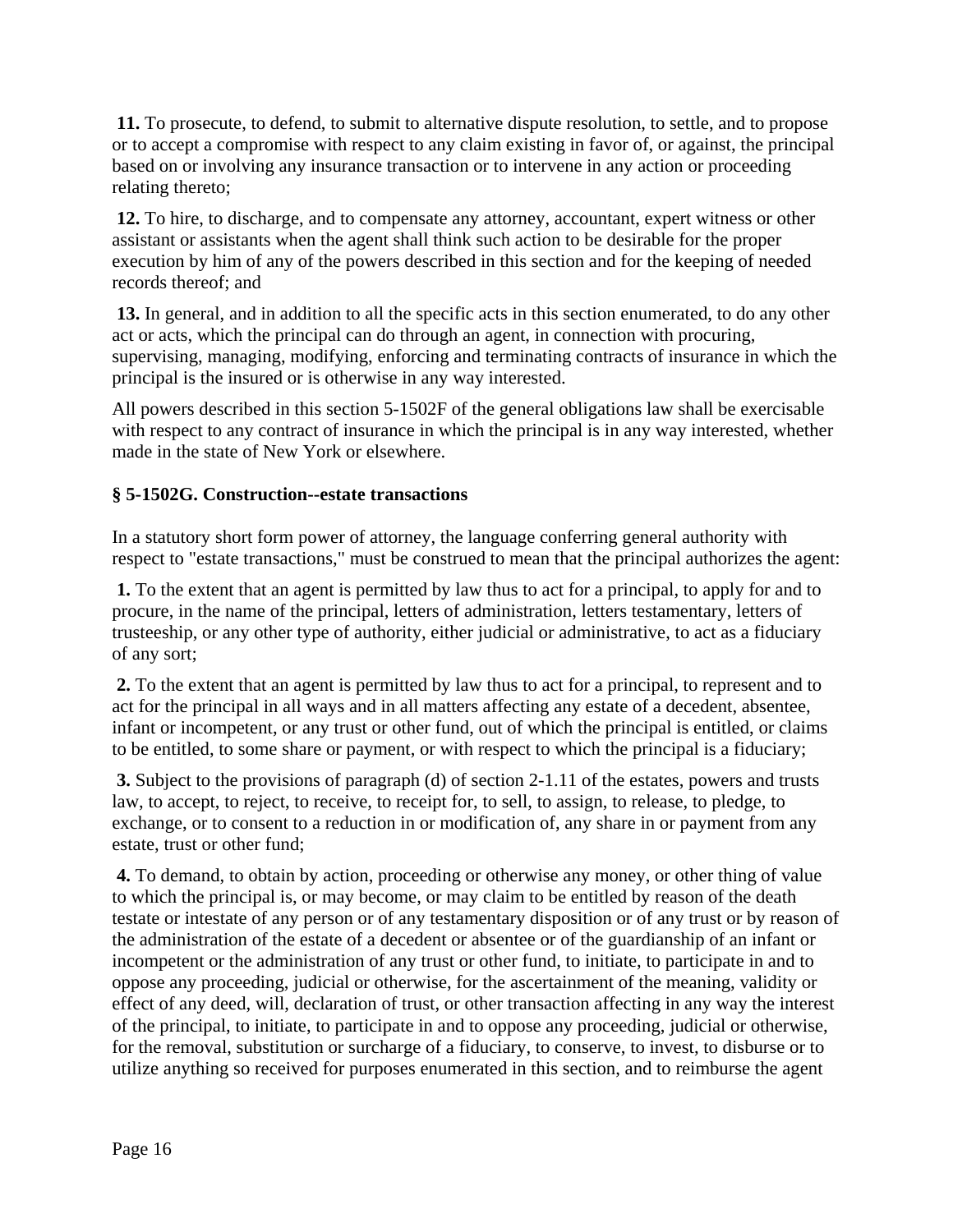for any expenditures properly made by him in the execution of the powers conferred on him by the statutory short form power of attorney;

**5.** To prepare, to sign, to file and to deliver all reports, compilations of information, returns or papers with respect to any interest had or claimed by or on behalf of the principal in any estate, trust, or other fund, to pay, to compromise or to contest, and to apply for refunds in connection with, any tax or assessment, with respect to any interest had or claimed by or on behalf of the principal in any estate, trust or other fund or by reason of the death of any person, or with respect to any property in which such interest is had or claimed;

**6.** To agree and to contract, in any manner, and with any person and on any terms, which the agent may select, for the accomplishment of the purposes enumerated in this section, and to perform, to rescind, to reform, to release, or to modify any such agreement or contract or any other similar agreement or contract made by or on behalf of the principal;

**7.** To execute, to acknowledge, to verify, to seal, to file and to deliver any consent, designation, pleading, notice, demand, election, conveyance, release, assignment, check, pledge, waiver, admission of service, notice of appearance or other instrument which the agent may think useful for the accomplishment of any of the purposes enumerated in this section;

**8.** To submit to alternative dispute resolution or to settle, and to propose or to accept a compromise with respect to any controversy or claim which affects the estate of a decedent, absentee, infant or incompetent, or the administration of a trust or other fund, in any one of which the principal has, or claims to have, an interest, and to do any and all acts which the agent shall think to be desirable or necessary in effectuating such compromise;

**9.** To hire, to discharge, and to compensate any attorney, accountant, expert witness or other assistant or assistants, when the agent shall think such action to be desirable for the proper execution by him of any of the powers described in this section, and for the keeping of needed records thereof; and

**10.** In general, and in addition to all the specific acts in this section enumerated, to do any other act or acts, which the principal can do through an agent, with respect to the estate of a decedent, absentee, infant or incompetent, or the administration of a trust or other fund, in any one of which the principal has, or claims to have, an interest, or with respect to which the principal is a fiduciary.

All powers described in this section shall be exercisable equally with respect to any estate of a decedent, absentee, infant or incompetent, or the administration of any trust or other fund, in which the principal is interested at the giving of the power of attorney or may thereafter become interested, regardless of whether the estate, trust or other fund is specifically identified at the giving of the power of attorney and whether located in the state of New York or elsewhere.

#### **§ 5-1502H. Construction--claims and litigation**

In a statutory short form power of attorney, the language conferring general authority with respect to "claims and litigation," must be construed to mean that the principal authorizes the agent:

**1.** To assert and to prosecute before any court, administrative board, department, commissioner or other tribunal, any cause of action, claim, counterclaim, offset or defense, which the principal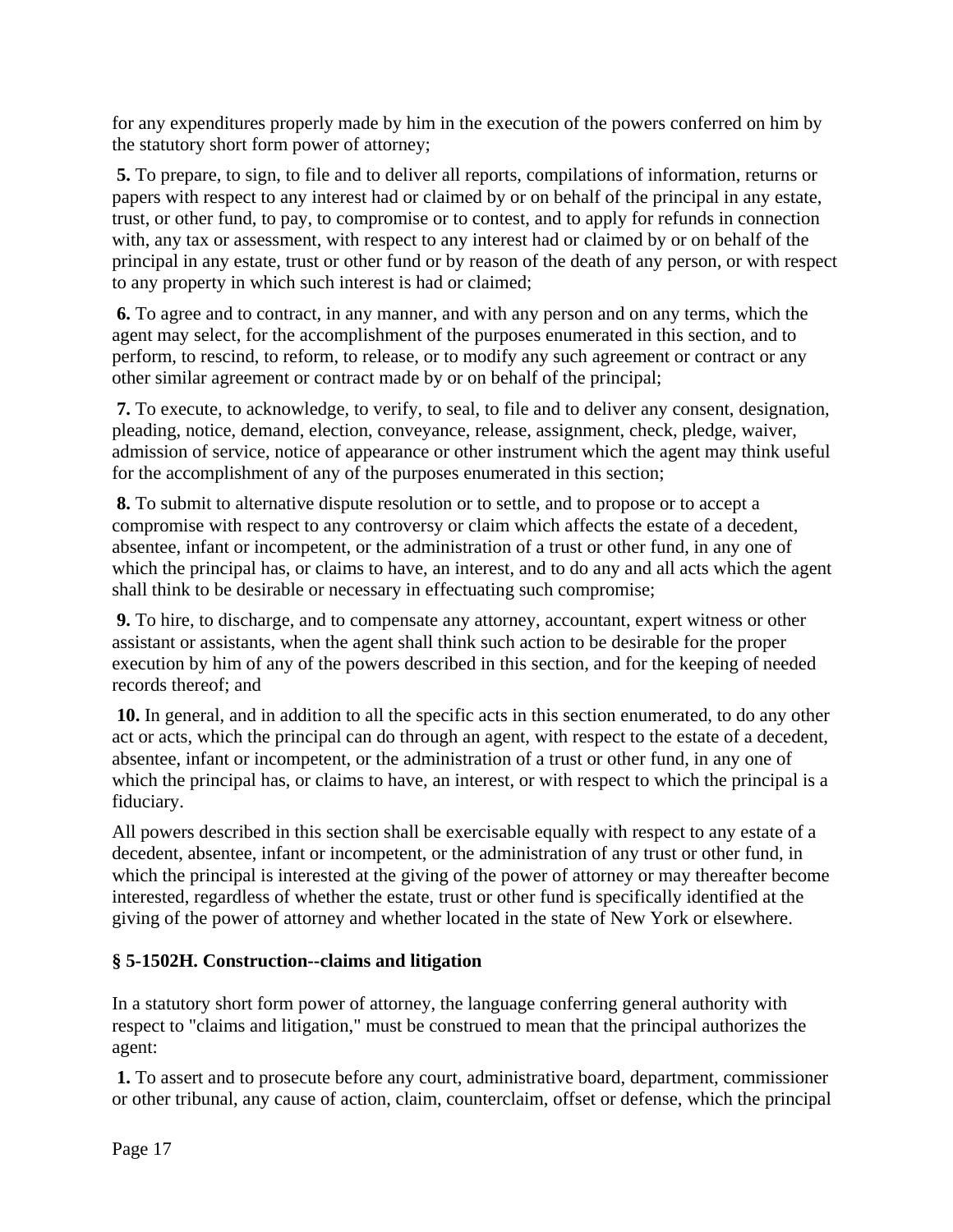has, or claims to have, against any individual, partnership, association, corporation, government, or other person or instrumentality, including, by way of illustration and not of restriction, power to sue for the recovery of land or of any other thing of value, for the recovery of damages sustained by the principal in any manner, for the elimination or modification of tax liability, for an injunction, for specific performance, or for any other relief;

**2.** To bring an action of interpleader or other action to determine adverse claims, to intervene or to interplead in any action or proceeding, and to act in any litigation as amicus curiae;

**3.** In connection with any action or proceeding or controversy, at law or otherwise, to apply for and, if possible, to procure a libel, an attachment, a garnishment, an order of arrest or other preliminary, provisional or intermediate relief and to resort to and to utilize in all ways permitted by law any available procedure for the effectuation or satisfaction of the judgment, order or decree obtained;

**4.** In connection with any action or proceeding, at law or otherwise, to perform any act which the principal might perform, including by way of illustration and not of restriction, acceptance of tender, offer of judgment, admission of any facts, submission of any controversy on an agreed statement of facts, consent to examination before trial, and generally to bind the principal in the conduct of any litigation or controversy as seems desirable to the agent;

**5.** To submit to alternative dispute resolution, to settle, and to propose or to accept a compromise with respect to, any claim existing in favor of or against the principal, or any litigation to which the principal is, or may become or be designated a party;

**6.** To waive the issuance and service of a summons, citation or other process upon the principal, to accept service of process, to appear for the principal, to designate persons upon whom process directed to the principal may be served, to execute and to file or deliver stipulations on the principal's behalf, to verify pleadings, to appeal to appellate tribunals, to procure and to give surety and indemnity bonds at such times and to such extent as the agent shall think to be desirable or necessary, to contract and pay for the preparation and printing of records and briefs, to receive and to execute and to file or deliver any consent, waiver, release, confession of judgment, satisfaction of judgment, notice, agreement, or other instrument which the agent shall think to be desirable or necessary in connection with the prosecution, settlement or defense of any claim by or against the principal or of any litigation to which the principal is or may become or be designated a party;

**7.** To appear for, to represent and to act for the principal with respect to bankruptcy or insolvency proceedings, whether voluntary or involuntary, whether of the principal or of some other person, with respect to any reorganization proceeding, or with respect to any receivership or application for the appointment of a receiver or trustee which, in any way, affects any interest of the principal in any land, chattel, bond, share, commodity interest, chose in action or other thing of value;

**8.** To hire, to discharge, and to compensate any attorney, accountant, expert witness or other assistant or assistants when the agent shall think such action to be desirable for the proper execution by him of any of the powers described in this section;

**9.** To pay, from funds in his control or for the account of the principal, any judgment against the principal or any settlement which may be made in connection with any transaction enumerated in this section, and to receive and conserve any moneys or other things of value paid in settlement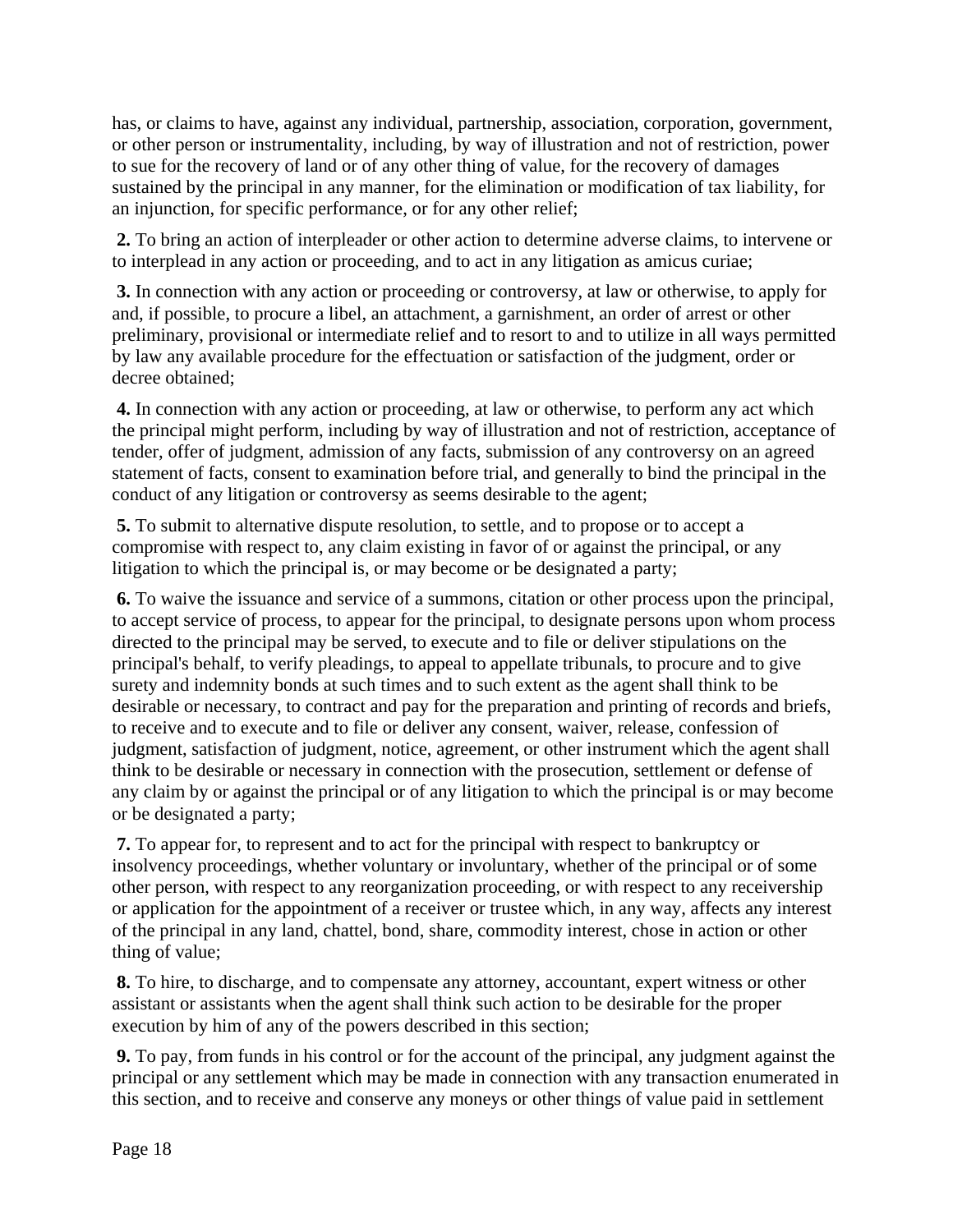of or as proceeds of one or more of the transactions enumerated in this section, and to receive and endorse checks and to deposit the same; and

**10.** In general, and in addition to all the specific acts in this section enumerated, to do any other act or acts, which the principal can do through an agent, in connection with any claim by or against the principal or with litigation to which the principal is or may become or be designated a party.

All powers described in this section 5-1502H of the general obligations law shall be exercisable equally with respect to any claim or litigation existing at the giving of the power of attorney or thereafter arising, and whether arising in the state of New York or elsewhere.

#### **§ 5-1502I. Construction--personal and family maintenance**

In a statutory short form power of attorney, the language conferring general authority with respect to "personal and family maintenance" must be construed to mean that the principal authorizes the agent:

**1.** To do all acts necessary for maintaining the customary standard of living of the spouse and children, and other dependents of the principal, including by way of illustration and not by way of restriction, power to provide living quarters by purchase, lease or by other contract, or by payment of the operating costs, including interest, amortization payments, repairs and taxes, of premises owned by the principal and occupied by his family or dependents, to provide normal domestic help for the operation of the household, to provide usual vacations and usual travel expenses, to provide usual educational facilities, and to provide funds for all the current living costs of such spouse, children and other dependents, including, among other things, shelter, clothing, food and incidentals;

**2.** To provide, whenever necessary, medical, dental and surgical care, hospitalization and custodial care for the spouse, children and other dependents of the principal;

**3.** To continue whatever provision has been made by the principal, prior to the creation of the agency or thereafter, for his spouse, children and other dependents, with respect to automobiles, or other means of transportation, including by way of illustration but not by way of restriction, power to license, to insure and to replace any automobiles owned by the principal and customarily used by the spouse, children or other dependents of the principal;

**4.** To continue whatever charge accounts have been operated by the principal prior to the creation of the agency or thereafter, for the convenience of his spouse, children or other dependents, to open such new accounts as the agent shall think to be desirable for the accomplishment of any of the purposes enumerated in this section, and to pay the items charged on such accounts by any person authorized or permitted by the principal to make such charges prior to the creation of the agency;

**5.** To continue the discharge of any services or duties assumed by the principal, prior to the creation of the agency or thereafter, to any parent, relative or friend of the principal;

**6.** To supervise and to enforce, to defend or to settle any claim by or against the principal arising out of property damages or personal injuries suffered by or caused by the principal, or under such circumstances that the loss resulting therefrom will, or may fall on the principal;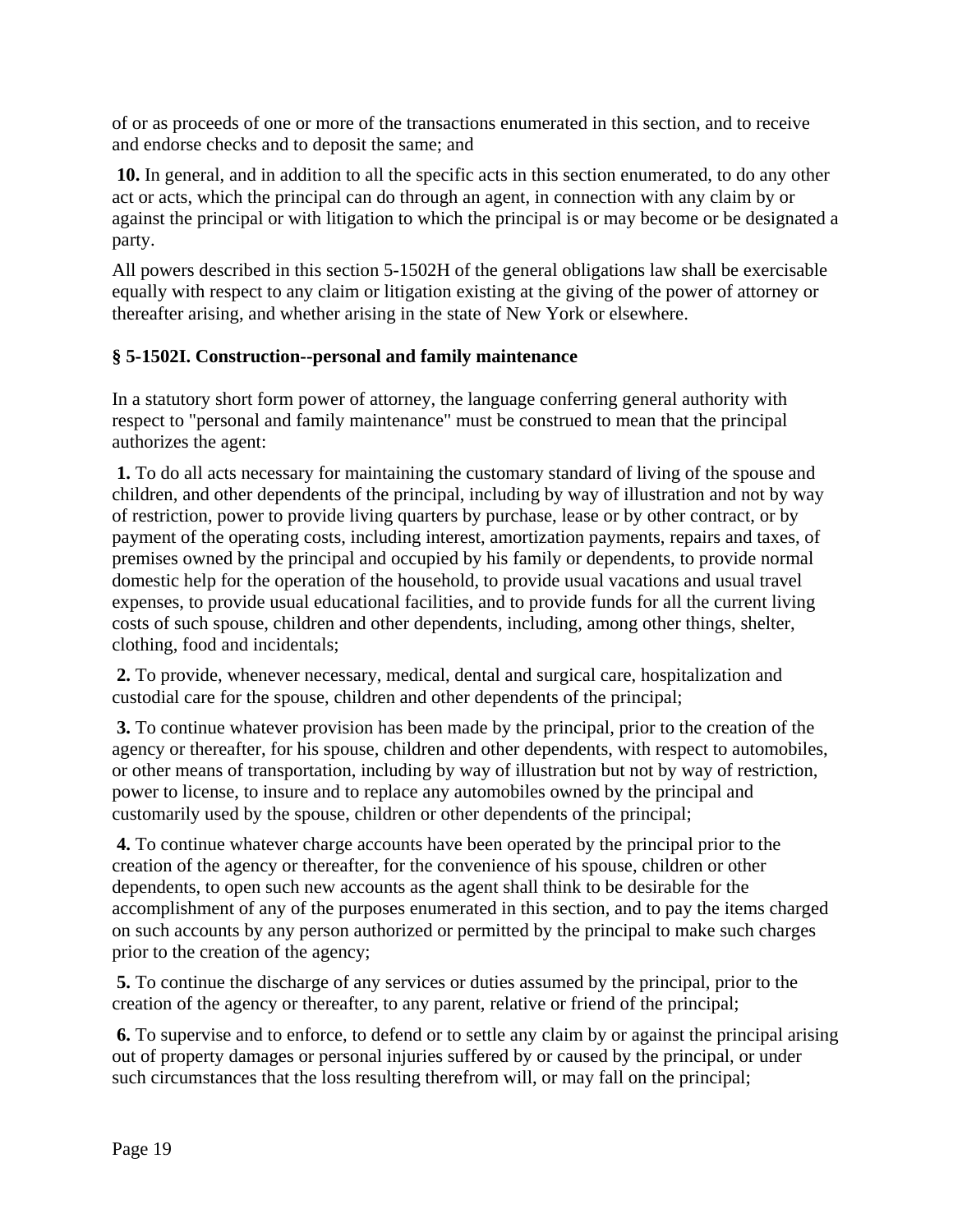**7.** To continue payments incidental to the membership or affiliation of the principal in any church, club, society, order or other organization or to continue contributions thereto;

**8.** To demand, to receive, to obtain by action, proceeding or otherwise any money or other thing of value to which the principal is or may become or may claim to be entitled as salary, wages, commission or other remuneration for services performed, or as a dividend or distribution upon any stock, or as interest or principal upon any indebtedness, or any periodic distribution of profits from any partnership or business in which the principal has or claims an interest, and to endorse, collect or otherwise realize upon any instrument for the payment so received;

**9.** To prepare, to execute and to file all tax, social security, unemployment insurance and information returns required by the laws of the United States, or of any state or subdivision thereof, or of any foreign government, to prepare, to execute and to file all other papers and instruments which the agent shall think to be desirable or necessary for the safeguarding of the principal against excess or illegal taxation or against penalties imposed for claimed violation of any law or other governmental regulation, and to pay, to compromise, or to contest or to apply for refunds in connection with any taxes or assessments for which the principal is or may be liable;

**10.** To utilize any asset of the principal for the performance of the powers enumerated in this section, including by way of illustration and not by way of restriction, power to draw money by check or otherwise from any bank deposit of the principal, to sell any land, chattel, bond, share, commodity interest, chose in action or other asset of the principal, to borrow money and to pledge as security for such loan, any asset, including insurance, which belongs to the principal;

**11.** To execute, to acknowledge, to verify, to seal, to file and to deliver any application, consent, petition, notice, release, waiver, agreement or other instrument which the agent may think useful for the accomplishment of any of the purposes enumerated in this section;

**12.** To prosecute, to defend, to submit to alternative dispute resolution, to settle, and to propose or to accept a compromise with respect to, any claim existing in favor of, or against, the principal based on or involving any transaction enumerated in this section or to intervene in any action or proceeding relating thereto;

**13.** To hire, to discharge, and to compensate any attorney, accountant, expert witness or other assistant or assistants when the agent shall think such action to be desirable for the proper execution by him of any of the powers described in this section, and for the keeping of needed records thereof;

**14.** To continue gifts that the principal customarily made to individuals and charitable organizations prior to the creation of the agency, provided that in any one calendar year all such gifts shall not exceed five hundred *thousand* dollars in the aggregate; and

**15.** In general, and in addition to all the specific acts in this section enumerated, to do any other act or acts, which the principal can do through an agent, for the welfare of the spouse, children or dependents of the principal or for the preservation and maintenance of the other personal relationships of the principal to parents,

All powers described in this section 5-1502I of the general obligations law shall be exercisable equally whether the acts required for their execution shall relate to real or personal property owned by the principal at the giving of the power of attorney or thereafter acquired and whether such acts shall be performable in the state of New York or elsewhere.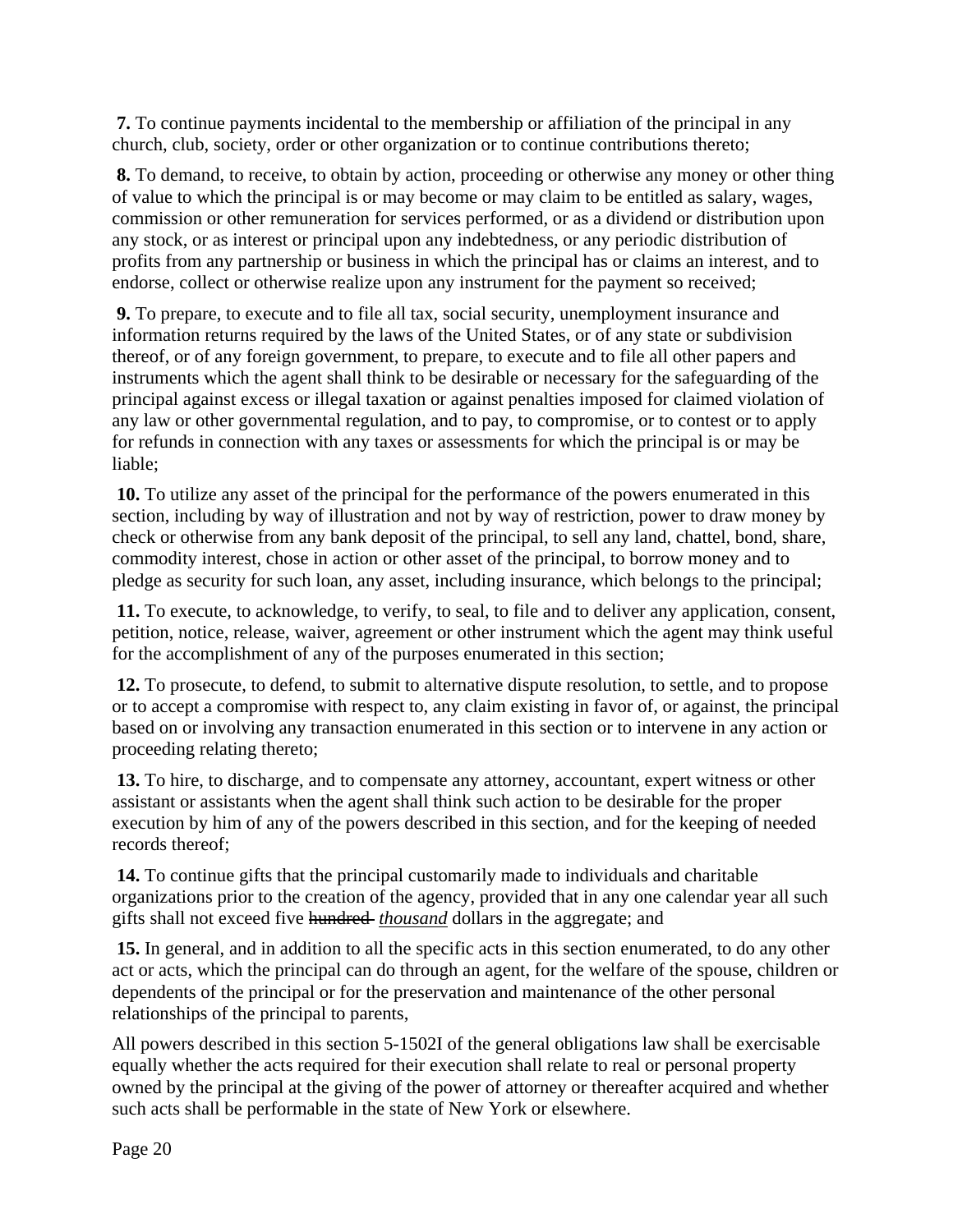#### **§ 5-1502J. Construction--benefits from governmental programs or civil or military service**

In a statutory short form power of attorney, the language conferring general authority with respect to "benefits from governmental programs or civil or military service," or in a statutory short form power of attorney properly executed in accordance with the laws in effect at the time of its execution, the language conferring authority with respect to "military service," must be construed to mean that the principal authorizes the agent:

**1.** To execute vouchers in the name of the principal for allowances and reimbursements payable by the United States, or a foreign government or by a state or subdivision of a state, to the principal, including but not limited to allowances and reimbursements for transportation of the principal and of the principal's spouse, children and other dependents, and for shipment of household effects, to receive, to indorse and to collect the proceeds of any check payable to the order of the principal drawn on the treasurer or other fiscal officer or depositary of the United States or a foreign government or of any state or subdivision thereof;

**2.** To take possession and to order the removal and shipment of property of the principal from a post, warehouse, depot, dock or other place of storage or safekeeping, either governmental or private, and execute and deliver a release, voucher, receipt, bill of lading, shipping ticket, certificate or other instrument for such purpose;

**3.** To enroll in, apply for, select, reject, change, amend, or discontinue a benefit or program on the principal's behalf;

**4.** To prepare, file and prosecute a claim of the principal to any benefit or assistance, financial or otherwise, to which the principal is, or claims to be, entitled, under a statute or governmental regulation, including any benefit or assistance which arises from or is based upon military service performed prior to or after the creation of the agency by the principal or by any person related by blood or by marriage to the principal, to execute any receipt or other instrument which the agent shall think to be desirable or necessary for the enforcement or for the collection of such claim;

**5.** To receive the financial proceeds of any claim of the type described in this section, conserve, invest, disburse or use anything so received for a lawful purpose;

**6.** To prosecute, defend, submit to alternative dispute resolution, settle, and propose or accept a compromise with respect to any benefit or assistance described in subdivision four of this section;

**7.** To communicate with any representative or employee of a government, governmental subdivision, agency, or instrumentality on behalf of the principal;

**8.** To hire, discharge, and compensate any attorney, accountant, expert witness, or other assistant or assistants when the agent shall think such action to be desirable for the proper execution of any of the powers described in this section; and

**9.** In general, and in addition to all the specific acts in this section enumerated, to do any other act or acts, which the principal can do through an agent, and which the agent shall think to be desirable or necessary, to assure to the principal, and to the dependents of the principal, the maximum possible benefit from governmental programs or from civil or military service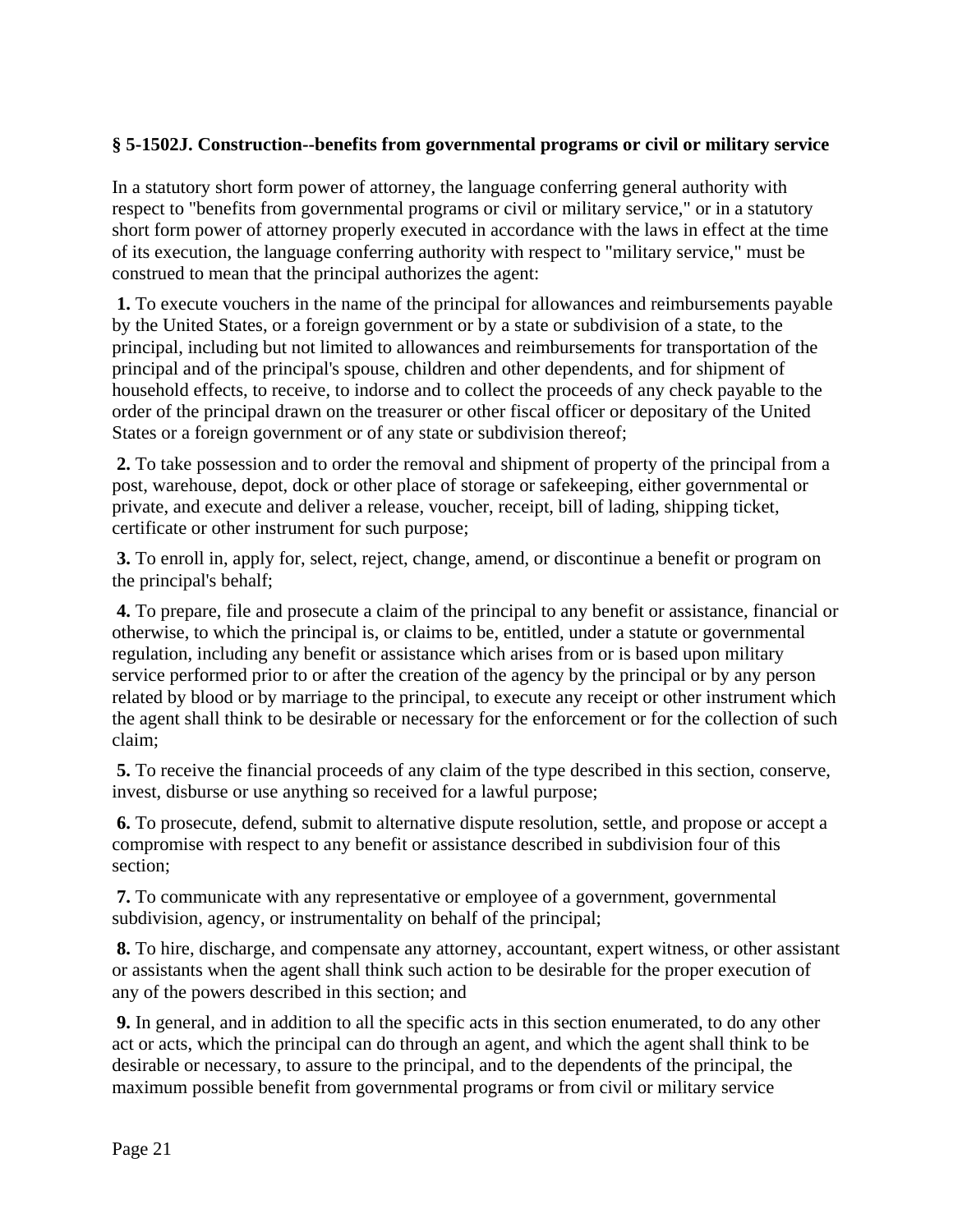performed prior to or after the creation of the agency by the principal or by any person related by blood or marriage to the principal.

All powers described in this section shall be exercisable equally with respect to any benefits from governmental programs or civil or military service existing at the giving of the power of attorney or thereafter accruing, and whether accruing in the state of New York or elsewhere.

#### **§ 5-1502K. Construction -***- financial matters related to* **health care billing and payment matters; records, reports and statements]**

In a statutory short form power of attorney, the language conferring general authority with respect to "*financial matters related to* health care billing and payment matters; records, reports and statements," or in a statutory short form power of attorney properly executed in accordance with the laws in effect at the time of its execution, the language conferring authority with respect to "records, reports and statements," must be construed to mean that the principal authorizes the agent:

**1.** To access records relating to the provision of health care and to make decisions relating to the past, present or future payment for the provision of health care consented to by or on behalf of the principal or the principal's health care agent authorized under state law. In so doing the agent is acting as the principal's personal representative pursuant to sections 1171 through 1179 of the Social Security Act, as added by sections 262 and 264 of Public Law 104-191, and applicable regulations. This authority shall not include authorization for the agent to make other medical or health care decisions for the principal *To be responsible for financial matters relating to the principal's health care, including, but not limited to, benefit entitlements and payment obligations, and in so doing, notwithstanding any law to the contrary, to receive from "health care providers" and "health plans," information, including, but not limited to, "protected health information" as defined in federal and state law, rules and regulations, in order to ascertain the*  benefits to which the principal is entitled and to determine the legitimacy and accuracy of *charges for health care provided to the principal; to obtain for the principal the health care benefits to which the principal is entitled; to meet the principal's financial obligations, and pay bills due and owing, for health care provided to the principal; and to represent the principal, and to act as the principal's personal representative, with respect to financial matters pertaining to the principal's health care. This authority is limited to health care financial matters and shall not include authorization for the agent to make health care decisions for the principal.*

2. To keep records of all cash received and disbursed for or on account of the principal, of all credits and debits to the account of the principal, and of all transactions affecting in any way the assets and liabilities of the principal;

 3. To prepare, to execute and to file all tax, social security, unemployment insurance and information returns, required by the laws of the United States, of any state or of any subdivision thereof or of any foreign government, to prepare, to execute and to file all other papers and instruments which the agent shall think to be desirable or necessary for the safeguarding of the principal against excess or illegal taxation or against penalties imposed for claimed violation of any law or other governmental regulation;

**4.** To prepare, to execute and to file any record, report statement, or other document to safeguard or promote the principal's interest, under a statute or governmental regulation;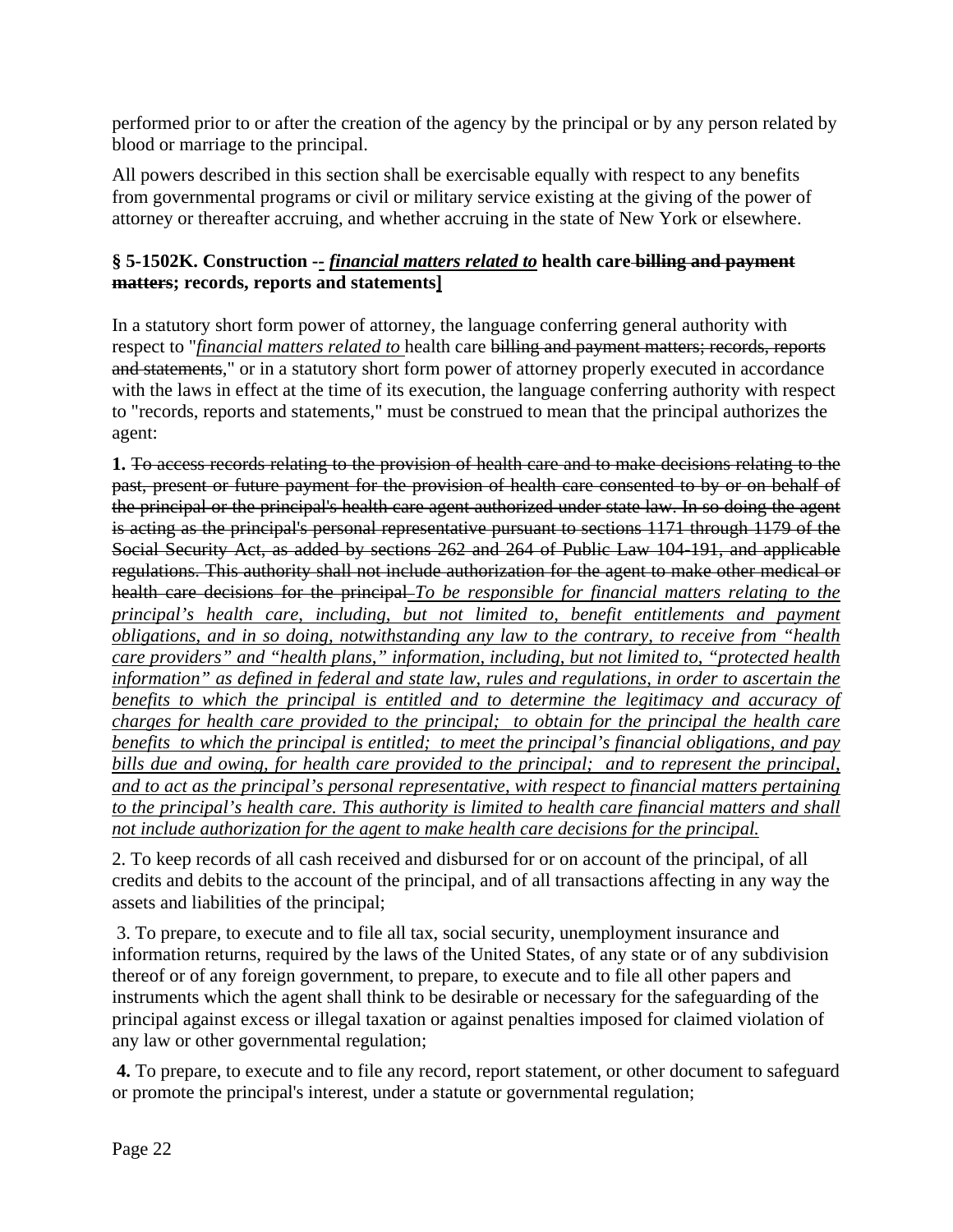**5.** To hire, to discharge, and to compensate any attorney, accountant, or other assistant or assistants when the agent shall think such action to be desirable for the proper execution by him of any of the powers described in this section; and

**6.** In general, and in addition to all the specific acts in this section enumerated, to do any other act or acts, which the principal can do through an agent, in connection with the preparation, execution, filing, storage or other utilization of any records, reports or statements of or concerning the principal's affairs.

All powers described in this section shall be exercisable equally with respect to any health care billing and payment matters, and records, reports or statements of or concerning the affairs of the principal existing at the giving of the power of attorney or thereafter arising, and whether arising in the state of New York or elsewhere.

#### **§ 5-1502L. Construction-***-***retirement benefit transactions**

In a statutory short form power of attorney, the language conferring general authority with respect to "retirement benefit transactions" must be construed to mean that the principal authorizes the agent:

**1.** To contribute to, withdraw from and deposit funds in any type of retirement benefit or plan (including, but not limited to, any tax qualified or nonqualified pension, profit sharing, stock bonus, employee savings and retirement plan, deferred compensation plan, individual retirement account, or any public pension fund or retirement system);

**2.** To make investment directions, to select and change payment options, and to exercise any other election for the principal with regard to any retirement benefit or plan in which the principal has an interest, provided, however, that the authority granted hereby shall not include the authority to add, delete, or otherwise change the designation of beneficiaries in effect for any such retirement benefit or plan, unless the authority to make such additions, deletions or changes is *stated otherwise in the "Modifications" section of* conveyed in a statutory gifts rider to a statutory short form power of attorney or in a non-statutory power of attorney signed and dated by the principal with the signature of the principal duly acknowledged in the manner prescribed for the acknowledgment of a conveyance of real property, and which is executed pursuant to the requirements of *section 5-1501B* paragraph (b) of subdivision nine of section 5-1514 of this title;

**3.** To make rollover contributions from any retirement benefit or plan to other retirement benefits or plans;

**4.** To prepare, execute and deliver any application, agreement, trust agreement *unless such trust agreement is a gift transaction governed by section 5-1514 of this title,* authorization, check or other instrument or document which may be required under the terms of any retirement benefit or plan in which the principal has an interest or by the administrator thereof, or which the agent deems useful for the accomplishment of any of the purposes enumerated in this section;

**5.** To represent the principal in any matter or thing relating to any interest that the principal has or may become entitled to under any retirement benefit or plan;

**6.** To prosecute, defend, submit to alternative dispute resolution, settle, and propose or accept a compromise with respect to any claim existing in favor of, or against, the principal based upon or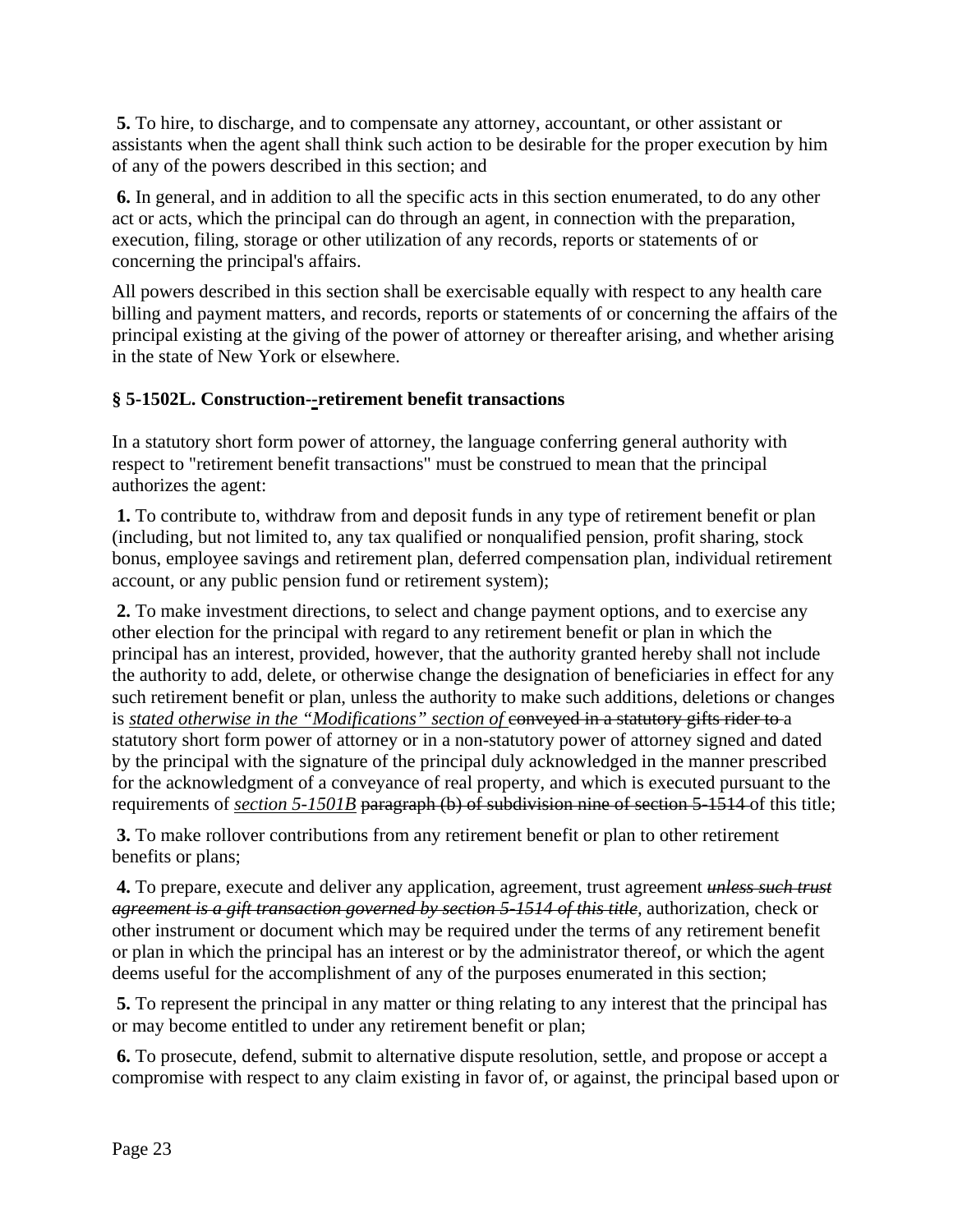involving any retirement benefit or plan and to intervene in any action or proceeding relating thereto;

**7.** To hire, discharge, and compensate any attorney, accountant, expert witness or other assistant or assistants when the agent deems such action to be desirable for the proper execution by the agent of the powers described in this section or for the keeping of required records thereof; and

**8.** In general, and in addition to all the specific acts in this section enumerated, to do any other act or acts, which the principal can do through an agent, with respect to any retirement benefit or plan maintained by the principal or in which the principal has an interest or may thereafter have an interest.

All powers described in this section 5-1502L of the general obligations law shall be exercisable with respect to any retirement benefit or plan in which the principal has any interest, whether in the state of New York or elsewhere.

The powers explicitly authorized in the provisions of this section 5-1502L of the general obligations law shall not be construed to diminish any like powers authorized in any other section of title 15 of article 5 of the general obligations law. Accordingly, such powers as are authorized in any other section of title 15 of article 5 of the general obligations law shall be construed as if the provisions of this section do not exist.

#### **§ 5-1502M. Construction-***-***tax matters**

In a statutory short form power of attorney, the language conferring general authority with respect to "tax matters", must be construed to mean that the principal authorizes the agent:

**1.** To prepare, sign, and file federal, state, local, and foreign income, gift, payroll, federal insurance contributions act returns, and other tax returns, claims for refunds, requests for extension of time, petitions regarding tax matters, and any other tax-related documents, including receipts, offers, waivers, consents (including consents and agreements under United States Internal Revenue Code Section 2032A or cognate provisions of any successor statute), closing agreements, and any power of attorney required by the federal internal revenue service or other taxing authority with respect to a tax year upon which the statute of limitations has not run and with respect to the tax year in which the power of attorney was executed and with respect to any subsequent tax year;

**2.** To pay taxes due, collect refunds, post bonds, receive confidential information, and contest deficiencies determined by the United States Internal Revenue Service or other taxing authority;

**3.** To exercise any election available to the principal under federal, state, local, or foreign tax law; and

**4.** To represent the principal, or to designate another person to represent the principal, in all tax matters for all tax periods before the United States Internal Revenue Service and any other taxing authority.

The powers explicitly authorized in the provisions of this section shall not be construed to diminish any like powers authorized in any other section of this title such as, but not limited to, those authorized in subdivision 9 of section 5-1502I of this title. Accordingly, such powers as are authorized in any other section of this title shall be construed as if the provisions of this section do not exist.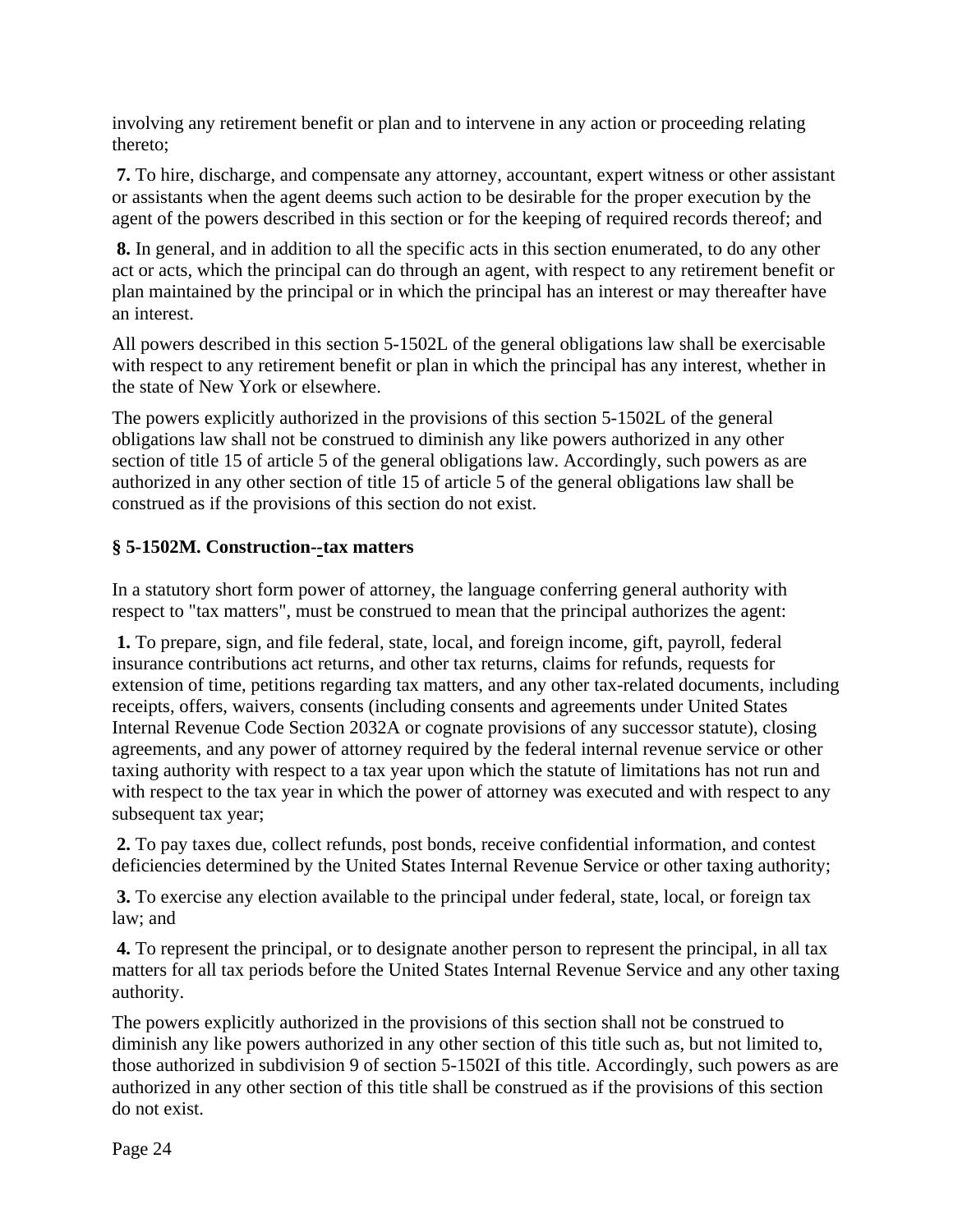#### **§ 5-1502N. Construction--all other matters**

In a statutory short form power of attorney, the language conferring general authority with respect to "all other matters" must be construed to mean that the principal authorizes the agent to act as an alter ego of the principal with respect to any and all possible matters and affairs which are not enumerated in sections 5-1502A to 5-1502M, inclusive, of this title, and which the principal can do through an agent ; provided, however, that such authority shall not include authorization for the agent to designate a third party to act as agent for the principal or to make medical or other health care decisions for the principal, except as otherwise provided in subdivision one of section 5-1502K of this title.

#### **§ 5-1503. Modifications of the statutory short form power of attorney and of the statutory gifts rider**

A power of attorney which satisfies the requirements of paragraphs (a), (b) and (c) of subdivision one of section 5-1501B and section 5-1513 of this title is not prevented from being a "statutory short form power of attorney", and a document which satisfies the requirements of section 5- 1514 of this title is not prevented from being a "statutory gifts rider" as either of these terms is used in the sections of this title, by the fact that it also contains additional language at the section labeled "modifications" which:

**1.** Eliminates from the statutory short form power of attorney or from the statutory gifts rider one or more of the powers enumerated in one or more of the constructional sections of this title with respect to a subdivision of the statutory short form power of attorney or of the statutory gifts rider, affirmatively chosen by the principal; or

**2.** Supplements one or more of the powers enumerated in one or more of the constructional sections in this title with respect to a subdivision of the statutory short form power of attorney or of the statutory gifts rider, affirmatively chosen by the principal, by specifically listing additional powers of the agent; or

**3.** Makes some additional provision which is not inconsistent with the other provisions of the statutory short form power of attorney or of the statutory gifts rider, including a provision revoking one or more powers of attorney previously executed by the principal.

#### **§ 5-1504. Acceptance of** *and reliance upon acknowledged* **statutory short form power of attorney**

*1. (a) For purposes of this section "acknowledged" means purportedly verified before a notary public or other individual authorized to take acknowledgements.*

 *(b) A person that in good faith accepts an acknowledged power of attorney without actual knowledge that the signature is not genuine may rely upon the presumption that the signature is genuine.*

 *(c) A person that in good faith accepts an acknowledged power of attorney without actual knowledge that the power of attorney is void, invalid, or terminated, that the purported agent's authority is void, invalid, or terminated, or that the agent is exceeding or improperly exercising the agent's authority may rely upon the power of attorney as if the power of attorney were*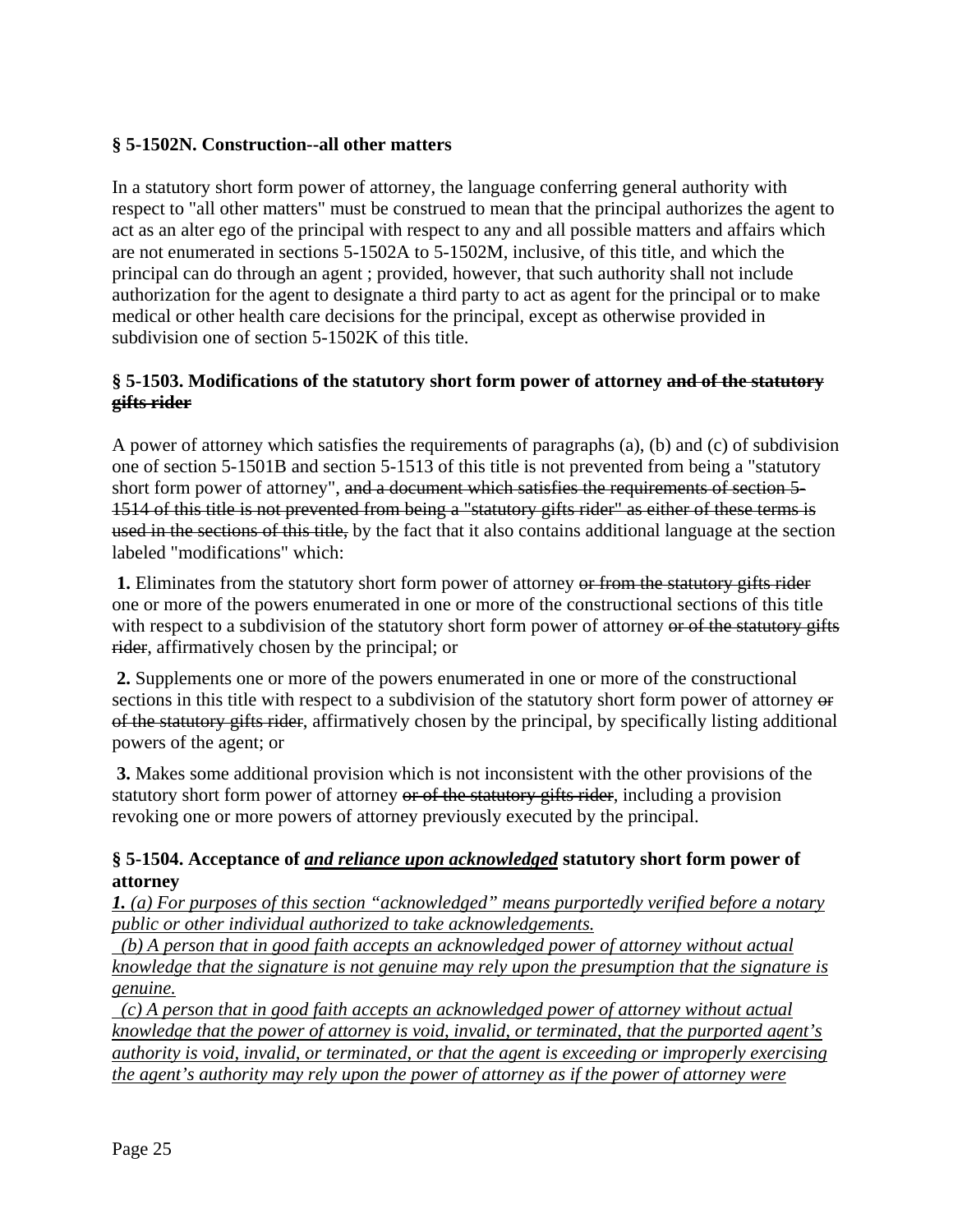*genuine, valid and still in effect, the agent's authority were genuine, valid and still in effect, and the agent had not exceeded and had properly exercised the authority.*

 *(d) A person that is asked to accept an acknowledged power of attorney may request, and rely upon, without further investigation:*

 *(1) an agent's certification under penalty of perjury of any factual matter concerning the principal, agent, or power of attorney;* 

 *(2) an opinion of counsel as to any matter of law concerning the power of attorney if the person making the request provides in a writing or other record the reason for the request.* 

 *(e) An opinion of counsel requested under this section must be provided at the principal's expense unless the request is made more than seven business days after the power of attorney is presented for acceptance.* 

 *(f) For purposes of this section a person that conducts activities through employees is without actual knowledge of a fact relating to a power of attorney, a principal, or an agent if the employee conducting the transaction involving the power of attorney is without actual knowledge of the fact after making reasonable inquiry with respect thereto.* 

*2***1.** No third party located or doing business in this state shall refuse, without reasonable cause, to honor a statutory short form power of attorney properly executed in accordance with section 5-1501B of this title, including a statutory short form power of attorney which is supplemented by a statutory gifts rider, or a statutory short form power of attorney properly executed in accordance with the laws in effect at the time of its execution.

**(a)** Reasonable cause under this subdivision shall include, but not be limited to:

 **(1)** the refusal by the agent to provide an original power of attorney or a copy certified by an attorney pursuant to section twenty-one hundred five of the civil practice law and rules, or by a court or other government entity;

 **(2)** the third party's good faith referral of the principal and the agent to the local adult protective services unit;

 **(3)** actual knowledge of a report having been made by any person to the local adult protective services unit alleging physical or financial abuse, neglect, exploitation or abandonment of the principal by the agent *or a person acting for or with the agent*;

**(4)** actual knowledge of the principal's death or a reasonable basis for believing the principal has died;

 **(5)** actual knowledge of the incapacity of the principal or a reasonable basis for believing that the principal is incapacitated where the power of attorney tendered is a nondurable power of attorney;

 **(6)** actual knowledge or a reasonable basis for believing that the principal was incapacitated at the time the power of attorney was executed;

 **(7)** actual knowledge or a reasonable basis for believing that the power of attorney was procured through fraud, duress or undue influence;

 **(8)** actual notice, pursuant to subdivision three *five* of this section, of the termination or revocation of the power of attorney; or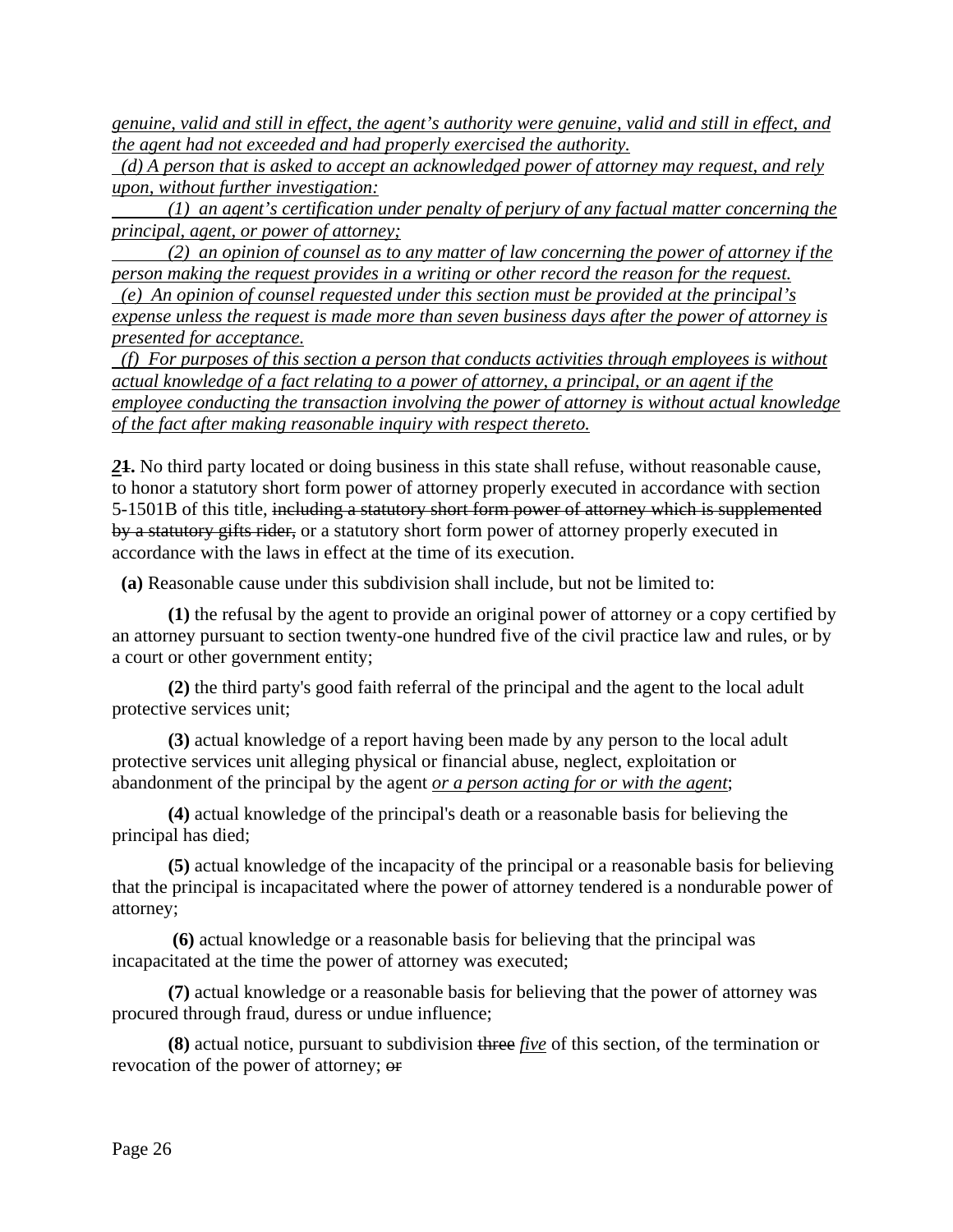**(9)** the refusal by a title insurance company to underwrite title insurance for a gift of real property made pursuant to a statutory gifts rider *short form power of attorney* or non-statutory power of attorney that does not contain express instructions or purposes of the principal *with respect to gifts in the modification section of the statutory short form power of attorney or in the non-statutory power of attorney*.

 *(10) the refusal of a request for a certification or an opinion of counsel under paragraph (d) of subdivision one of this Section; or* 

 *(11) the person in good faith reasonably believes that the power is not valid or that the agent does not have the authority to perform the act requested, whether or not a certification or an opinion of counsel under paragraph (d) of subdivision one of this Section has been requested or provided.* 

 **(b)** It shall be deemed unreasonable for a third party to refuse to honor a statutory short form power of attorney *properly executed in accordance with section* 5-1501B of this title, including a statutory short form power of attorney which is supplemented by a statutory gifts rider, or a statutory short form power of attorney properly executed in accordance with the laws in effect at the time of its execution, if the only reason for the refusal is any of the following:

 **(1)** the power of attorney is not on a form prescribed by the third party to whom the power of attorney is presented.

**(2)** there has been a lapse of time since the execution of the power of attorney.

 **(3)** on the face of the statutory short form power of attorney, there is a lapse of time between the date of acknowledgment of the signature of the principal and the date of acknowledgment of the signature of any agent.

*3. Not later than the seventh business day after presentation of a statutory short form power of attorney properly executed in accordance with section 5-1501B of this title or in accordance with the laws in effect at the time of its execution to a third party for acceptance, such third party shall either (i) honor the statutory short form power of attorney, or (ii) reject the statutory short form power of attorney in a writing that sets forth the reasons for such rejection, which writing shall be sent to the principal and the agent at the addresses on the power of attorney and such other addresses as provided by the principal or the agent or (iii) request the agent to execute an acknowledged affidavit pursuant to subdivision seven of this section stating that the power of attorney is in full force and effect if the statutory short form power of attorney was not submitted for acceptance together with such an acknowledged affidavit. If the third party initially rejects the statutory short form power of attorney in a writing that sets forth the reasons for such rejection, the third-party shall within five business days after receipt of a writing in response to the reasons for such rejection (i) honor the statutory short form power of attorney, or (ii) finally reject the statutory short form power of attorney in a writing that sets forth the reasons for such rejection. If the third party requests the agent to execute such an acknowledged affidavit, the third party shall honor such statutory short form power of attorney within five business days after receipt by the third party of an acknowledged affidavit which complies with the provisions of subdivision seven of this section, stating that the power of attorney is in full force and effect unless reasonable cause exists as described in subdivision 2(a) of this section.*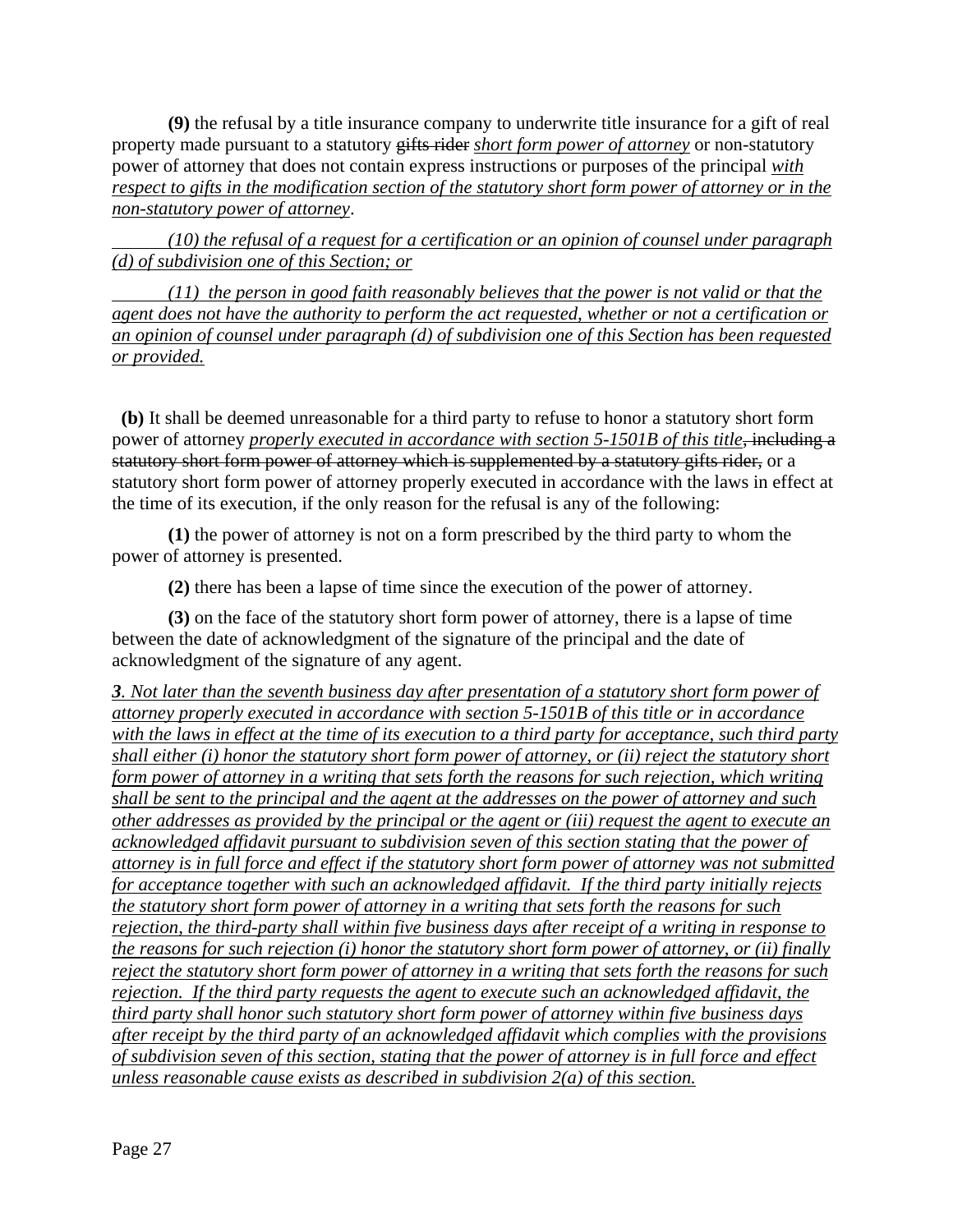**2***4*. Except as provided in subdivision three *five* of this section, it shall be deemed unlawful for a third party to unreasonably refuse to honor a properly executed statutory short form power of attorney *properly executed in accordance with Section 5-1501B of this title* including a statutory short form power of attorney which is supplemented by a statutory gifts rider, or a statutory short form power of attorney properly executed in accordance with the laws in effect at the time of its execution. *If a* A special proceeding *as authorized by section 5-1510 of this title is brought to compel the third-party to honor the statutory short form power of attorney, the court may award damages, including reasonable attorney's fees and costs, to the agent if the court finds that the third party acted unreasonably in refusing to honor the agent's authority under the statutory short form power of attorney. Such special proceeding* shall be the exclusive remedy for a violation of this section.

**3***5***.** In the absence of actual knowledge that the principal lacked capacity to execute a statutory short form power of attorney or that the statutory short form power of attorney was procured through fraud, duress or undue influence, no third party receiving and retaining a properly executed statutory short form power of attorney *properly executed in accordance with section 5- 1501B of this title*, including a statutory short form power of attorney which is supplemented by a statutory gifts rider or a statutory short form power of attorney properly executed in accordance with the laws in effect at the time of its execution, or a complete photostatic copy of the properly executed original thereof*,* nor any officer, agent, attorney-in-fact or employee of such third party shall incur any liability by reason of acting upon the authority thereof unless the third party shall have received actual notice of the revocation or termination of such power of attorney.

If a principal maintains an account at a financial institution, the financial institution is deemed to have actual notice after it has had a reasonable opportunity to act on a written notice of the revocation or termination following its receipt of the same at its office where such account is located.

**4***6***.** If the application of the provisions of subdivision one or two *or four* of this section shall be held invalid to any third party the application of such provisions to any third party other than those to which it is held invalid, shall not be affected thereby.

**5***7***.** When the power of attorney is presented to a third party, it shall not be deemed unreasonable for a third party to require the agent to execute an acknowledged affidavit pursuant to this subdivision stating that the power of attorney is in full force and effect. Such an affidavit is conclusive proof to the third party relying on the power of attorney that the power of attorney is valid and effective, and has not been terminated revoked or modified, except as to any third party who had actual notice that the power of attorney had terminated been revoked or been modified prior to the execution of the affidavit. Such affidavit shall state that:

**(a)** the agent does not have, at the time of the transaction, actual notice of the termination or revocation of the power of attorney, or notice of any facts indicating that the power of attorney has been terminated or revoked;

**(b)** the agent does not have, at the time of the transaction, actual notice that the power of attorney has been modified in any way that would affect the ability of the agent to authorize or engage in the transaction, or notice of any facts indicating that the power of attorney has been so modified;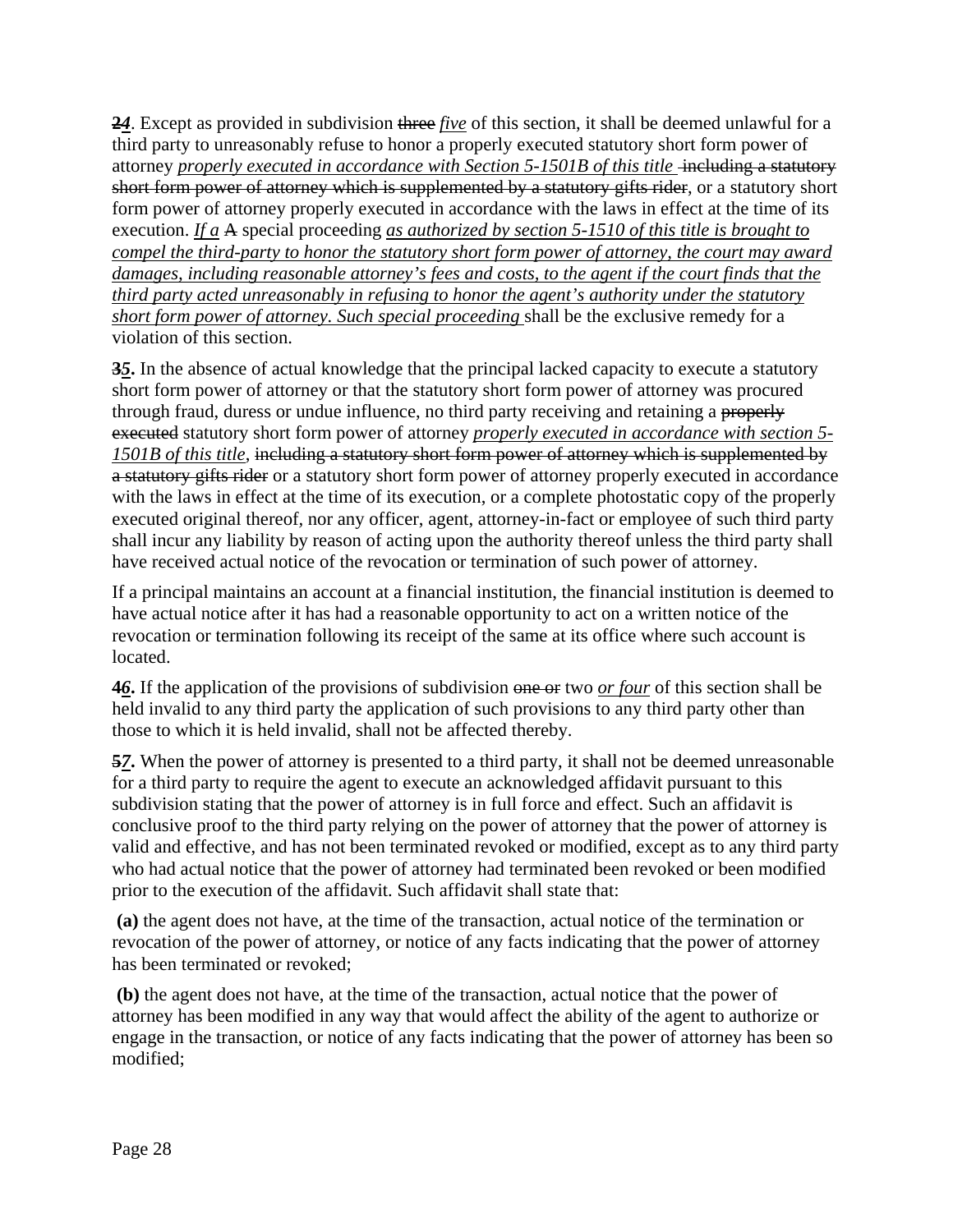**(c)** if the agent was named as a successor agent, the prior agent is no longer able or willing to serve ; and

**(d)** if the agent has been the principal's spouse, the power of attorney expressly provides that divorce or annulment as defined in subparagraph two of paragraph (f) of section 5-1.4 of the estates, powers and trusts law does not terminate the agent's authority thereunder, or the agent does not have actual notice that the marriage has been terminated by divorce or annulment as defined in subparagraph two of paragraph (f) of section 5-1.4 of the estates, powers and trusts law at the time of the transaction.

**6***8***.** Nothing in this section shall require the acceptance of a form that is not a statutory short form power of attorney.

**7***9***.** A statutory short form power of attorney or a non-statutory power of attorney that meets the requirements of subdivision one of section 5-1501B of this title shall be accepted for recording so long as it has been signed by one agent named therein whose signature has been acknowledged. If two or more agents acting on behalf of the principal are required to act together, the power of attorney shall be accepted for recording as long as their signatures have been acknowledged. When a successor or co-agent authorized to act separately from any other agents presents a certified copy of a recorded statutory short form power of attorney or nonstatutory power of attorney with the agent's signature acknowledged, the instrument shall be accepted for recording.

#### **§ 5-1505. Standard of care; fiduciary duties; compelling disclosure of record**

**1.** Standard of care. In dealing with property of the principal, an agent shall observe the standard of care that would be observed by a prudent person dealing with property of another.

**2.** Fiduciary duties.

**(a)** An agent acting under a power of attorney has a fiduciary relationship with the principal. The fiduciary duties include but are not limited to each of the following obligations:

**(1)** To act according to any instructions from the principal or, where there are no instructions, in the best interest of the principal, and to avoid conflicts of interest.

**(2)** To keep the principal's property separate and distinct from any other property owned or controlled by the agent, except for property that is jointly owned by the principal and agent at the time of the execution of the power of attorney, and property that becomes jointly owned after the execution of the power of attorney as the result of the agent's acquisition of an interest in the principal's property by reason of the agent's exercise of authority granted in *the modification section of* a-statutory-*short form-power of attorney-gifts rider*-or in-a non-statutory power of attorney signed and dated by the principal with the signature of the principal duly acknowledged in the manner prescribed for the acknowledgment of a conveyance of real property, and which is executed pursuant to the requirements of paragraph (b) of subdivision nine of section 5-1514 of this title. The agent may not make gifts *to of* the principal's property to himself or herself without specific authorization in a power of attorney.

**(3)** To keep a record of all receipts, disbursements, and transactions entered into by the agent on behalf of the principal and to make such record and power of attorney available to the principal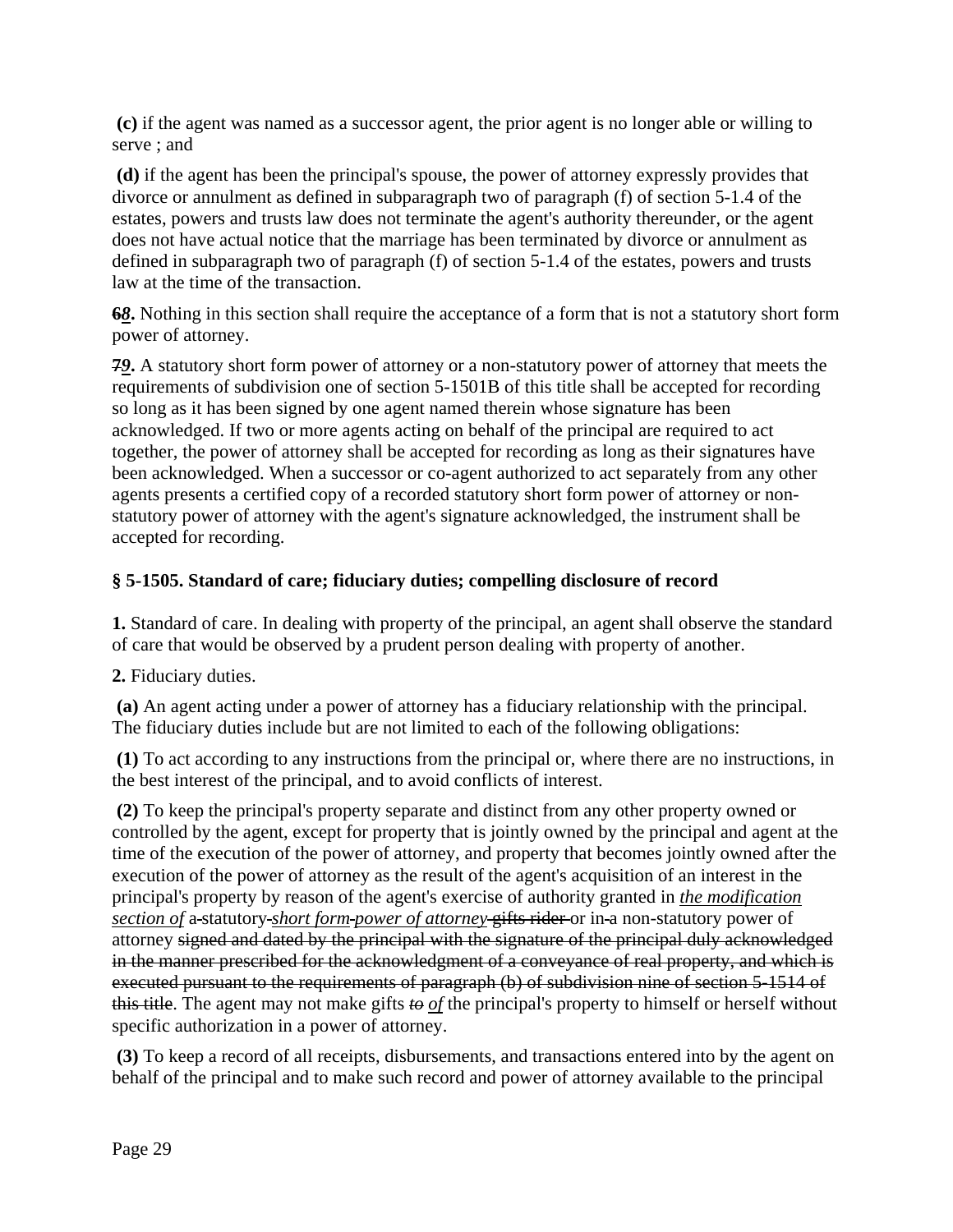or to third parties at the request of the principal. The agent shall make such record and a copy of the power of attorney available within fifteen days of a written request by any of the following:

**(i)** a monitor;

**(ii)** a co-agent or successor agent acting under the power of attorney;

**(iii)** a government entity, or official thereof, investigating a report that the principal may be in need of protective or other services, or investigating a report of abuse or neglect;

**(iv)** a court evaluator appointed pursuant to section 81.09 of the mental hygiene law;

**(v)** a guardian ad litem appointed pursuant to section seventeen hundred fifty-four of the surrogate's court procedure act;

**(vi)** the guardian or conservator of the estate of the principal, if such record has not already been provided to the court evaluator or guardian ad litem; or

**(vii)** the personal representative of the estate of a deceased principal if such record has not already been provided to the guardian or conservator of the estate of the principal.

The failure of the agent to make the record available pursuant to this paragraph may result in a special proceeding under subdivision one of section 5-1510 of this title.

**(b)** The agent may be subject to liability for conduct or omissions which violate any fiduciary duty.

**(c)** The agent is not liable to third parties for any act pursuant to a power of attorney if the act was authorized at the time and the act did not violate subdivision one or two of this section.

**3.** Resignation.

**(a)** An agent who has signed the power of attorney may resign by giving written notice to the principal and the agent's co-agent, successor agent or the monitor, if one has been named, or the principal's guardian if one has been appointed. If no co-agent, successor agent, monitor or guardian is known to the agent and the principal is incapacitated or the agent has notice of any facts indicating the principal's incapacity, the agent may give written notice to a government entity having authority to protect the welfare of the principal, or may petition the court to approve the resignation.

**(b)** The principal may provide for alternative means for an agent's resignation in the power of attorney.

# **§ 5-1506. Compensation**

**1.** An agent is not entitled to receive compensation from the assets of the principal for responsibilities performed under a power of attorney unless the principal specifically provides for compensation in the power of attorney.

**2.** An agent shall be entitled to receive reimbursement from the assets of the principal for reasonable expenses actually incurred in connection with the performance of the agent's responsibilities.

# **§ 5-1507. Signature of agent**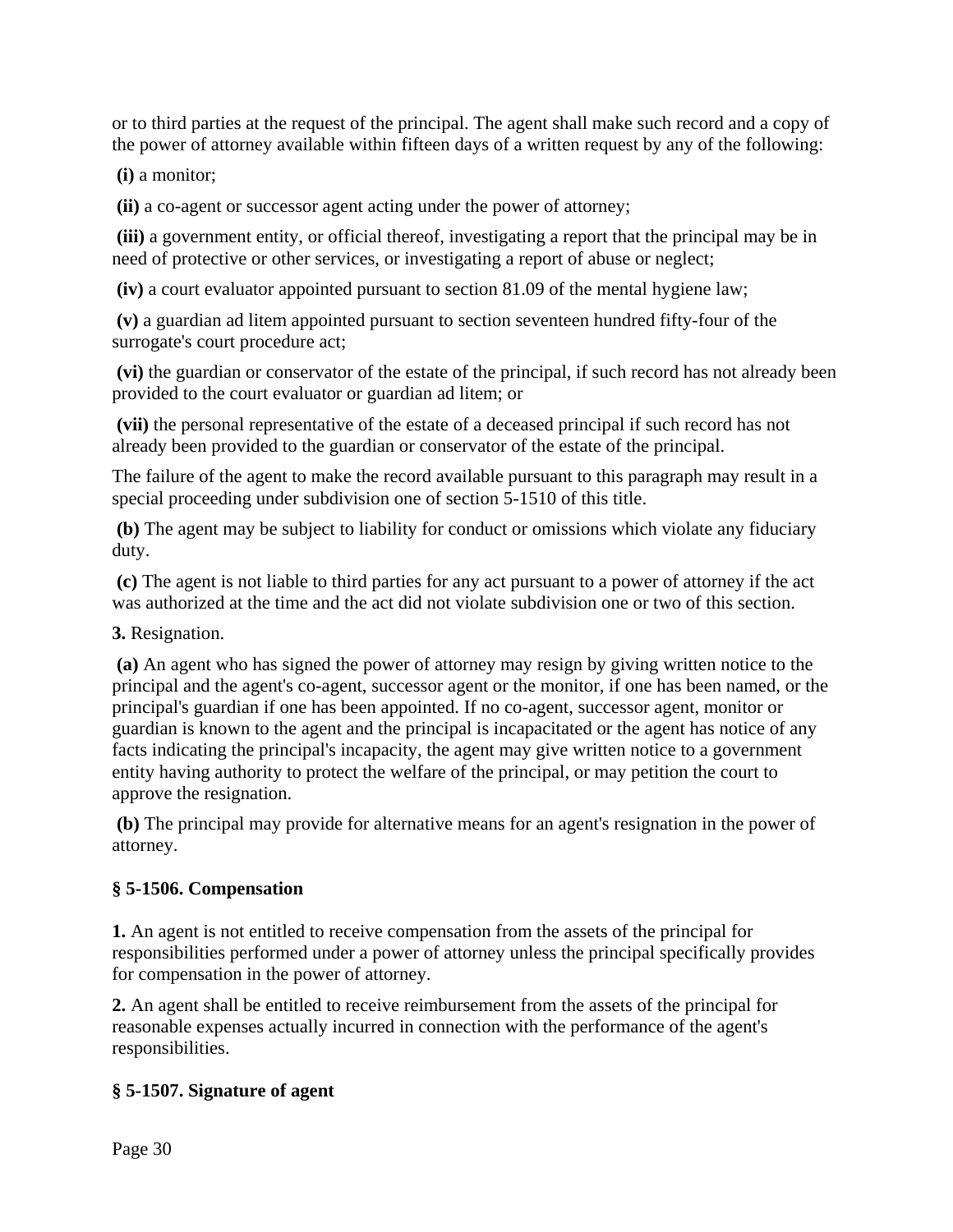**1. (a)** In any transaction where the agent is acting pursuant to a power of attorney and where the hand-written signature of the agent or principal is required, the agent shall disclose the principal and agent relationship by:

**(1)** signing "(name of agent) as agent for (name of principal)"; or

**(2)** signing "(name of principal) by (name of agent), as agent"; or

**(3)** any similar written disclosure of the principal and agent relationship.

**(b)** A third party shall incur no liability for accepting a signature that does not meet the requirements of this subdivision.

**2.** When the agent engages in a transaction on behalf of the principal, the agent is attesting that:

**(a)** the agent has actual authority to engage in the transaction;

**(b)** the agent does not have, at the time of the transaction, actual notice of the termination or revocation of the power of attorney, or notice of any facts indicating that the power of attorney has been terminated or revoked;

**(c)** if the power of attorney is one which terminates upon the principal's incapacity, the agent does not have, at the time of the transaction actual notice of the principal's incapacity, or notice of any facts indicating the principal's incapacity.

**(d)** the agent does not have, at the time of the transaction, actual notice that the power of attorney has been modified in any way that would affect the ability of the agent to engage in the transaction, or notice of any facts indicating that the power of attorney has been so modified.

**3.** The attestation of the agent pursuant to subdivision two of this section is not effective as to any third party who had actual notice that the power of attorney had terminated or been revoked prior to the transaction.

#### **§ 5-1508. Co-agents and successor agents**

**1.** A principal may designate two or more persons to act as co-agents. Unless the principal provides otherwise in the power of attorney, the co-agents must act jointly. However, if prompt action is required to accomplish a purpose of the power of attorney and to avoid irreparable injury to the principal's interest and a co-agent is unavailable because of absence, illness or other temporary incapacity, the other co-agent or co-agents may act for the principal. Unless the principal provides otherwise in the power of attorney, if a vacancy occurs because of the death, resignation or incapacity of a co-agent, the remaining agent or agents may act for the principal.

**2.** A principal may designate one or more successor agents to serve, if any initial or predecessor agent resigns, dies, becomes incapacitated, is not qualified to serve or declines to serve. Unless the principal provides otherwise in the power of attorney, a successor agent has the same authority as that granted to an initial agent. A principal may provide for specific succession rules.

**3.** A co-agent or a successor agent acting under a power of attorney shall have the authority to request, receive and seek to compel a co-agent or predecessor agent to provide a record of all receipts, disbursements and transactions entered into by the agent on behalf of the principal.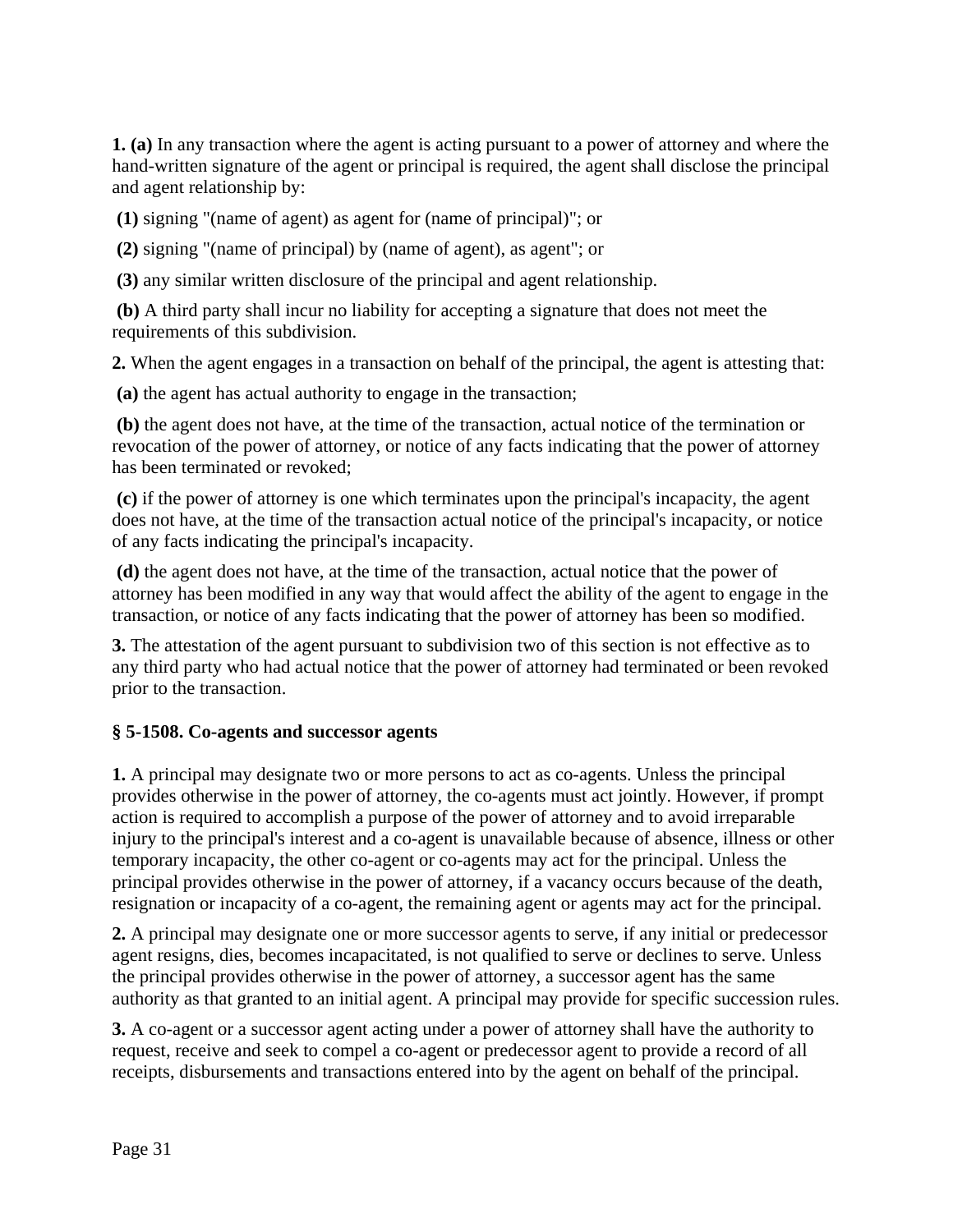**4.** Any person, other than an estate or a trust, may act as an agent, co-agent or successor agent under a power of attorney.

#### **§ 5-1509. Appointment of monitor**

A principal may appoint a monitor or monitors in the power of attorney who shall have the authority to request, receive and compel the agent to provide a record of all receipts, disbursements and transactions entered into by the agent on behalf of the principal, to request and receive such records held by third parties, and to request and receive a copy of the power of attorney. Nothing in this title shall be construed to impose a fiduciary duty on the monitor.

#### **§ 5-1510. Special proceedings**

**1.** If the agent has failed to make available a copy of the power of attorney and/or a record of all receipts, disbursements, and transactions entered into by the agent on behalf of a principal to a person who may request such record pursuant to subparagraph three of paragraph (a) of subdivision two of section 5-1505 of this title, that person may commence a special proceeding to compel the agent to produce a copy of the power of attorney and such record.

**2.** A special proceeding may be commenced pursuant to this section for any of the following additional purposes:

**(a)** to determine whether the power of attorney is valid;

**(b)** to determine whether the principal had capacity at the time the power of attorney was executed;

**(c)** to determine whether the power of attorney was procured through duress, fraud or undue influence;

**(d)** to determine whether the agent is entitled to receive compensation or whether the compensation received by the agent is reasonable for the responsibilities performed;

**(e)** to approve the record of all receipts, disbursements and transactions entered into by the agent on behalf of the principal;

**(f)** to remove the agent upon the grounds that the agent has violated, or is unfit, unable, or unwilling to perform, the fiduciary duties under the power of attorney;

**(g)** to determine how multiple agents must act;

**(h)** to construe any provision of a power of attorney; *or*

**(i)** to compel acceptance of the power of attorney in which event the relief to be granted is limited to an order compelling acceptance.

A special proceeding may also be commenced by an agent who wishes to obtain court approval of his or her resignation.

**3.** A special proceeding may be commenced pursuant to subdivision two of this section by any person identified in subparagraph three of paragraph (a) of subdivision two of section 5-1505 of this title, the agent, the spouse, child or parent of the principal, the principal's successor in interest, or any third party who may be required to accept a power of attorney.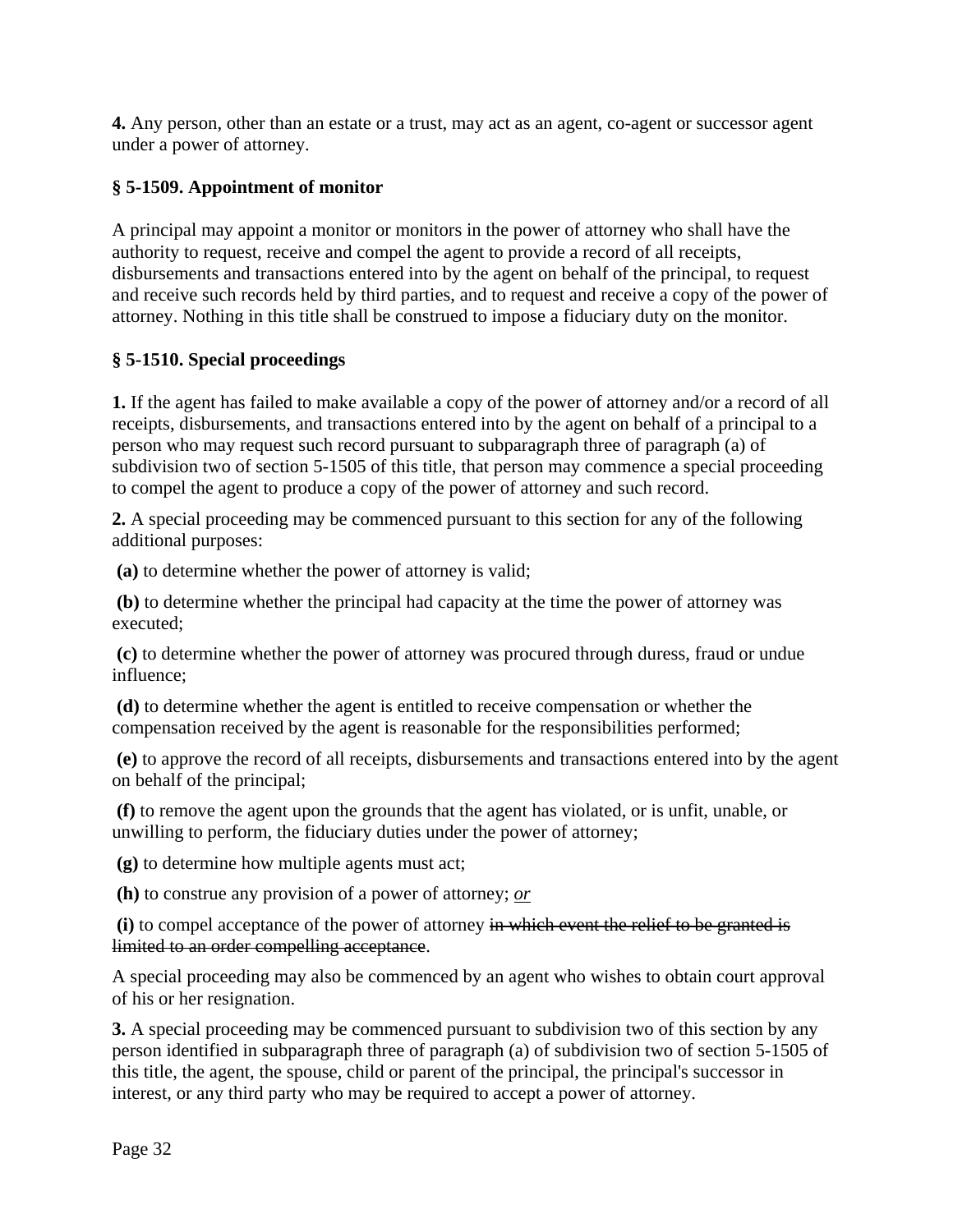**4.** If a power of attorney is suspended or revoked under this section, or the agent is removed by the court, the court may require the agent to provide a record of all receipts, disbursements and transactions entered into by the agent on behalf of the principal and to deliver any property belonging to the principal and copies of records concerning the principal's property and affairs to a successor agent, a government entity or the principal's legal representative.

#### **§ 5-1511. Termination or revocation of power of attorney; notice**

**1.** A power of attorney terminates when:

**(a)** the principal dies;

**(b)** the principal becomes incapacitated, if the power of attorney is not durable;

**(c)** the principal revokes the power of attorney;

**(d)** the principal revokes the agent's authority and there is no co-agent or successor agent, or no co-agent or successor agent who is willing or able to serve;

**(e)** the agent dies, becomes incapacitated or resigns and there is no co-agent or successor agent or no co-agent or successor agent who is willing or able to serve;

**(f)** the authority of the agent terminates and there is no co-agent or successor agent or no coagent or successor agent who is willing or able to serve;

**(g)** the purpose of the power of attorney is accomplished; or

**(h)** a court order revokes the power of attorney as provided in section 5-1510 of this title or in section 81.29 of the mental hygiene law.

**2.** An agent's authority terminates when:

**(a)** the principal revokes the agent's authority;

**(b)** the agent dies, becomes incapacitated or resigns;

**(c)** the agent's marriage to the principal is terminated by divorce or annulment as defined in subparagraph two of paragraph (f) of section 5-1.4 of the estates, powers and trusts law, unless the power of attorney expressly provides otherwise. If the authority of an agent is revoked solely by this subdivision, it shall be revived by the principal's remarriage to the former spouse; or

**(d)** the power of attorney terminates.

**3.** A principal may revoke a power of attorney :

**(a)** in accordance with the terms of the power of attorney; or

**(b)** by delivering a revocation of the power of attorney to the agent in person or by sending a signed and dated revocation by mail, courier, electronic transmission or facsimile to the agent's last known address. The agent must comply with the principal's revocation notwithstanding the actual or perceived incapacity of the principal unless the principal is subject to a guardianship under article eighty-one of the mental hygiene law.

**4.** Where a power of attorney has been recorded pursuant to section two hundred ninety-four of the real property law, the principal shall also record the revocation in the office in which the power of attorney is recorded pursuant to section three hundred twenty-six of the real property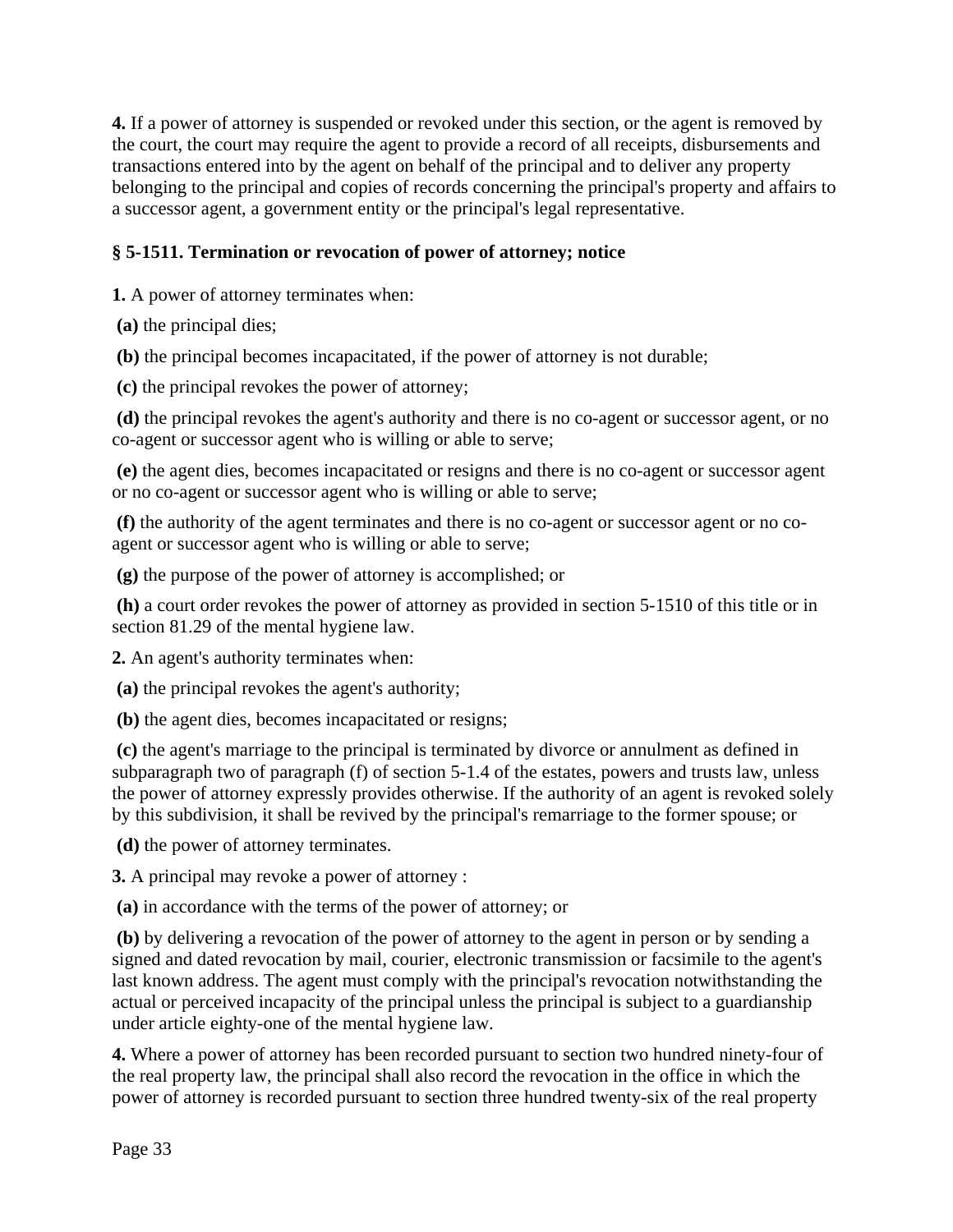law, provided the revocation complies with section three hundred seven of the state technology law.

**5. (a)** Termination of an agent's authority or of the power of attorney is not effective as to any third party who has not received actual notice of the termination and acts in good faith under the power of attorney. Any action so taken, unless otherwise invalid or unenforceable, shall bind the principal and the principal's successors in interest. A financial institution is deemed to have actual notice after it has had a reasonable opportunity to act on a written notice of the revocation or termination following receipt of the same at its office where an account is located.

**(b)** Termination of an agent's authority or of the power of attorney is not effective as to the agent until the agent has received a revocation as required by subdivision three of this section. An agent is deemed to have received a revocation when it has been delivered to the agent in person, or within a reasonable time after it has been sent by mail, courier, electronic transmission or facsimile in accordance with subdivision three of this section.

**6.** The execution of a power of attorney does not revoke any power of attorney previously executed by the principal.

# **§ 5-1512. Powers of attorney executed in other jurisdictions**

Notwithstanding the provisions of section 5-1501B of this title, a power of attorney executed in another state or jurisdiction in compliance with the law of that state or jurisdiction or the law of this state is valid in this state, regardless of whether the principal is a domiciliary of this state. A power of attorney that complies with section 5-1501B of this title and is executed in another state or jurisdiction by a domiciliary of this state is valid in this state. A power of attorney executed in this state by a domiciliary of another state or jurisdiction in compliance with the law of that state or jurisdiction or the law of this state is valid in this state.

# **§ 5-1513. Statutory short form power of attorney**

**1.** The use of the following form*, or one which substantially conforms to the following form,* in the creation of a power of attorney is lawful, and, when used, and executed in accordance with subdivision one of section 5-1501B of this title, it shall be construed as a statutory short form power of attorney in accordance with the provisions of this title*, provided however, that any section indicated as "Optional" which is not used may be omitted and replaced by the words "Intentionally Omitted"*:

#### "POWER OF ATTORNEY

# NEW YORK STATUTORY SHORT FORM

**(a)** CAUTION TO THE PRINCIPAL: Your Power of Attorney is an important document. As the "principal," you give the person whom you choose (your "agent") authority to spend your money and sell or dispose of your property during your lifetime without telling you. You do not lose your authority to act even though you have given your agent similar authority.

When your agent exercises this authority, he or she must act according to any instructions you have provided or, where there are no specific instructions, in your best interest. "Important Information for the Agent" at the end of this document describes your agent's responsibilities.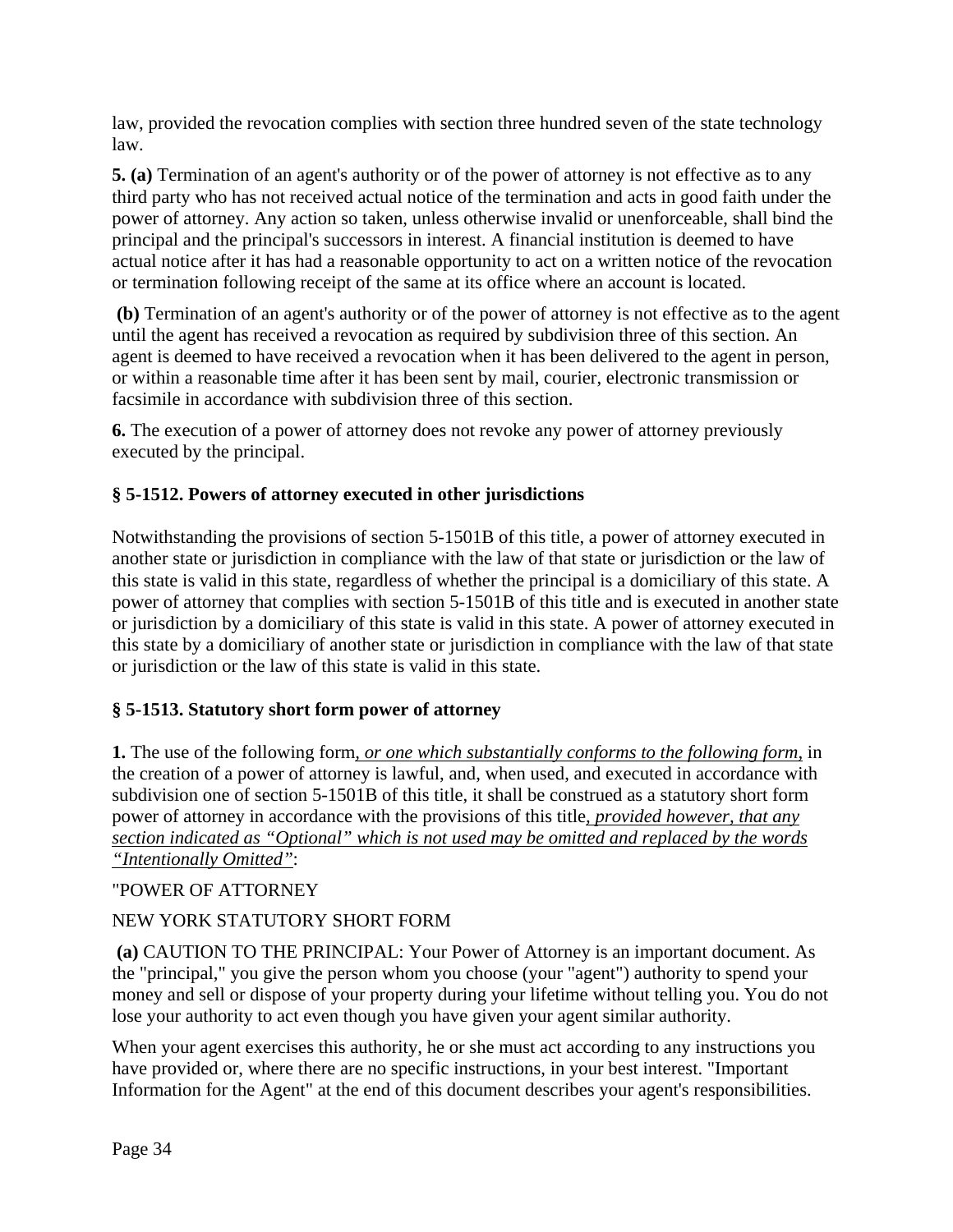Your agent can act on your behalf only after signing the Power of Attorney before a notary public.

You can request information from your agent at any time. If you are revoking a prior Power of Attorney you should provide written notice of the revocation to your prior agent(s) and to any third parties who may have acted upon it, including the financial institutions where your accounts are located.

You can revoke or terminate your Power of Attorney at any time for any reason as long as you are of sound mind. If you are no longer of sound mind, a court can remove an agent for acting improperly.

Your agent cannot make health care decisions for you. You may execute a "Health Care Proxy" to do this.

The law governing Powers of Attorney is contained in the New York General Obligations Law, Article 5, Title 15. This law is available at a law library, or online through the New York State Senate or Assembly websites, www.senate.state.ny.us or www.assembly.state.ny.us.

If there is anything about this document that you do not understand, you should ask a lawyer of your own choosing to explain it to you.

**(b)** DESIGNATION OF AGENT(S):

I, hereby appoint:

name and address of principal

as my agent(s)

```
name(s) and address(es) of agent(s)
```
If you designate more than one agent above, *and you do not initial a statement below* they must act together unless you initial the statement below.

*( ) My agents must act TOGETHER.* 

( ) My agents may act SEPARATELY.

**(c)** DESIGNATION OF SUCCESSOR AGENT(S): (OPTIONAL)

If any agent designated above is unable or unwilling to serve, I appoint as my successor agent(s):

name(s) and address(es) of successor agent(s)

*If you do not initial a statement below, successor* Successor agents designated above must act together unless you initial the statement below.

*( ) My successor agents must act TOGETHER.* 

( ) My successor agents may act SEPARATELY.

You may provide for specific succession rules in this section. Insert specific succession provisions here:

**(d)** This POWER OF ATTORNEY shall not be affected by my subsequent incapacity unless I have stated otherwise below, under "Modifications."-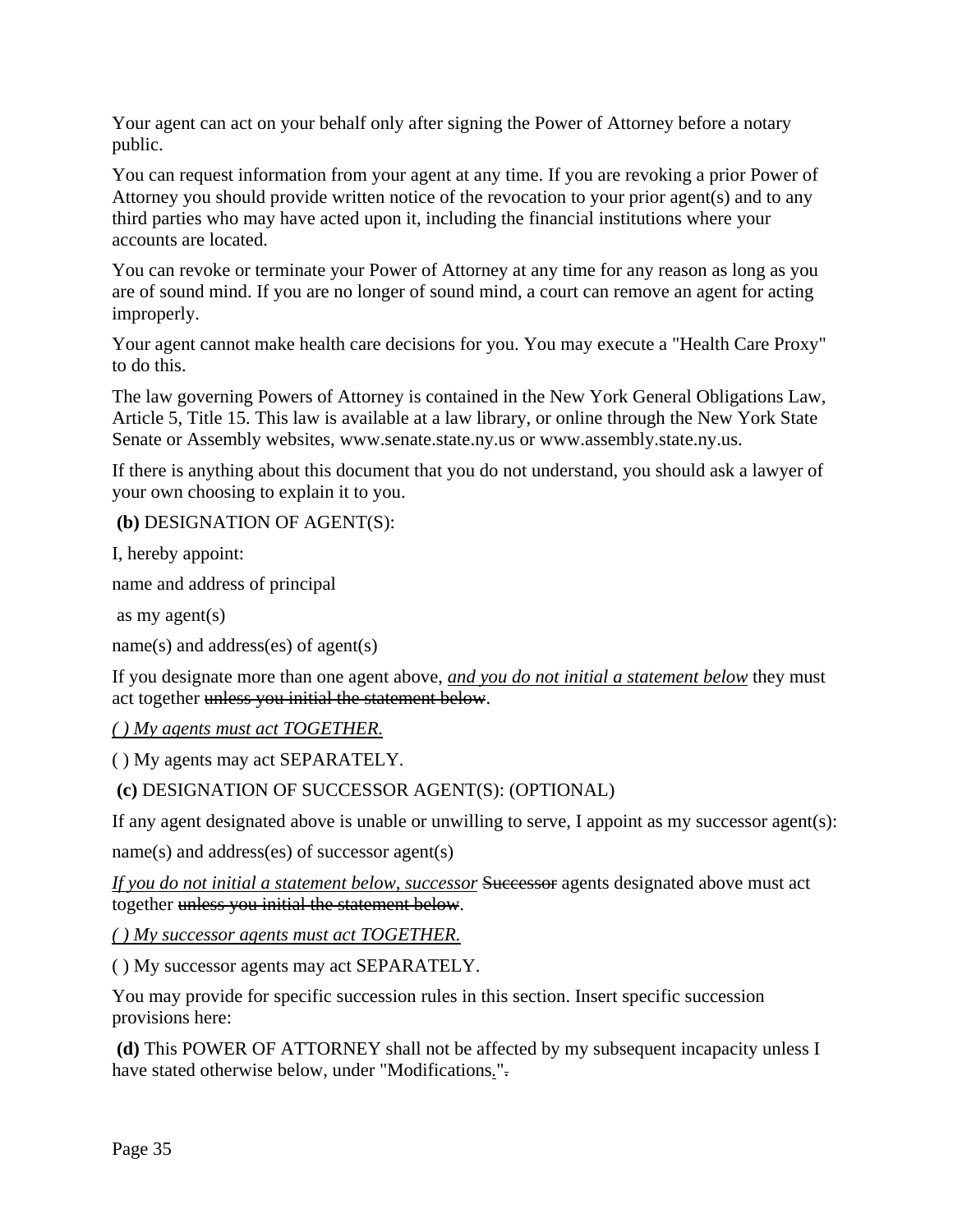**(e)** This POWER OF ATTORNEY DOES NOT REVOKE any Powers of Attorney previously executed by me unless I have stated otherwise below, under "Modifications." If you do NOT intend to revoke your prior Powers of Attorney, and if you have granted the same authority in this Power of Attorney as you granted to another agent in a prior Power of Attorney, each agent can act separately unless you indicate under "Modifications" that the agents with the same authority are to act together .

#### **(f)** GRANT OF AUTHORITY:

To grant your agent some or all of the authority below, either

**(1)** Initial the bracket at each authority you grant, or

**(2)** Write or type the letters for each authority you grant on the blank line at (P), and initial the bracket at (P). If you initial (P), you do not need to initial the other lines.

I grant authority to my agent(s) with respect to the following subjects as defined in sections 5- 1502A through 5-1502N of the New York General Obligations Law:

() (A) real estate transactions;

() (B) chattel and goods transactions;

- ( $\Box$ ) (C) bond, share, and commodity transactions;
- (  $\Box$ ) (D) banking transactions;
- ( $\Box$ ) (E) business operating transactions;
- (
) (F) insurance transactions;
- () (G) estate transactions;
- () (H) claims and litigation;

( ) (I) personal and family maintenance. If you grant your agent this authority, it will allow the agent to make gifts that you customarily have made to individuals, including the agent, and charitable organizations. The total amount of all such gifts in any one calendar year cannot exceed five hundred *thousand* dollars;

( $\Box$ ) (J) benefits from governmental programs or civil or military service;

() (K) *financial matters related to* health care billing and payment matters; records, reports and statements;

() (L) retirement benefit transactions;

() (M) tax matters;

 $(\_)$  (N) all other matters;

() (O) full and unqualified authority to my agent(s) to delegate any or all of the foregoing powers to any person or persons whom my agent(s) select;

() (P) EACH of the matters identified by the following letters.*\_\_\_\_\_\_\_\_\_\_\_\_\_\_\_\_\_\_\_\_\_\_\_*

You need not initial the other lines if you initial line (P).

#### **(g)** MODIFICATIONS: (OPTIONAL)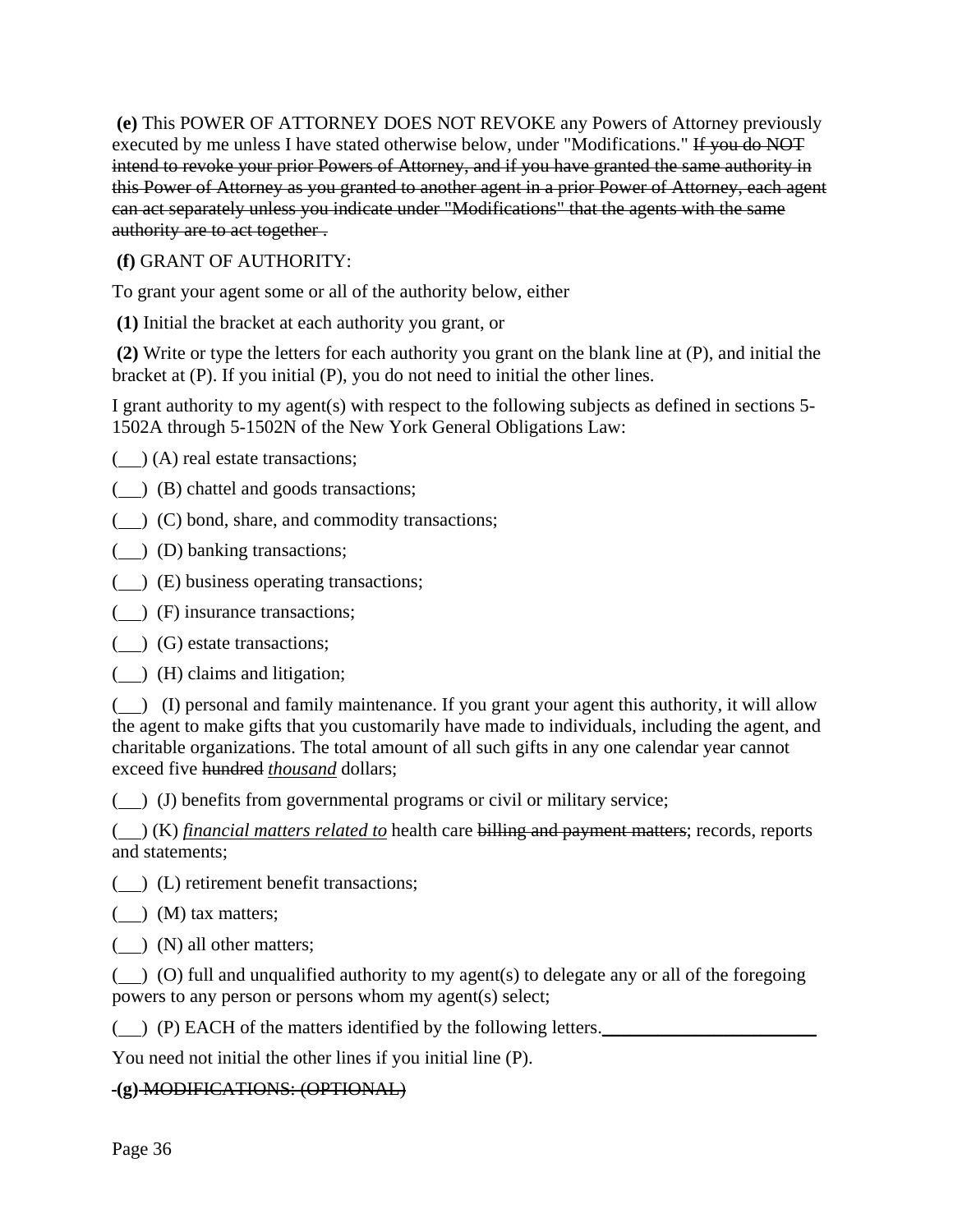In this section, you may make additional provisions, including language to limit or supplement authority granted to your agent.

However, you cannot use this Modifications section to grant your agent authority to make gifts or changes to interests in your property. If you wish to grant your agent such authority, you MUST complete the Statutory Gifts Rider.

(h) CERTAIN GIFT TRANSACTIONS: STATUTORY GIFTS RIDER (OPTIONAL)

In order to authorize your agent to make gifts in excess of an annual total of *\$5,000* \$500 for all gifts described in (I) of the grant of authority section of this document (under personal and family maintenance), *and/or to make changes to interest in your property*, you must initial the statement below and execute a Statutory Gifts Rider at the same time as this instrument. *expressly grant that authorization in the Modifications section below. If you wish to authorize your agent to make gifts to himself or herself, you must expressly grant such authorization in the Modifications section below. Granting such authority to your agent gives your agent the authority to take actions which could significantly reduce your property and/or change how your property is distributed at your death.* Initialing the statement below by itself does not authorize your agent to make gifts. *Your choice to grant such authority*The preparation of the Statutory Gifts Rider should be *discussed with* supervised by a lawyer.

# *(h) MODIFICATIONS: (OPTIONAL)*

*In this section, you may make additional provisions, including, but not limited to, language to limit or supplement authority granted to your agent, language to grant your agent the specific authority to make gifts to himself or herself, and/or language to grant your agent the specific authority to make other gift transactions and/or changes to interests in your property. Your agent is entitled to be reimbursed from your assets for reasonable expenses incurred on your behalf. In this section, you may make additional provisions if you ALSO wish your agent(s) to be compensated from your assets for services rendered on your behalf, and you may define "reasonable compensation."* 

# **(i)** DESIGNATION OF MONITOR(S): (OPTIONAL)

If you wish to appoint monitor(s), initial and fill in the section below:

( ) I wish to designate, whose address(es) is (are) as monitor(s). Upon the request of the monitor(s), my agent(s) must provide the monitor(s) with a copy of the power of attorney and a record of all transactions done or made on my behalf. Third parties holding records of such transactions shall provide the records to the monitor(s) upon request.

# **(j)** COMPENSATION OF AGENT(S): (OPTIONAL)

Your agent is entitled to be reimbursed from your assets for reasonable expenses incurred on your behalf. If you ALSO wish your agent(s) to be compensated from your assets for services rendered on your behalf, initial the statement below. If you *and/or you* wish to define "reasonable compensation", you may do so above, under "Modifications*.*".

( ) My agent(s) shall be entitled to reasonable compensation for services rendered.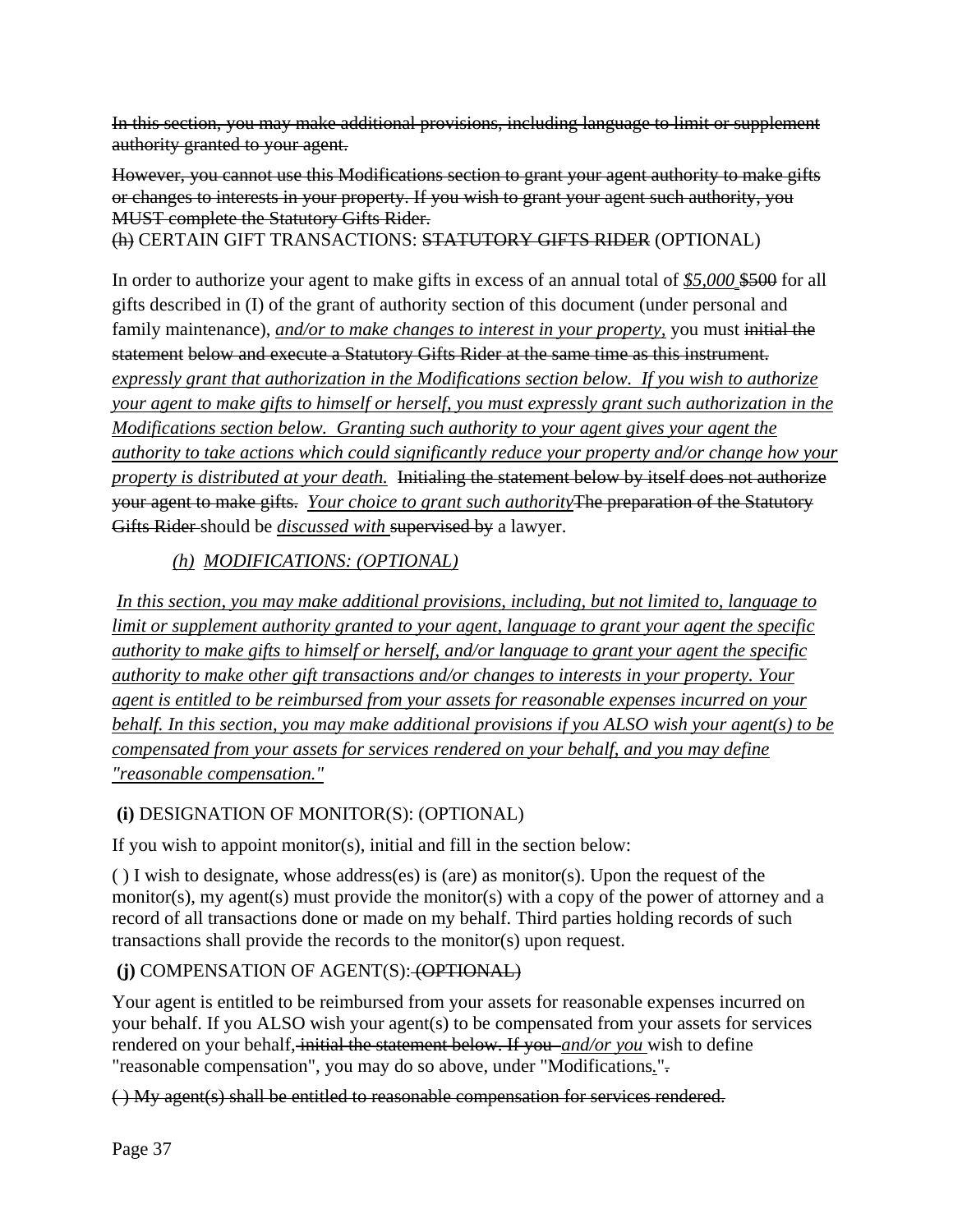**(k)** ACCEPTANCE BY THIRD PARTIES: I agree to indemnify the third party for any claims that may arise against the third party because of reliance on this Power of Attorney. I understand that any termination of this Power of Attorney, whether the result of my revocation of the Power of Attorney or otherwise, is not effective as to a third party until the third party has actual notice or knowledge of the termination.

**(l)** TERMINATION: This Power of Attorney continues until I revoke it or it is terminated by my death or other event described in section 5-1511 of the General Obligations Law.

Section 5-1511 of the General Obligations Law describes the manner in which you may revoke your Power of Attorney, and the events which terminate the Power of Attorney.

**(m)** SIGNATURE AND ACKNOWLEDGMENT:

In Witness Whereof I have hereunto signed my name on 20 .

PRINCIPAL signs here: ==>

(acknowledgment)

**(n)** IMPORTANT INFORMATION FOR THE AGENT:

When you accept the authority granted under this Power of Attorney, a special legal relationship is created between you and the principal. This relationship imposes on you legal responsibilities that continue until you resign or the Power of Attorney is terminated or revoked. You must:

**(1)** act according to any instructions from the principal, or, where there are no instructions, in the principal's best interest;

**(2)** avoid conflicts that would impair your ability to act in the principal's best interest;

**(3)** keep the principal's property separate and distinct from any assets you own or control, unless otherwise permitted by law;

**(4)** keep a record or *of* all receipts, payments, and transactions conducted for the principal *or keep all receipts of payments and transactions conducted for the principal*; and

**(5)** disclose your identity as an agent whenever you act for the principal by writing or printing the principal's name and signing your own name as "agent" in either of the following manners: (Principal's Name) by (Your Signature) as Agent, or (your signature) as Agent for (Principal's Name).

You may not use the principal's assets to benefit yourself or anyone else or make gifts to yourself or anyone else unless the principal has specifically granted you that authority in *the modifications section of* this document, which is either a Statutory Gifts Rider attached to a Statutory Short Form Power of Attorney or a Non-Statutory Power of Attorney. If you have that authority, you must act according to any instructions of the principal or, where there are no such instructions, in the principal's best interest. You may resign by giving written notice to the principal and to any co-agent, successor agent, monitor if one has been named in this document, or the principal's guardian if one has been appointed. If there is anything about this document or your responsibilities that you do not understand, you should seek legal advice.

Liability of agent: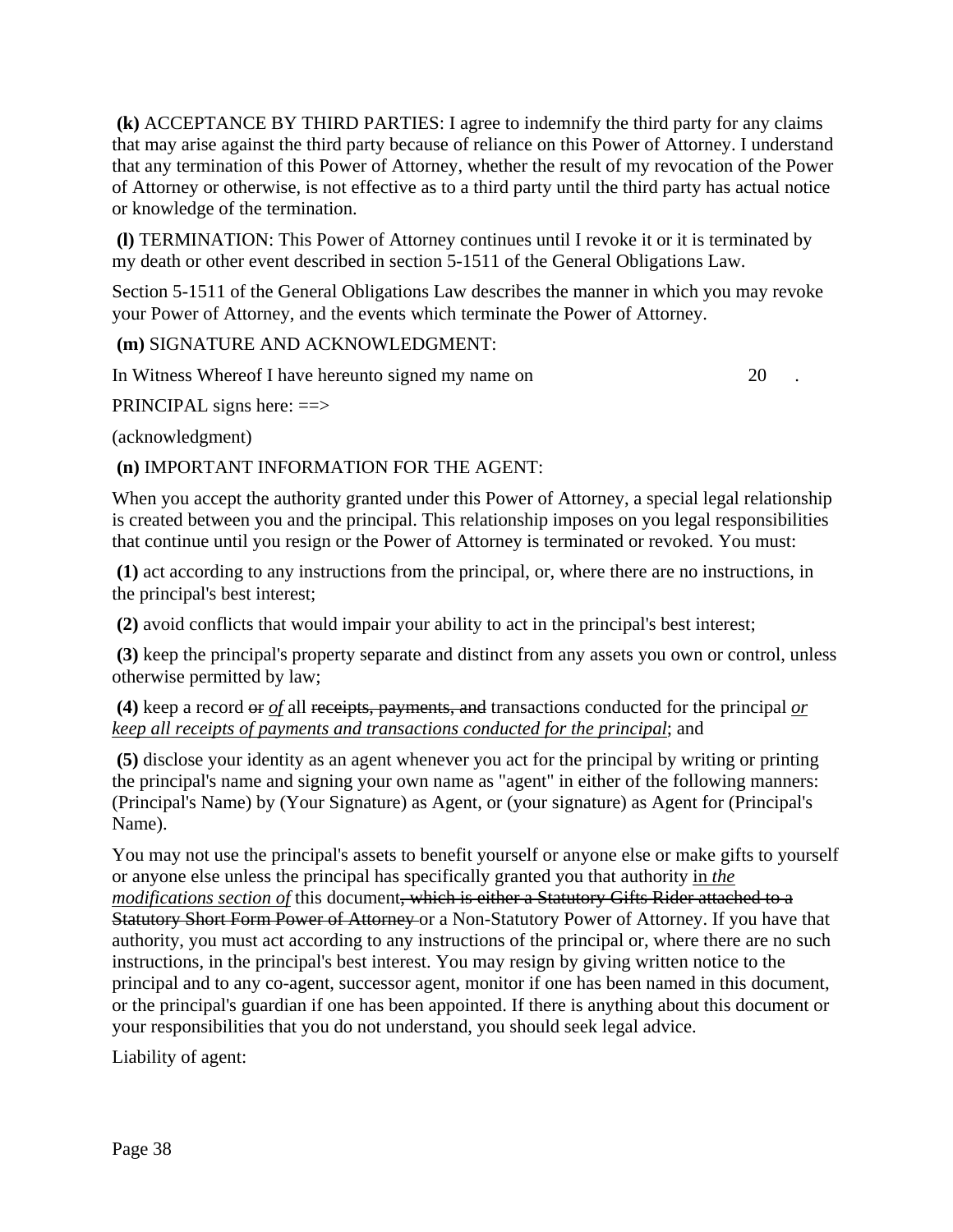The meaning of the authority given to you is defined in New York's General Obligations Law, Article 5, Title 15. If it is found that you have violated the law or acted outside the authority granted to you in the Power of Attorney, you may be liable under the law for your violation.

#### **(o)** AGENT'S SIGNATURE AND ACKNOWLEDGMENT OF APPOINTMENT:

It is not required that the principal and the agent(s) sign at the same time, nor that multiple agents sign at the same time.

I/we,, have read the foregoing Power of Attorney. I am/we are the person(s) identified therein as agent(s) for the principal named therein.

I/we acknowledge my/our legal responsibilities.

*In Witness Whereof I have hereunto signed my name on* 20

Agent(s) sign(s) here:==>

(acknowledgment(s))

#### **(p)** SUCCESSOR AGENT'S SIGNATURE AND ACKNOWLEDGMENT OF APPOINTMENT:

It is not required that the principal and the SUCCESSOR agent(s), if any, sign at the same time, nor that multiple SUCCESSOR agents sign at the same time. Furthermore, successor agents can not use this power of attorney unless the agent(s) designated above is/are unable or unwilling to serve.

I/we, have read the foregoing Power of Attorney. I am/we are the person(s) identified therein as SUCCESSOR agent(s) for the principal named therein.

*In Witness Whereof I have hereunto signed my name on* 20 .  $20$ 

Successor Agent(s) sign(s) here:  $\equiv \gg$ 

(acknowledgment(s))"

#### **§ 5-1514. Certain gift transactions; formal requirements; statutory form**

**1.** If the principal intends to authorize the agent to make gifts other than gifts authorized by subdivision fourteen of section 5-1502I of this title, the principal must expressly grant such authority either in a statutory gifts rider to a statutory short form power of attorney or in a nonstatutory power of attorney executed pursuant to the requirements of paragraph (b) of subdivision nine of this section.

**2.** The principal may authorize the agent to make gifts to the principal's spouse, children and more remote descendents, and parents, not to exceed, for each donee, the annual federal gift tax exclusion amount pursuant to the Internal Revenue Code. For gifts to the principal's children and more remote descendants, and parents, the maximum amount of the gift to each donee shall not exceed twice the gift tax exclusion amount, if the principal's spouse agrees to split gift treatment pursuant to the Internal Revenue Code.

**3.** The principal may also authorize the agent to:

**(a)** make gifts up to a specified dollar amount, or unlimited in amount;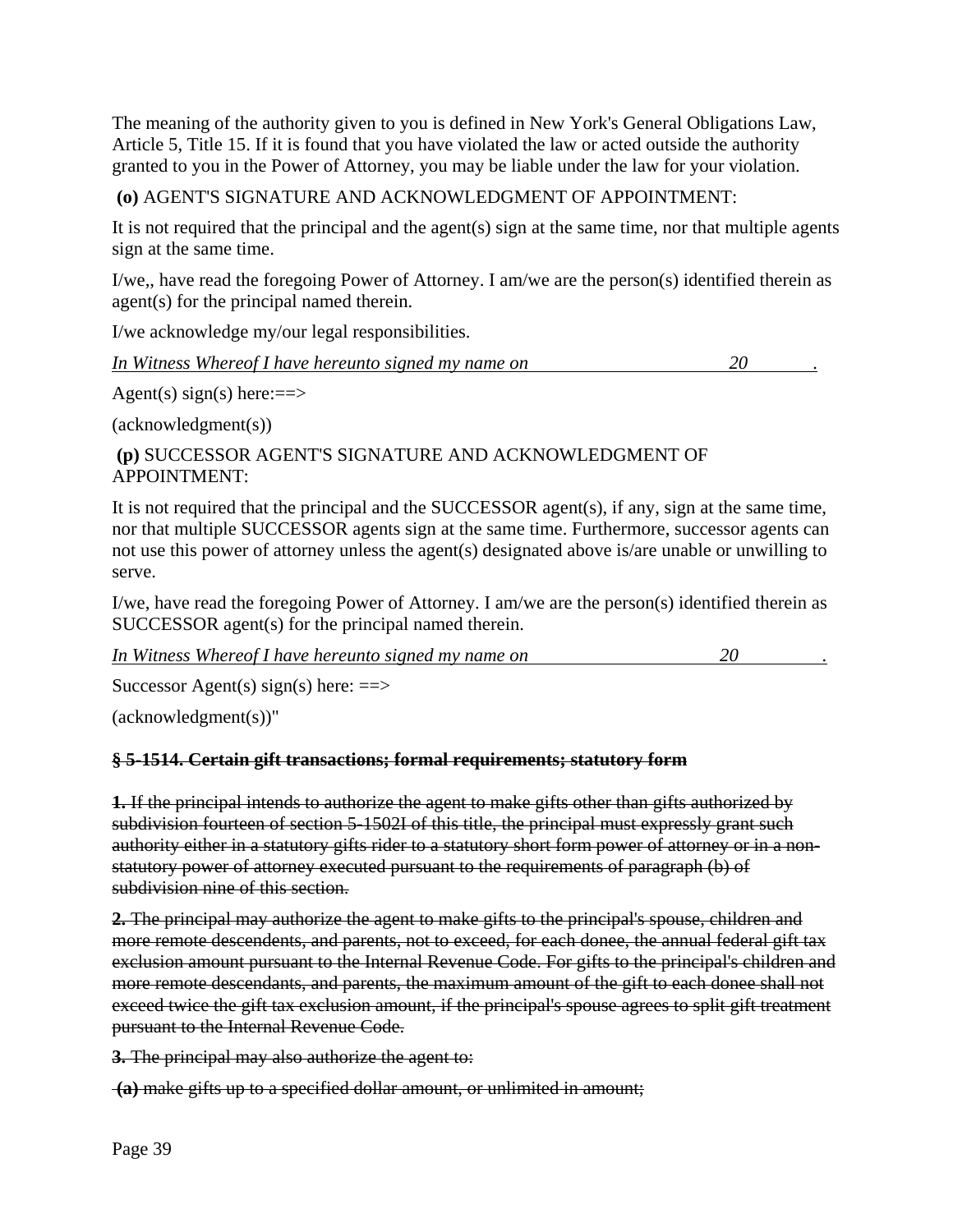**(b)** make gifts to any person or persons;

**(c)** make gifts in any of the following ways:

**(1)** opening, modifying or terminating a deposit account in the name of the principal and other joint tenants;

**(2)** opening, modifying or terminating any other joint account in the name of the principal and other joint tenants;

**(3)** opening, modifying or terminating a bank account in trust form as described in section 7-5.1 of the estates, powers and trusts law, and designate or change the beneficiary or beneficiaries of such account:

**(4)** opening, modifying or terminating a transfer on death account as described in part four of article thirteen of the estates, powers and trusts law, and designate or change the beneficiary or beneficiaries of such account;

**(5)** changing the beneficiary or beneficiaries of any contract of insurance on the life of the principal or annuity contract for the benefit of the principal;

**(6)** procuring new, different or additional contracts of insurance on the life of the principal or annuity contracts for the benefit of the principal and designate the beneficiary or beneficiaries of any such contract;

**(7)** designating or changing the beneficiary or beneficiaries of any type of retirement benefit or plan;

**(8)** creating, amending, revoking or terminating an inter vivos trust; and

**(9)** opening, modifying or terminating other property interests or rights of survivorship, and designate or change the beneficiary or beneficiaries therein.

A gift to an individual authorized by this subdivision may be made outright, by exercise or release of a presently exercisable general or special power of appointment held by the principal, to a trust established or created for such individual, to a Uniform Transfers to Minors Act account for such individual (regardless of who is the custodian), or to a tuition savings account or prepaid tuition plan as defined under section 529 of the Internal Revenue Code for the benefit of such individual (without regard to who is the account owner or responsible individual for such account).

**4.** An agent may not:

**(a)** exercise any authority described in subdivision two or three of this section unless such authority is expressly granted in a statutory gifts rider to a statutory short form power of attorney or in a non-statutory power of attorney executed pursuant to the requirements of paragraph (b) of subdivision nine of this section;

**(b)** make a gift to himself or herself or create in himself or herself an interest in the principal's property pursuant to any grant of authority described in subdivision two or three of this section unless such authority is expressly granted in a statutory gifts rider to a statutory short form power of attorney or in a non-statutory power of attorney executed pursuant to the requirements of paragraph (b) of subdivision nine of this section.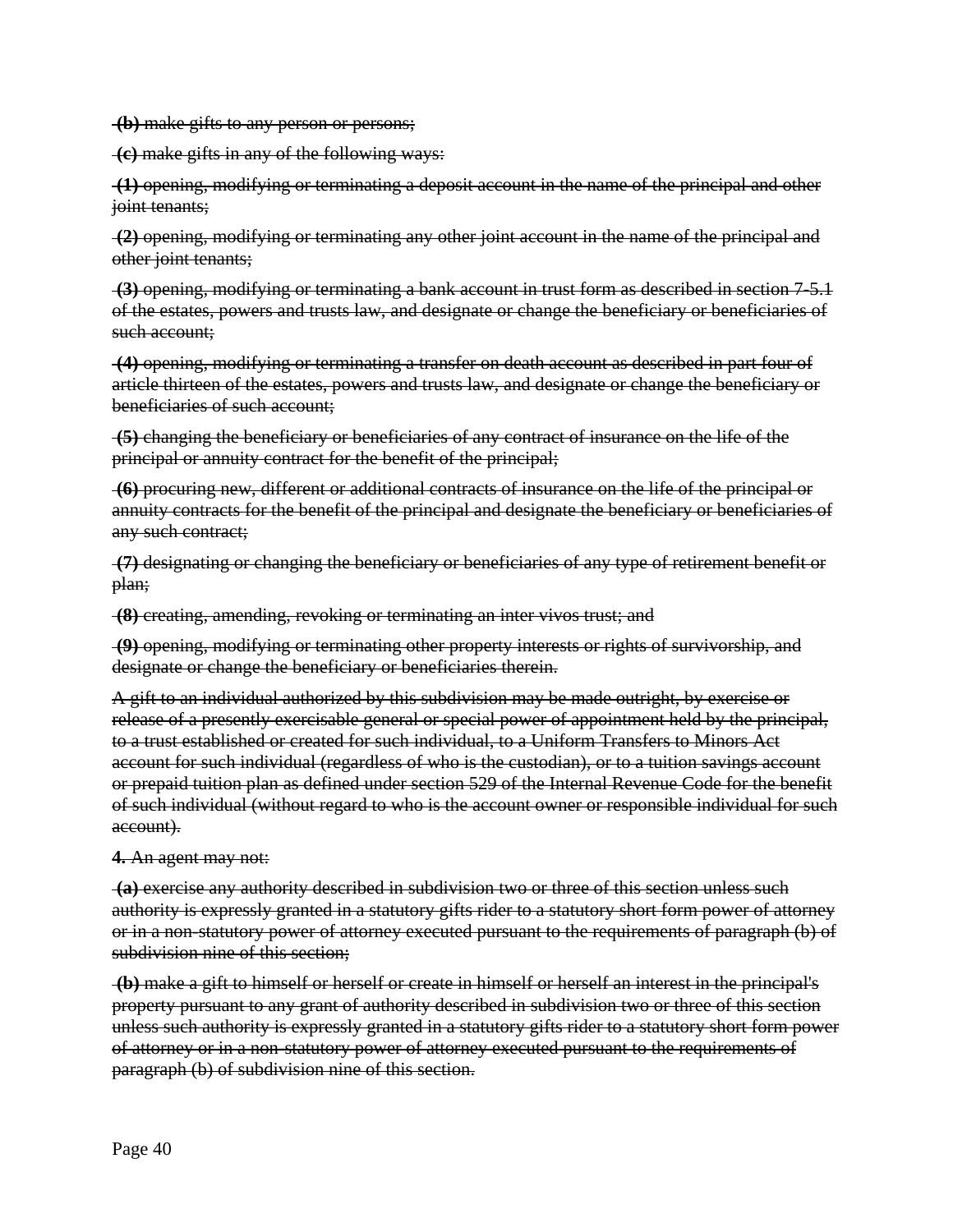**5.** Any authority granted to an agent pursuant to subdivision two or three or paragraph (b) of subdivision four of this section must be exercised according to any instructions in this document or in any other writing provided by the principal regarding the exercise of any authority, or otherwise for purposes which the agent reasonably deems to be in the best interest of the principal, specifically including financial, estate, or tax planning, including minimization of income, estate, inheritance, generation-skipping transfer or gift taxes.

**6.** Construction of the provisions of the statutory gifts rider.

**(a)** In a statutory gifts rider to a statutory short form power of attorney, the language "I grant authority to my agent to make gifts to my spouse, children and more remote descendants, and parents, not to exceed, for each donee, the annual federal gift tax exclusion amount pursuant to the Internal Revenue Code. For gifts to my children and more remote descendants, and parents, the maximum amount of the gift to each donee shall not exceed twice the gift tax exclusion amount, if my spouse agrees to split gift treatment pursuant to the Internal Revenue Code" must be construed to mean that the principal authorizes the agent:

**(1)** To make gifts on behalf of the principal to the principal's spouse, children and other descendants, and parents. Gifts to a donee shall not exceed in any calendar year the amount of the federal gift tax exclusion available to the principal under section 2503(b) of the Internal Revenue Code. Gifts may be made outright or by exercise or release of a presently exercisable general power or special power of appointment held by the principal, to a trust established or created for such individual (provided that gifts to such trust qualify for the federal gift tax exclusion under section 2503(b) or (c) of the Internal Revenue Code), to a Uniform Transfers to Minors Act account for such individual (regardless of who is the custodian), to a tuition savings account or prepaid tuition plan as defined under section 529 of the Internal Revenue Code for the benefit of such individual (without regard to who is the account owner of or responsible person for such account);

**(2)** To make gifts up to twice the annual federal gift tax exclusion amount on behalf of both the principal and the principal's spouse, to the principal's children and other descendants, and parents, if the principal's spouse consents to the splitting of such gifts pursuant to section 2513 of the Internal Revenue Code;

**(3)** To consent, pursuant to Section 2513(a) of the Internal Revenue Code, to the splitting of gifts made by the principal's spouse to the principal's children and other descendants in any amount, and to the splitting of gifts made by the principal's spouse to any other persons in amounts not exceeding the aggregate annual gift tax exclusions for both spouses under Section 2503(b) of said Code (or cognate provisions of any successor statute); and

**(4)** To satisfy pledges made to organizations, whether charitable or otherwise, by the principal .

**(b)** Any authority granted to an agent under a statutory gifts rider to a statutory short form power of attorney must be construed to mean that the principal authorizes the agent:

**(1)** To prepare, execute, consent to on behalf of the principal, and file any return, report, declaration or other document required by the laws of the United States, or by any state or political subdivision thereof, or by any foreign country or political subdivision thereof, which the agent deems to be desirable or necessary with respect to any gift made under the authority of this section;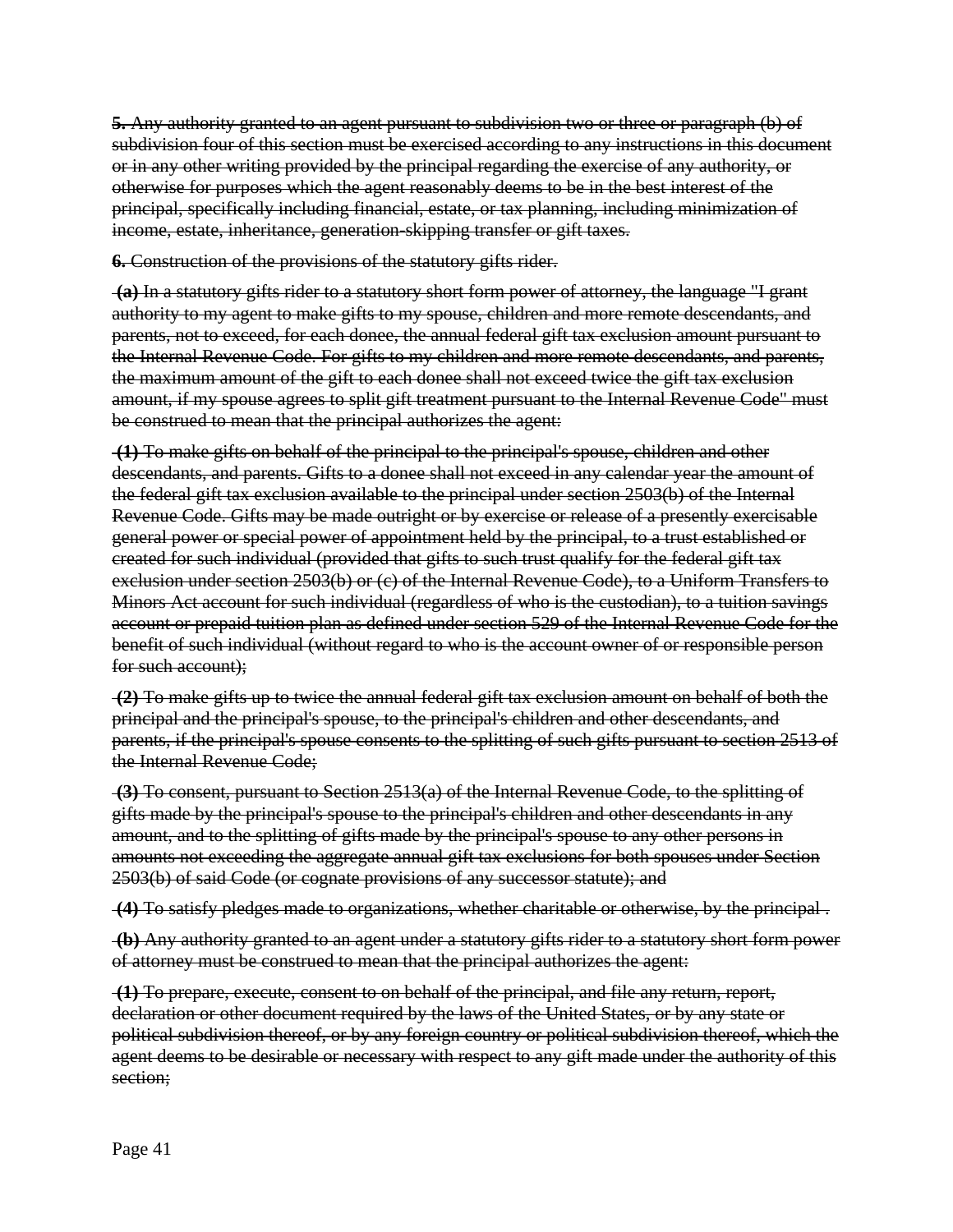**(2)** To execute, acknowledge, seal and deliver any deed, assignment, agreement, trust agreement, authorization, check, or other instrument which the agent deems useful for the accomplishment of any of the purposes enumerated in this section;

**(3)** To prosecute, defend, submit to alternative dispute resolution, settle and propose or accept a compromise with respect to any claim existing in favor of or against the principal based on or involving any gift transaction or to intervene in any related action or proceeding;

**(4)** To hire, discharge and compensate any attorney, accountant, expert witness, or other assistant or assistants when the agent deems that action to be desirable for the proper execution by the agent of any of the authorities described in this section, and for the keeping of needed records thereof; and

**(5)** In general, and in addition to but not in contravention of all the specific acts listed in this section, to do any other act or acts which the agent deems desirable or necessary to complete any such gift on behalf of the principal.

**(c)** The authority explicitly authorized in this section shall be construed to include any like authority authorized in any other section of this title. Accordingly, such like authorities as are authorized in any other section of this title may not be exercised by the agent unless they are expressly granted to the agent in the statutory gifts rider or in a non-statutory power of attorney executed pursuant to the requirements of paragraph (b) of subdivision nine of this section.

**(d)** The statutory gifts rider may be modified pursuant to section 5-1503 of this title to contain additional provisions authorizing the agent to make any or all of the transactions specified in subdivision three of this section.

**7.** All authority described in this section shall be exercisable equally with respect to a gift of any property in which the principal is interested at the time the power of attorney is given or in which the principal becomes interested after that time, and whether located in this state or elsewhere.

**8.** If, after naming the spouse as a permissible recipient of gifting the principal's marriage is terminated by divorce or annulment as defined in subparagraph two of paragraph (f) of section 5- 1.4 of the estates, powers and trusts law, the divorce or annulment revokes the authority to gift to the former spouse, unless the statutory gifts rider or the non-statutory power of attorney executed pursuant to the requirements of paragraph (b) of subdivision nine of this section expressly provides otherwise. If the authority to gift to the former spouse is revoked solely by this subdivision, it shall be revived by the principal's remarriage to the former spouse.

**9.** To be valid, a statutory gifts rider to a statutory short form power of attorney must:

**(a)** Be typed or printed using letters which are legible or of clear type no less than twelve point in size, or, if in writing, a reasonable equivalent thereof.

**(b)** Be signed and dated by a principal with capacity, with the signature of the principal duly acknowledged in the manner prescribed for the acknowledgment of a conveyance of real property, and witnessed by two persons who are not named in the instrument as permissible recipients of gifts in the manner described in subparagraph two of paragraph (a) of section 3-2.1 of the estates, powers and trusts law. The person who takes the acknowledgment, under this paragraph, may also serve as one of the witnesses.

**(c)** Be accompanied by a statutory short form power of attorney in which the authority (SGR) is initialed by the principal.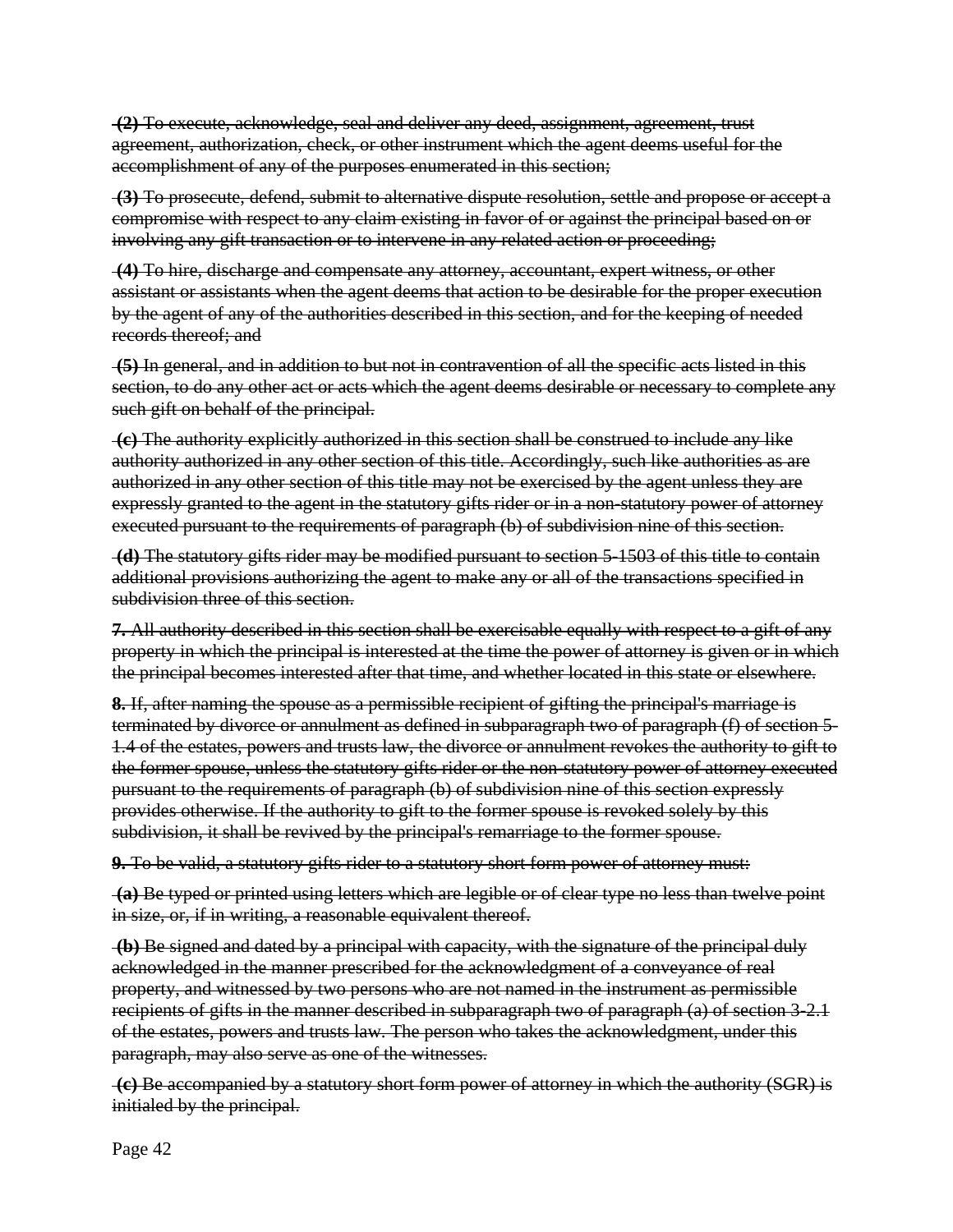**(d)** Be executed simultaneously with the statutory short form power of attorney and in the manner provided in this section.

**10.** The use of the following shall be construed as the "Statutory Gifts Rider" for a statutory short form power of attorney: GIFTS RIDER FOR CERTAIN GIFT TRANSACTIONS

#### "POWER OF ATTORNEY

#### NEW YORK STATUTORY

#### AUTHORIZATION

CAUTION TO THE PRINCIPAL: This OPTIONAL rider allows you to authorize your agent to make gifts in excess of an annual total of \$ 500 for all gifts described in (I) of the Grant of Authority section of the statutory short form Power of Attorney (under personal and family maintenance), or certain other gift transactions during your lifetime. You do not have to execute this rider if you only want your agent to make gifts described in (I) of the Grant of Authority section of the statutory short form Power of Attorney and you initialed "(I)" on that section of that form. Granting any of the following authority to your agent gives your agent the authority to take actions which could significantly reduce your property or change how your property is distributed at your death. "Certain gift transactions" are described in section 5-1514 of the General Obligations Law. This Gifts Rider does not require your agent to exercise granted authority, but when he or she exercises this authority, he or she must act according to any instructions you provide, or otherwise in your best interest.

This Gifts Rider and the Power of Attorney it supplements must be read together as a single instrument.

Before signing this document authorizing your agent to make gifts you should seek legal advice to ensure that your intentions are clearly and properly expressed.

#### **(a)** GRANT OF LIMITED AUTHORITY TO MAKE GIFTS

Granting gifting authority to your agent gives your agent the authority to take actions which could significantly reduce your property.

If you wish to allow your agent to make gifts to himself or herself, you must separately grant that authority in subdivision (e) below.

To grant your agent the gifting authority provided below, initial the bracket to the left of the authority.

( ) I grant authority to my agent to make gifts to my spouse, children and more remote descendants, and parents, not to exceed, for each donee, the annual federal gift tax exclusion amount pursuant to the Internal Revenue Code. For gifts to my children and more remote descendants, and parents, the maximum amount of the gift to each donee shall not exceed twice the gift tax exclusion amount, if my spouse agrees to split gift treatment pursuant to the Internal Revenue Code.

This authority must be exercised pursuant to my instructions, or otherwise for purposes which the agent reasonably deems to be in my best interest.

#### **(b)** MODIFICATIONS: